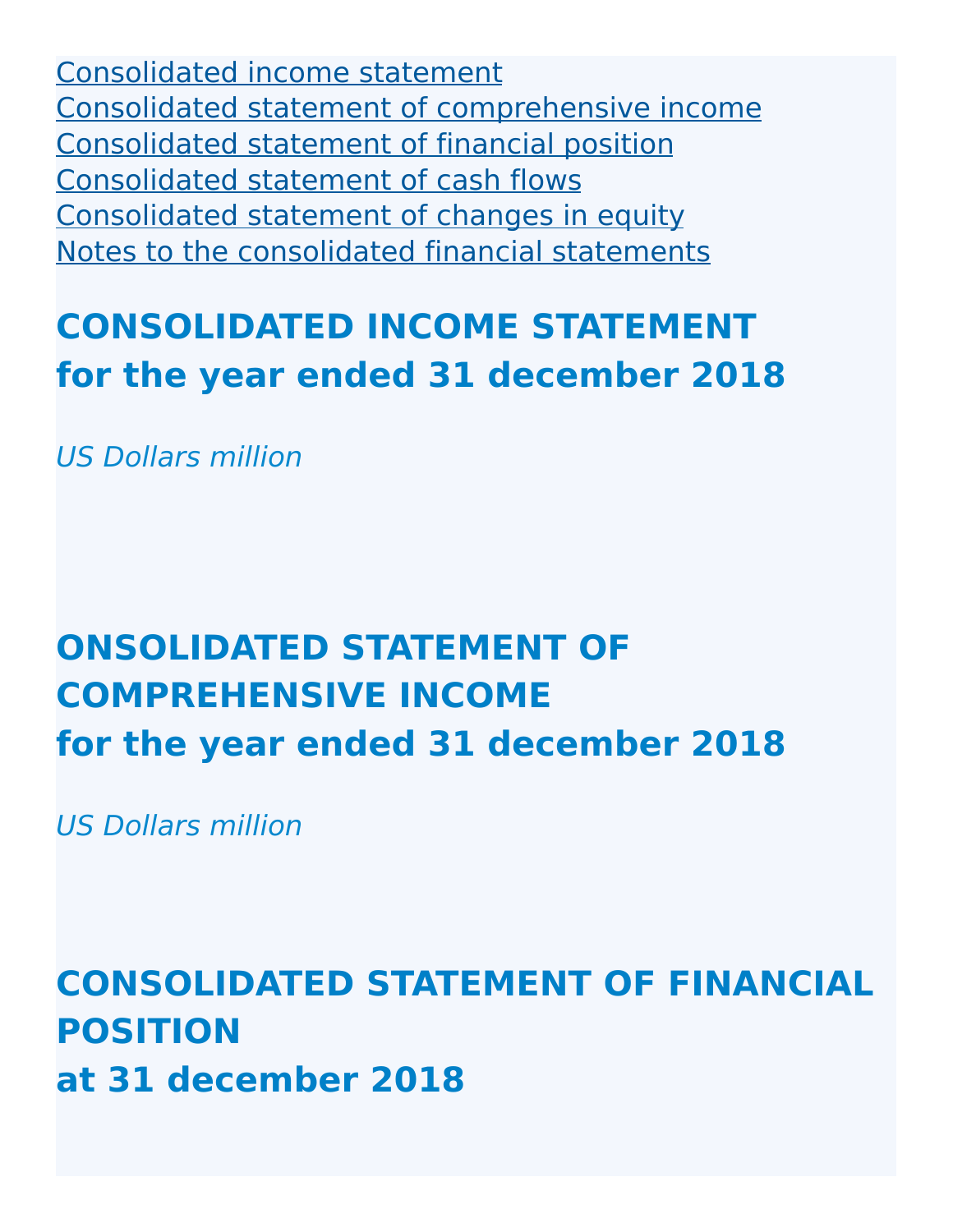US Dollars million

# **CONSOLIDATED STATEMENT OF CASH FLOWS for the year ended 31 december 2018**

US Dollars million

# **CONSOLIDATED STATEMENT OF CHANGES IN EQUITY for the year ended 31 december 2018**

US Dollars million

The accompanying notes form an integral part of the consolidated financial statements

# **NOTES TO THE CONSOLIDATED FINANCIAL STATEMENTS for the year ended 31 december 2018**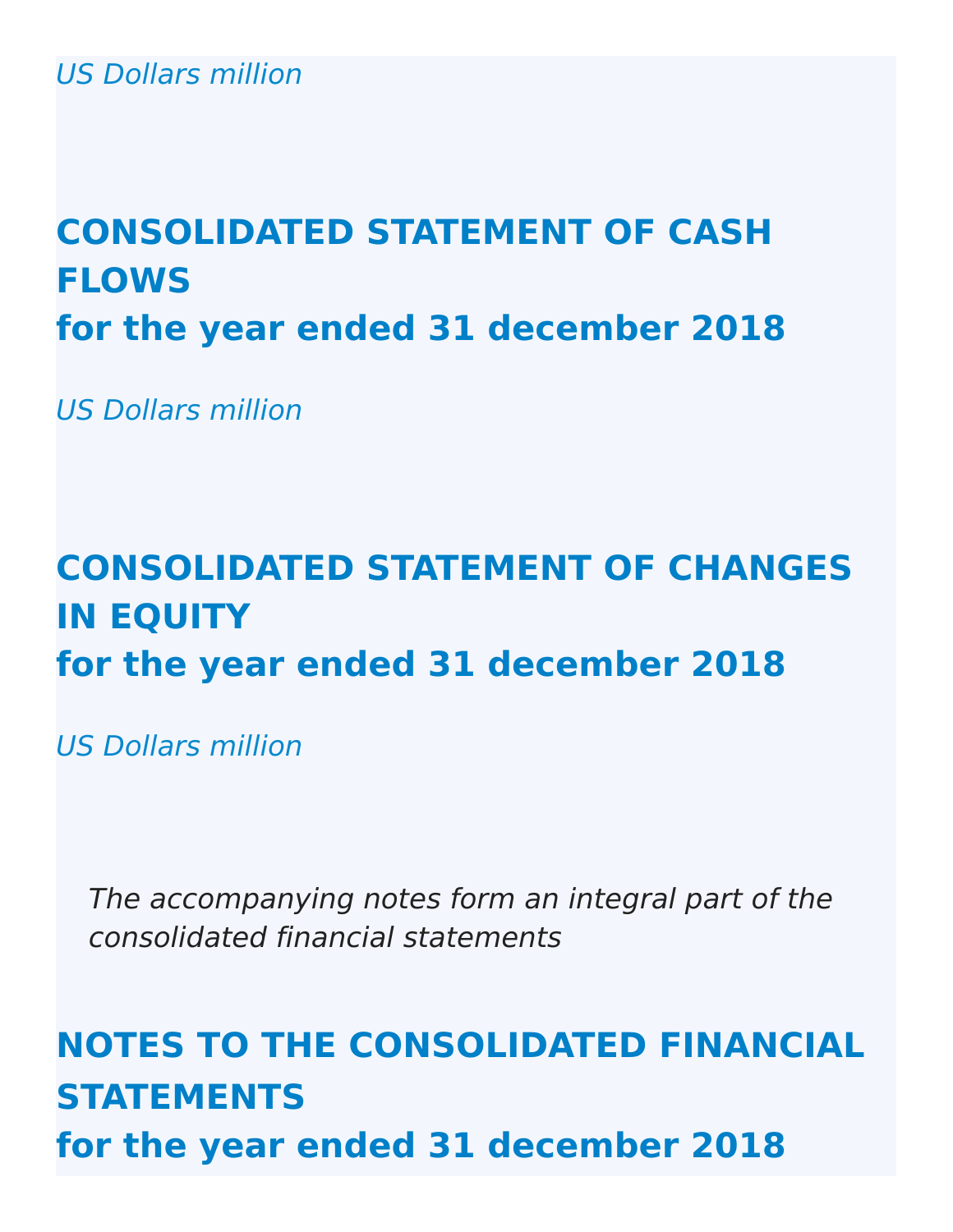# US Dollars million

- Note 1. General [information](http://127.0.0.1:8089/ar/en/financial-overview/ifrs/statements#note-1)
- Note 2. Changes in [accounting](http://127.0.0.1:8089/ar/en/financial-overview/ifrs/statements#note-2) policies
- · Note 3. Significant [accounting](http://127.0.0.1:8089/ar/en/financial-overview/ifrs/statements#note-3) policies
- Note 4. Critical accounting [judgements](http://127.0.0.1:8089/ar/en/financial-overview/ifrs/statements#note-4) and key sources of estimation **uncertainty**
- Note 5. Segment [information](http://127.0.0.1:8089/ar/en/financial-overview/ifrs/statements#note-5)
- Note 6. [Metal](http://127.0.0.1:8089/ar/en/financial-overview/ifrs/statements#note-6) sales
- Note 7. Cost of [metal](http://127.0.0.1:8089/ar/en/financial-overview/ifrs/statements#note-7) sales
- Note 8. General and [administrative](http://127.0.0.1:8089/ar/en/financial-overview/ifrs/statements#note-8) expenses
- Note 9. Selling and [distribution](http://127.0.0.1:8089/ar/en/financial-overview/ifrs/statements#note-9) expenses
- Note 10. Other [operating](http://127.0.0.1:8089/ar/en/financial-overview/ifrs/statements#note-10) income and expenses
- · Note 11. [Finance](http://127.0.0.1:8089/ar/en/financial-overview/ifrs/statements#note-11) costs
- Note 12. Income from [investments](http://127.0.0.1:8089/ar/en/financial-overview/ifrs/statements#note-12)
- Note 13. Income tax [expense](http://127.0.0.1:8089/ar/en/financial-overview/ifrs/statements#note-13)
- Note 14. Property, plant and [equipment](http://127.0.0.1:8089/ar/en/financial-overview/ifrs/statements#note-14)
- Note 15. Other [financial](http://127.0.0.1:8089/ar/en/financial-overview/ifrs/statements#note-15)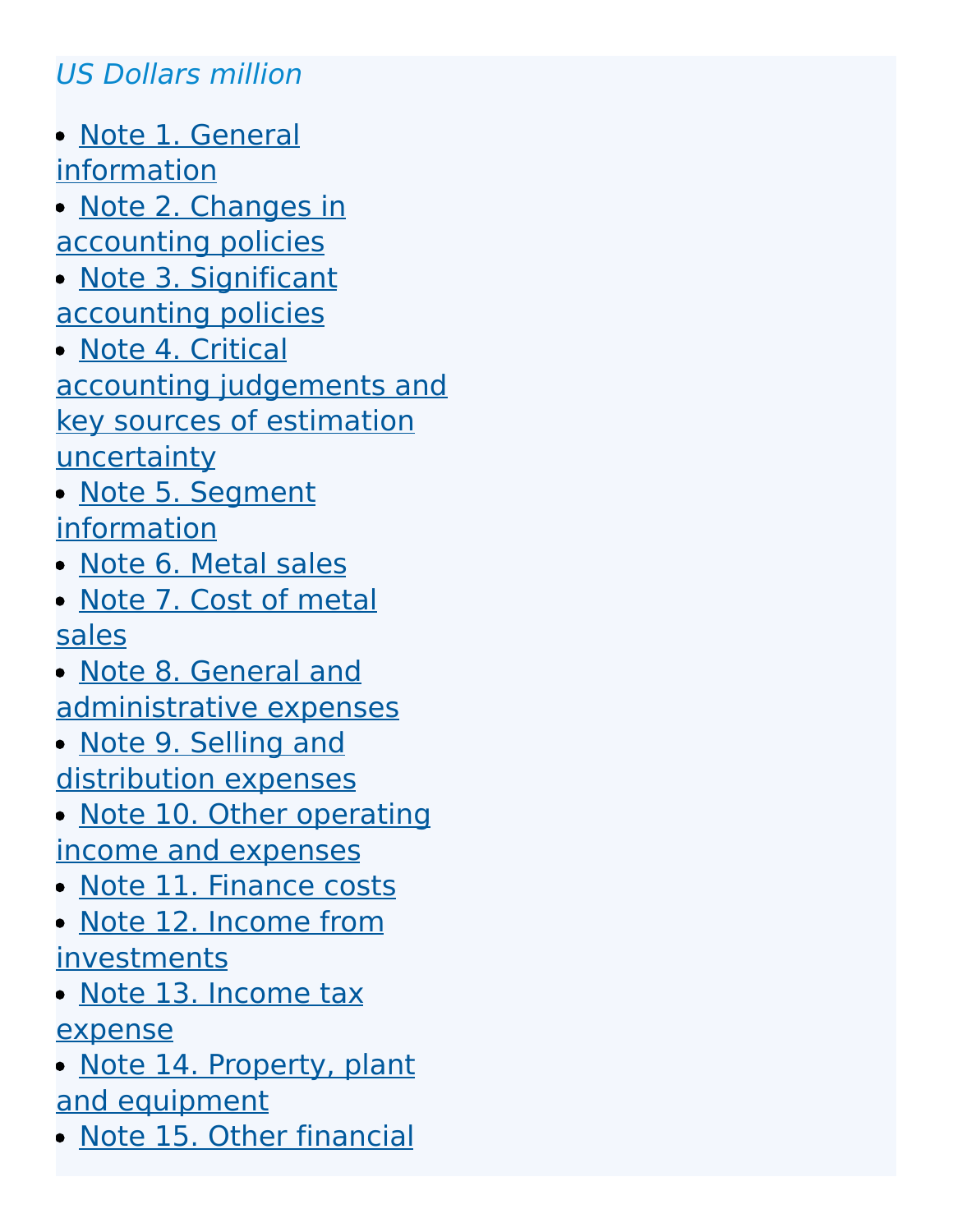#### [assets](http://127.0.0.1:8089/ar/en/financial-overview/ifrs/statements#note-15)

- Note 16. [Other](http://127.0.0.1:8089/ar/en/financial-overview/ifrs/statements#note-16) taxes
- Note 17. [Inventories](http://127.0.0.1:8089/ar/en/financial-overview/ifrs/statements#note-17)
- Note 18. Trade and other [receivables](http://127.0.0.1:8089/ar/en/financial-overview/ifrs/statements#note-18)
- Note 19. Cash and cash **[equivalents](http://127.0.0.1:8089/ar/en/financial-overview/ifrs/statements#note-19)**
- Note 20. Disposal of [subsidiaries](http://127.0.0.1:8089/ar/en/financial-overview/ifrs/statements#note-20)
- Note 21. Share [capital](http://127.0.0.1:8089/ar/en/financial-overview/ifrs/statements#note-21)
- Note 22. [Non-controlling](http://127.0.0.1:8089/ar/en/financial-overview/ifrs/statements#note-22) interest
- Note 23. Loans and **[borrowings](http://127.0.0.1:8089/ar/en/financial-overview/ifrs/statements#note-23)**
- Note 24. Employee benefit [obligations](http://127.0.0.1:8089/ar/en/financial-overview/ifrs/statements#note-24)
- Note 25. [Provisions](http://127.0.0.1:8089/ar/en/financial-overview/ifrs/statements#note-25)
- Note 26. Trade and other [payables](http://127.0.0.1:8089/ar/en/financial-overview/ifrs/statements#note-26)
- · Note 27. [Dividends](http://127.0.0.1:8089/ar/en/financial-overview/ifrs/statements#note-27)
- Note 28. Related parties [transactions](http://127.0.0.1:8089/ar/en/financial-overview/ifrs/statements#note-28) and outstanding balances
- Note 29. [Commitments](http://127.0.0.1:8089/ar/en/financial-overview/ifrs/statements#note-29)
- Note 30. [Contingencies](http://127.0.0.1:8089/ar/en/financial-overview/ifrs/statements#note-30)
- Note 31. Financial risk [management](http://127.0.0.1:8089/ar/en/financial-overview/ifrs/statements#note-31)
- Note 32. Fair value of financial [instruments](http://127.0.0.1:8089/ar/en/financial-overview/ifrs/statements#note-32)
- Note 33. [Investments](http://127.0.0.1:8089/ar/en/financial-overview/ifrs/statements#note-33) in significant subsidiaries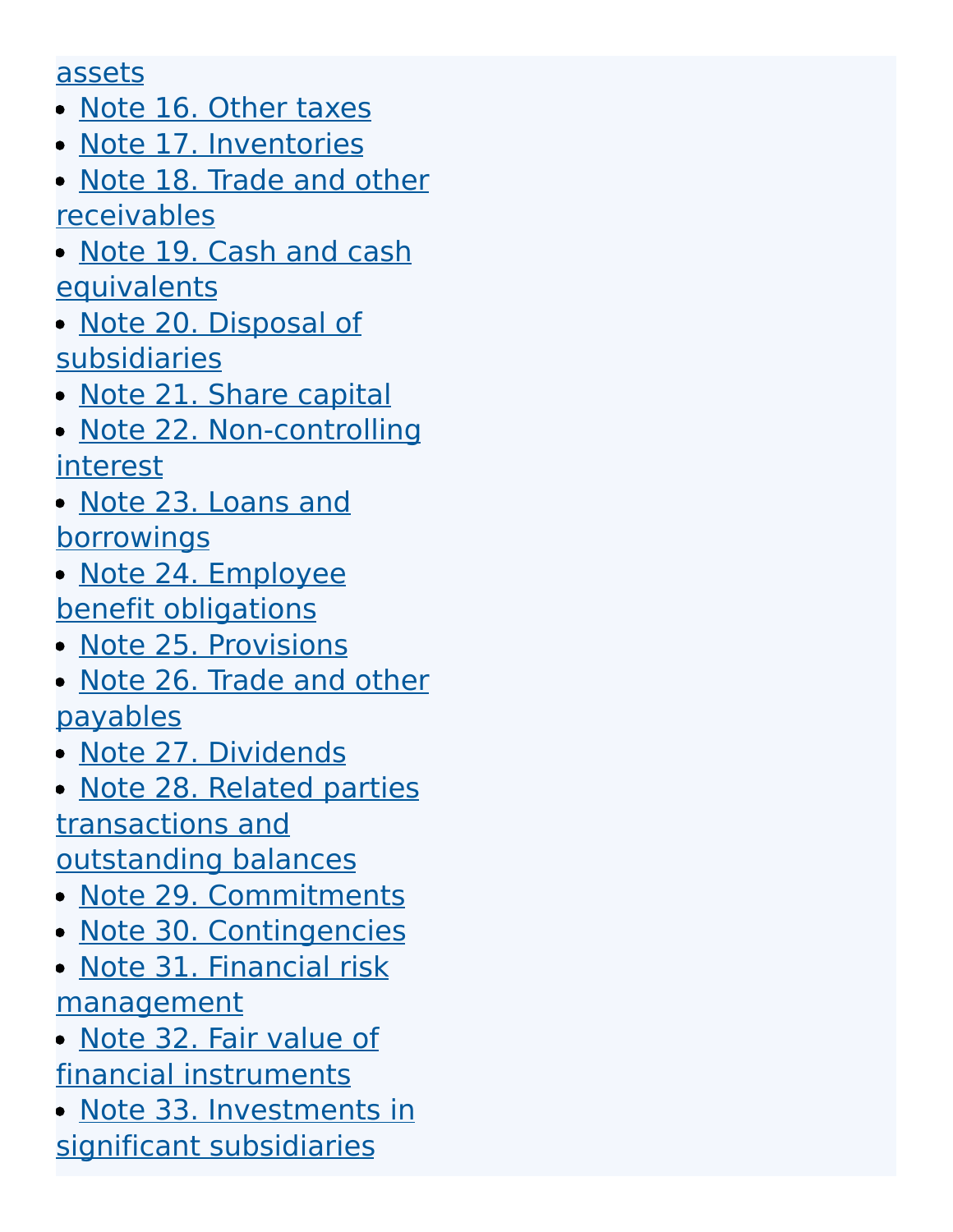### • Note 34. Events [subsequent](http://127.0.0.1:8089/ar/en/financial-overview/ifrs/statements#note-34) to the reporting dateы

## 1. GENERAL [INFORMATION](http://127.0.0.1:8089/ar/en/financial-overview/ifrs/statements#note-1)

## Organisation and principal business activities

Public Joint-Stock Company "Mining and Metallurgical Company Norilsk Nickel" (the "Company" or "MMC Norilsk Nickel") was incorporated in the Russian Federation on 4 July 1997. The principal activities of the Company and its subsidiaries (the "Group") are exploration, extraction, refining of ore and nonmetallic minerals and sale of base and precious metals produced from ore. Further details regarding the nature of the business and structure of the Group are presented in [note](http://127.0.0.1:8089/ar/en/financial-overview/ifrs/statements#note-33) 33.

Major production facilities of the Group are located in Taimyr and Kola Peninsulas and the Zabaikalsky region of the Russian Federation, and in Finland.

### BASIS OF PREPARATION

Statement of compliance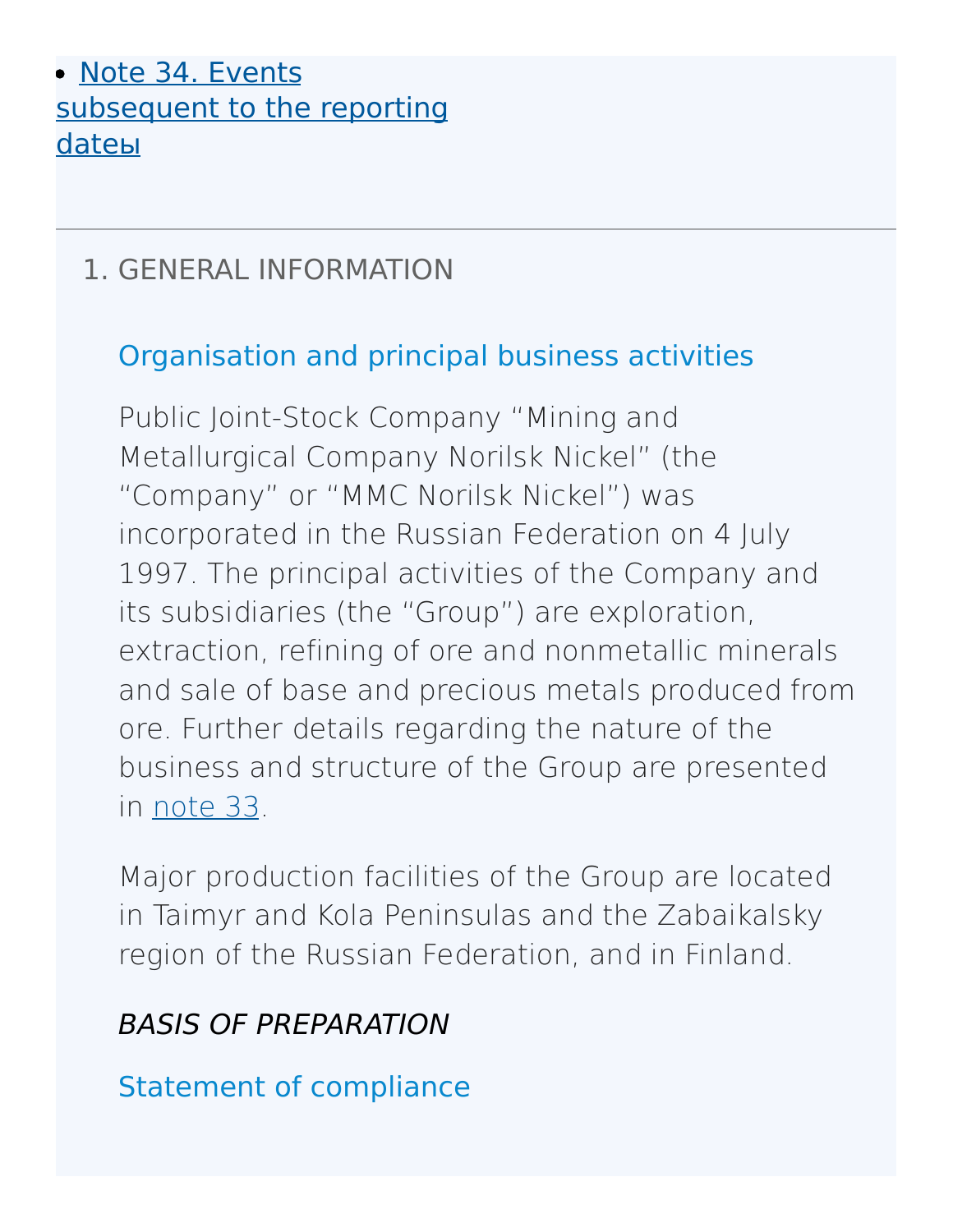The consolidated financial statements of the Group have been prepared in accordance with International Financial Reporting Standards ("IFRS").

The entities of the Group maintain their accounting records in accordance with the laws, accounting and reporting regulations of the jurisdictions in which they are incorporated and registered. Accounting principles in certain jurisdictions may differ from those generally accepted under IFRS. Financial statements of such entities have been adjusted to ensure that the consolidated financial statements are presented in accordance with IFRS.

The Group issues a separate set of IFRS consolidated financial statements to comply with the requirements of Russian Federal Law No. 208-FZ On consolidated financial statements ("Law 208- FZ") dated 27 July 2010.

### Basis of measurement

The consolidated financial statements of the Group are prepared on the historical cost basis, except for:

mark-to-market valuation of by-products upon initial recognition, in accordance with IAS 2 Inventories; mark-to-market valuation of certain classes of financial instruments, in accordance with IFRS 9 Financial Instruments (IAS 39 Financial Instruments: Recognition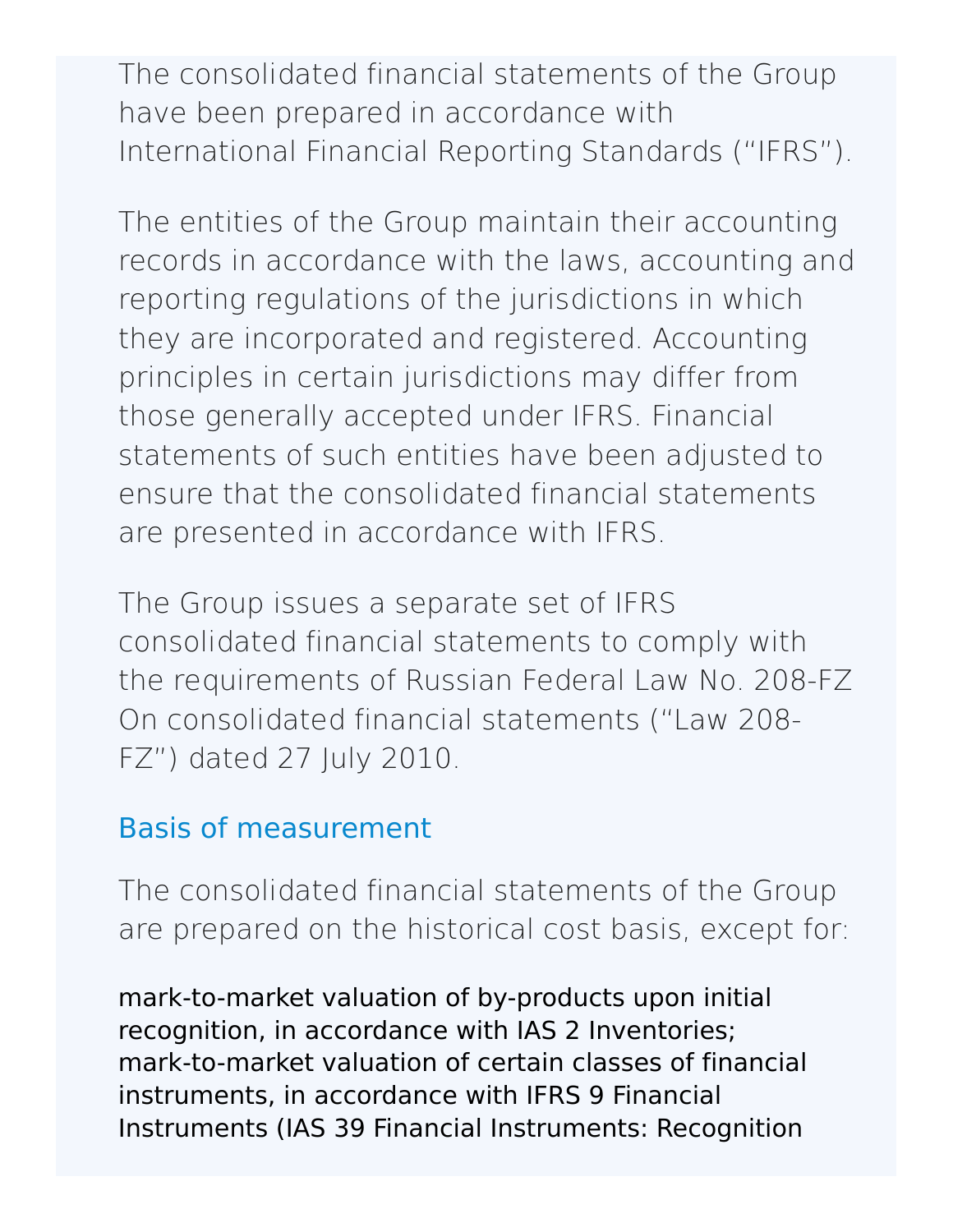## 2. CHANGES IN [ACCOUNTING](http://127.0.0.1:8089/ar/en/financial-overview/ifrs/statements#note-2) POLICIES

The accounting policies applied in the preparation of these consolidated financial statements are generally consistent with those applied in the preparation of the Group's consolidated financial statements as at and for the year ended 31 December 2017 except for the changes related to the adoption of IFRS 9 Financial Instruments and IFRS 15 Revenue from Contracts with Customers.

## Adoption of new and revised standards and interpretations

The Group has initially adopted IFRS 15 Revenue from Contracts with Customers and IFRS 9 Financial Instruments from 1 January 2018.

The Group has adopted IFRS 15 Revenue from Contracts with Customers at the date of initial application using the cumulative effect method with no material effect on the Group's consolidated financial statements as at 31 December 2018 and for the year then ended. Comparative information for the year 31 December 2017 has not been restated.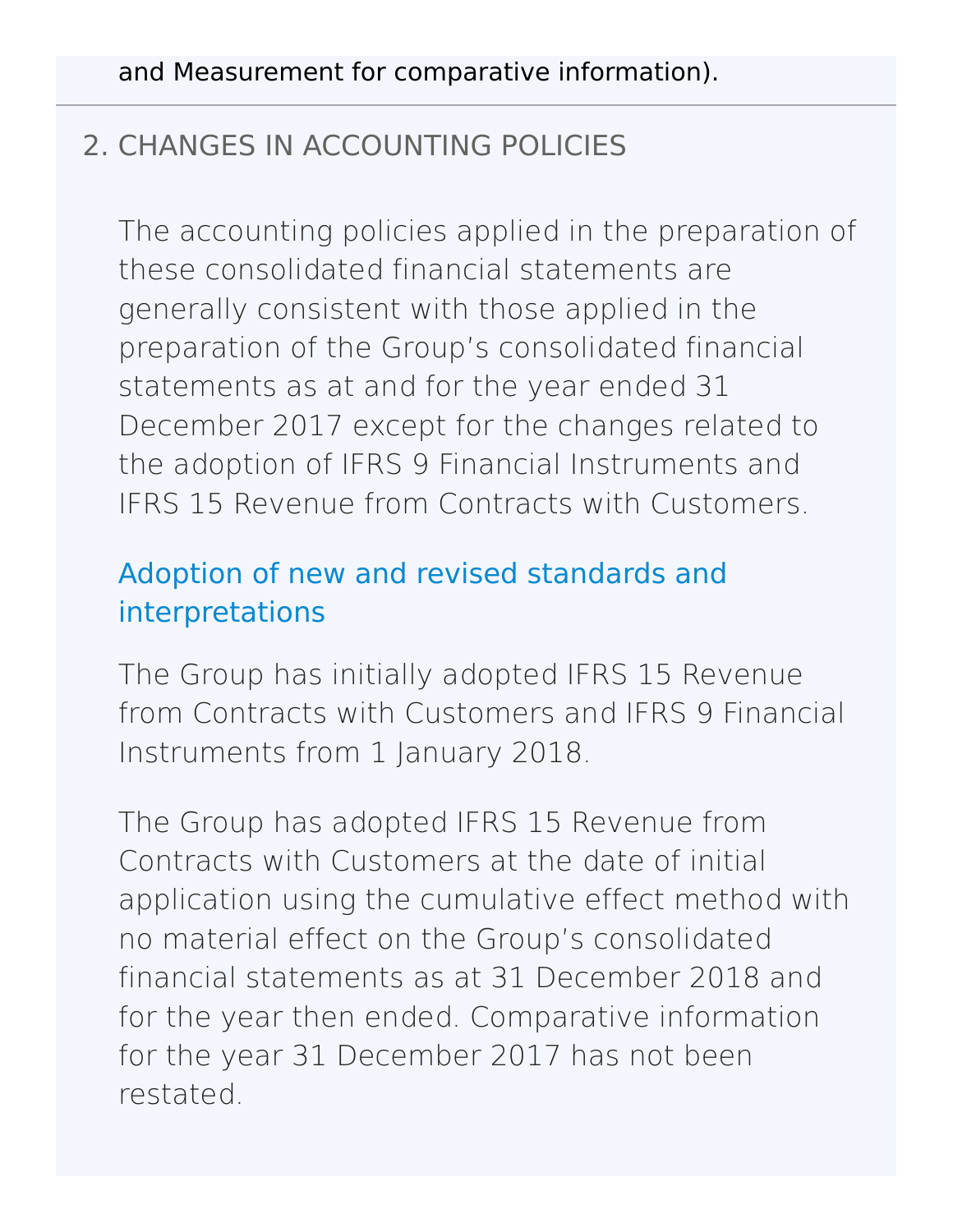The Group has taken an exemption not to restate comparative information for prior periods with respect to classification requirements of IFRS 9 Financial Instruments. Therefore, the information presented as at 31 December 2017 does not generally reflect the requirements of classification of IFRS 9 Financial Instruments but rather those of IAS 39 Financial Instruments: Recognition and Measurement.

Trade receivables on provisionally priced contracts where price is not settled until a predetermined future date that were classified as loans and receivables under IAS 39 Financial Instruments: Recognition and Measurement are classified as at 31 December 2018 at fair value through profit or loss and remeasured at each reporting date using the forward price for the period equivalent to that outlined in the contract (mark-to-market adjustment).

There were no material differences in the carrying amounts of financial assets and financial liabilities resulting from the adoption of IFRS 9 Financial Instruments as at 31 December 2018.

The significant accounting policies in respect of revenue from contracts with customers and financial instruments in effect from 1 January 2018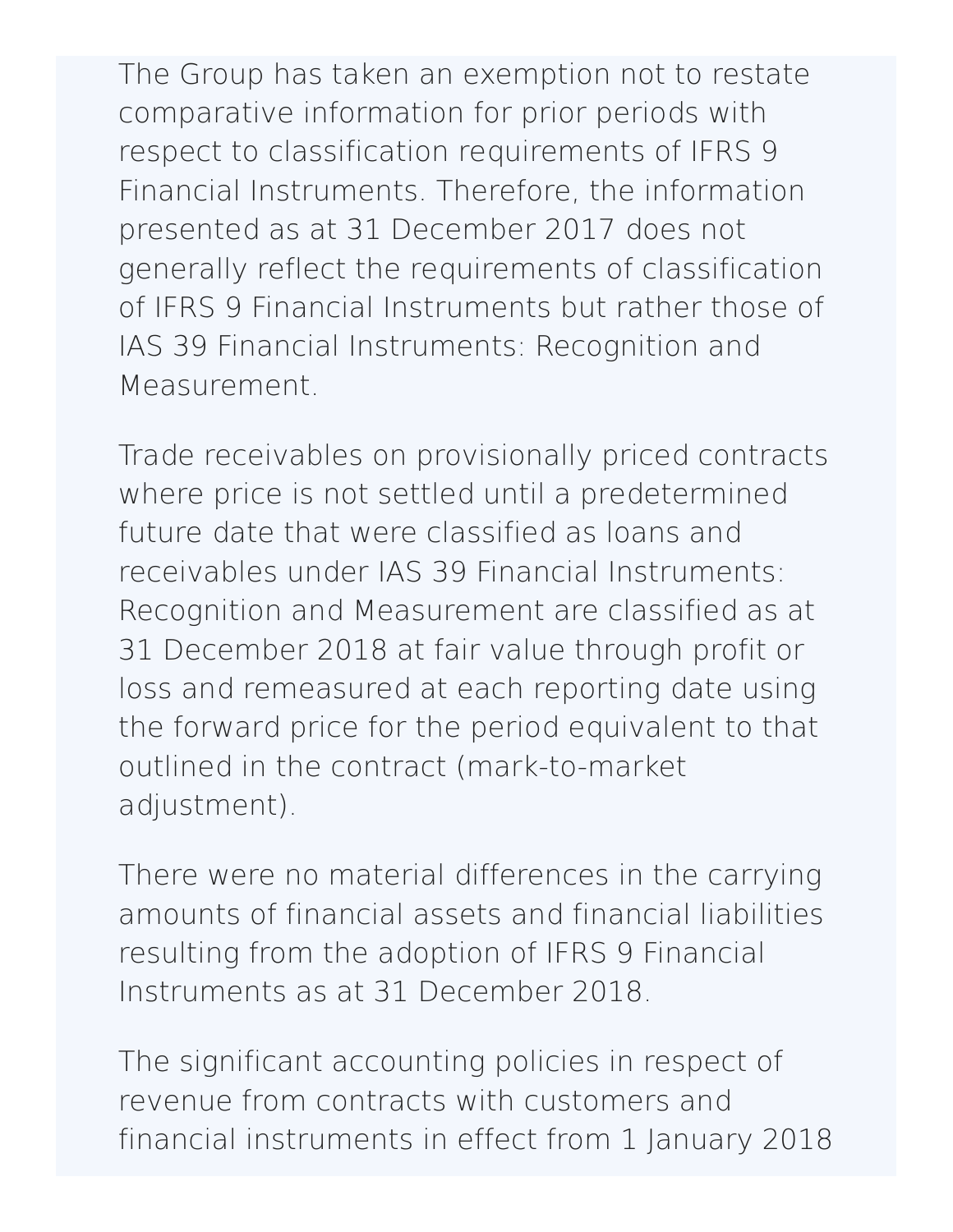are set out in [note](http://127.0.0.1:8089/ar/en/financial-overview/ifrs/statements#note-3) 3.

## Adoption of other new and revised standards and interpretations

Adoption of amendments to the following Standards for annual periods from 1 January 2018 did not have material impact on the accounting policies, financial position or results of the Group:

IFRS 1 First-time Adoption of International Financial Reporting Standards (amended); IFRS 2 Share-based Payment (amended); IFRS 4 Insurance Contracts (amended); IAS 28 Investments in Associates and Joint Ventures (amended); IAS 40 Investment Property (amended); IFRIC 22 Foreign Currency Transactions and Advance Consideration. Standards and interpretations in issue but not yet effective

The Group has not early adopted any other standard, interpretation or amendment that has been issued but is not yet effective.

Management of the Group plans to adopt all of the above standards and interpretations in the Group's consolidated financial statements for the respective periods.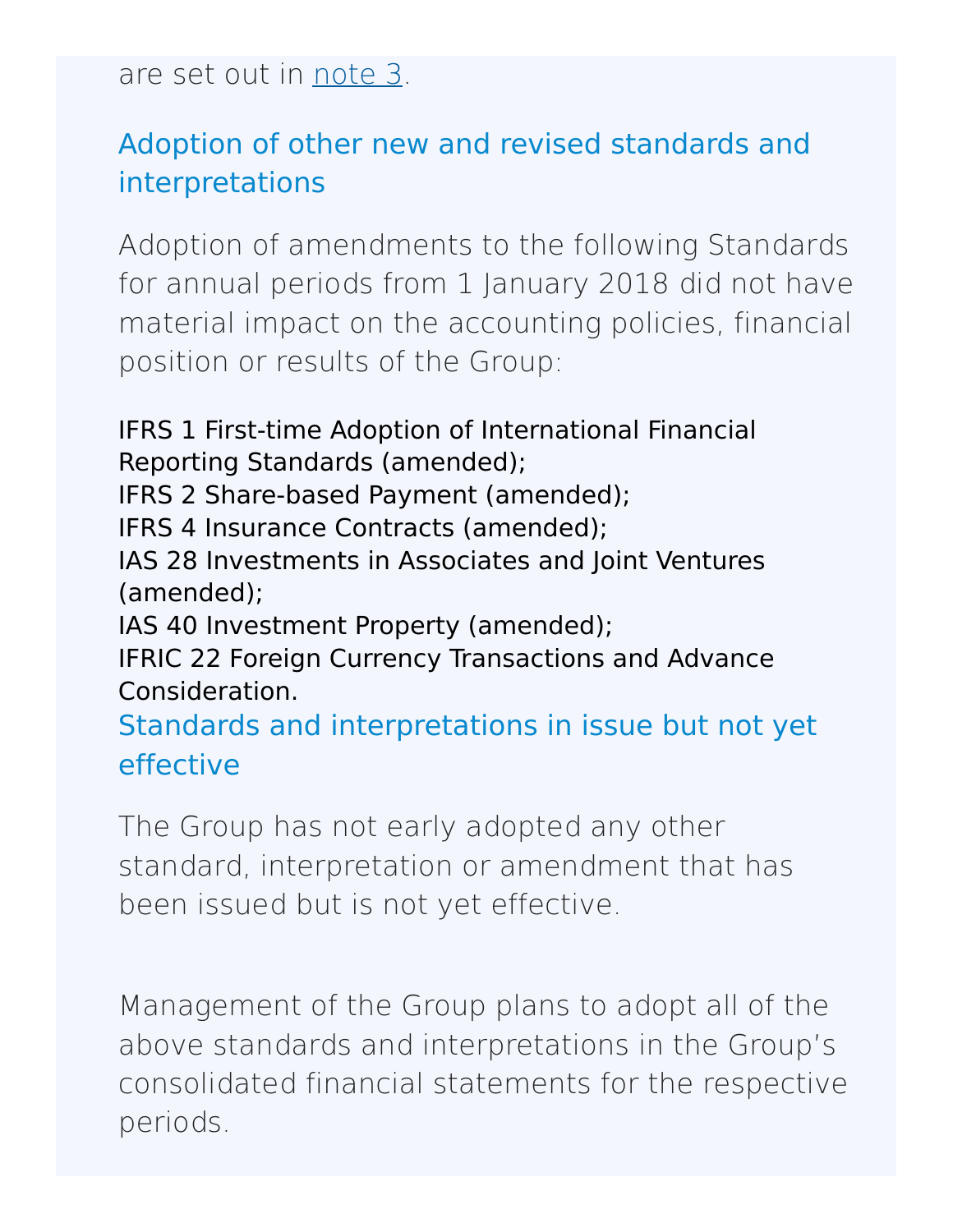IFRS 16 Leases replaces existing leases guidance, including IAS 17 Leases, IFRIC 4 Determining whether an Arrangement contains a Lease, SIC-15 Operating Leases – Incentives and SIC-27 Evaluating the Substance of Transactions Involving the Legal Form of a Lease. IFRS 16 Leases will be adopted by the Group starting 1 January 2019.

IFRS 16 Leases requires the lessee to adopt a unified approach to the presentation of lease agreements. Under the new standard, an asset (the right to use the leased item) and a financial liability of the lessee to pay rentals are recognised for most lease agreements. The Group plans to use the exemption on lease contracts for which the lease term is less than 12 months. The Group plans to adopt IFRS 16 Leases in accordance with the modified retrospective approach as follows:

at the date of initial application in respect of leases previously classified as operating leases under IAS 17 Leases, lease liabilities will be measured at the present value of the remaining future lease payments discounted at the incremental borrowing rate;

a right-of-use asset is generally recognised in the amount equal to the corresponding lease liability;

comparative information for the year ended 31 December 2018 will not be restated.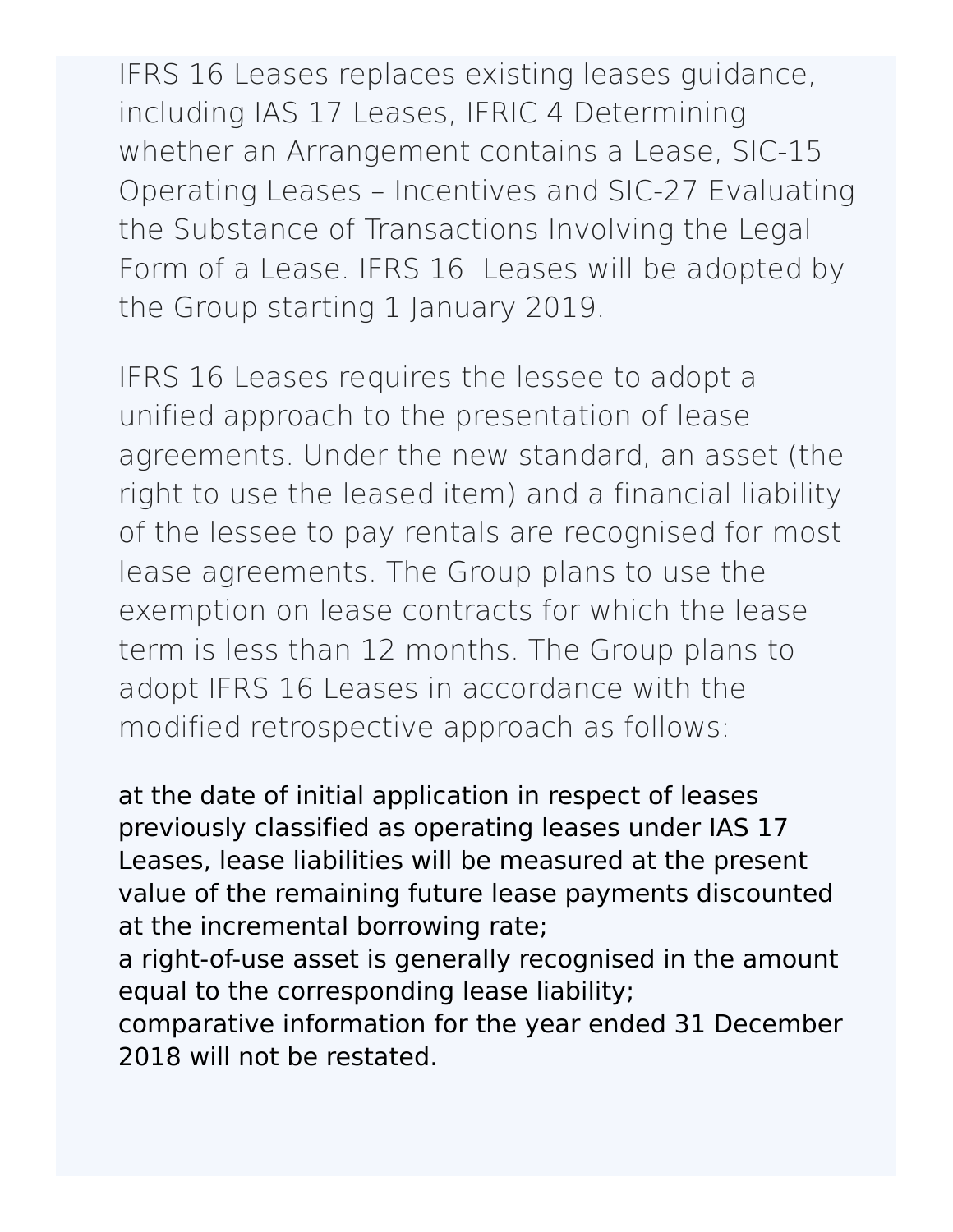The Group preliminarily estimated impact of the initial application of IFRS 16 Leases on its consolidated financial position: recognition of approximately USD 200 million of lease liabilities and respective right-of-use assets with no effect on retained earnings as at 1 January 2019.

With respect to the subsequent impact on the consolidated income statement (as opposed to the current presentation of operating lease expenses), the Group will present depreciation charges for right-of-use assets, as well as interest expense on lease liabilities (unwinding of discount).

## Reclassification

For the year ended 31 December 2018, revenue from sales of semi-products is allocated to revenue from each metal sales as per respective metal content in a semi-product rather than being presented under a separate "semi-products" caption (refer to  $note 6$  $note 6$ ). Information for the year ended 31 December 2017 has been reclassified to conform with the current period presentation.

# 3. SIGNIFICANT [ACCOUNTING](http://127.0.0.1:8089/ar/en/financial-overview/ifrs/statements#note-3) POLICIES

# Basis of consolidation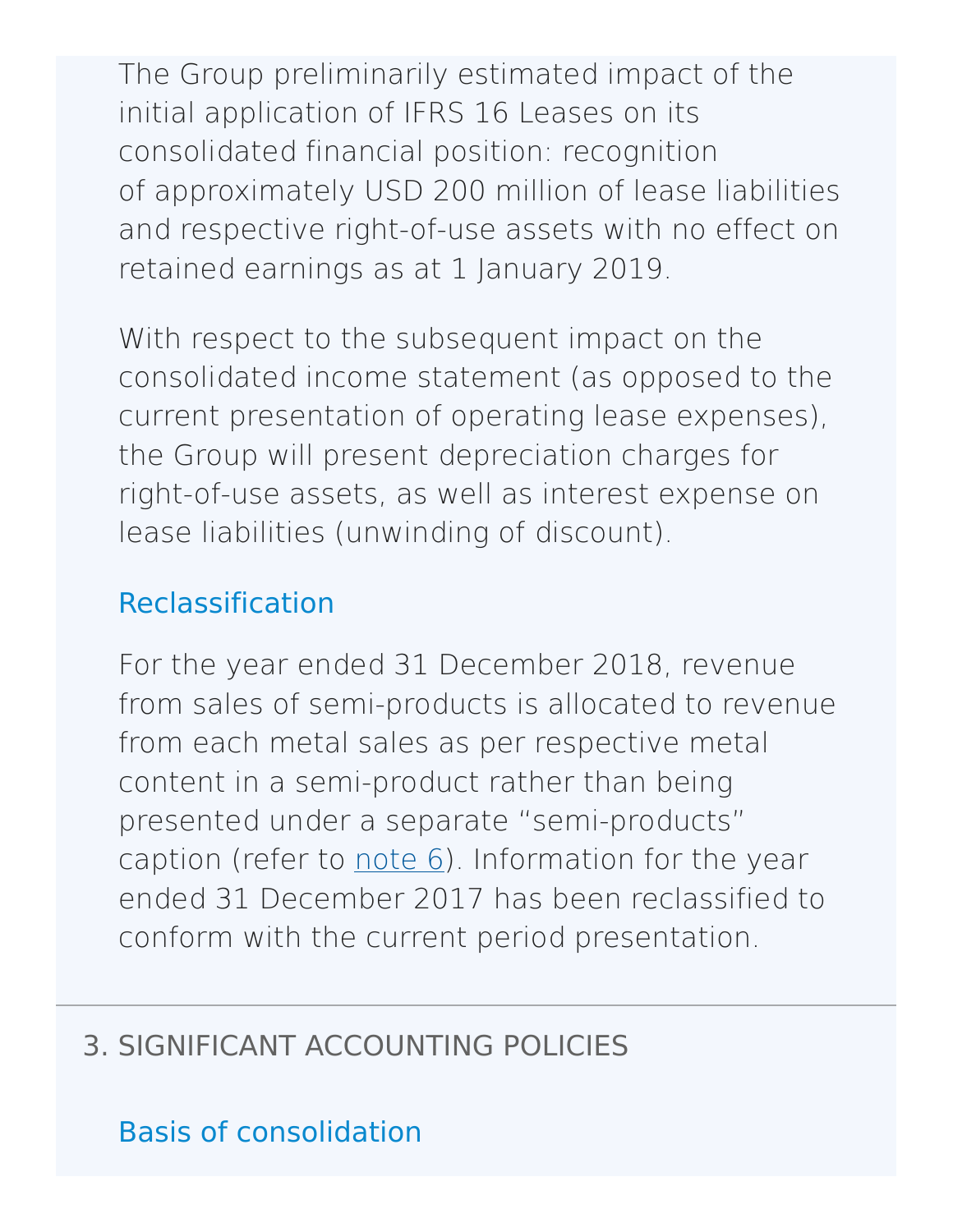## **Subsidiaries**

The consolidated financial statements incorporate financial statements of the Company and its subsidiaries, from the date that control effectively commenced until the date that control effectively ceased. Control is achieved where the Company is exposed to, or has rights to, variable returns from its involvement with the entity and has the ability to affect those returns through its power over the entity.

Non-controlling interests in the net assets (excluding goodwill) of consolidated subsidiaries are identified separately from the Group's equity therein. Non-controlling interests include interests at the date of the original business combination and non-controlling share of changes in net assets since the date of the combination. Total comprehensive income must be attributed to the interest of the Group and to the non-controlling interests even if this results in the non-controlling interests having a deficit balance.

Non-controlling interests may be initially measured either at fair value or at the non-controlling interests' proportionate share of the recognised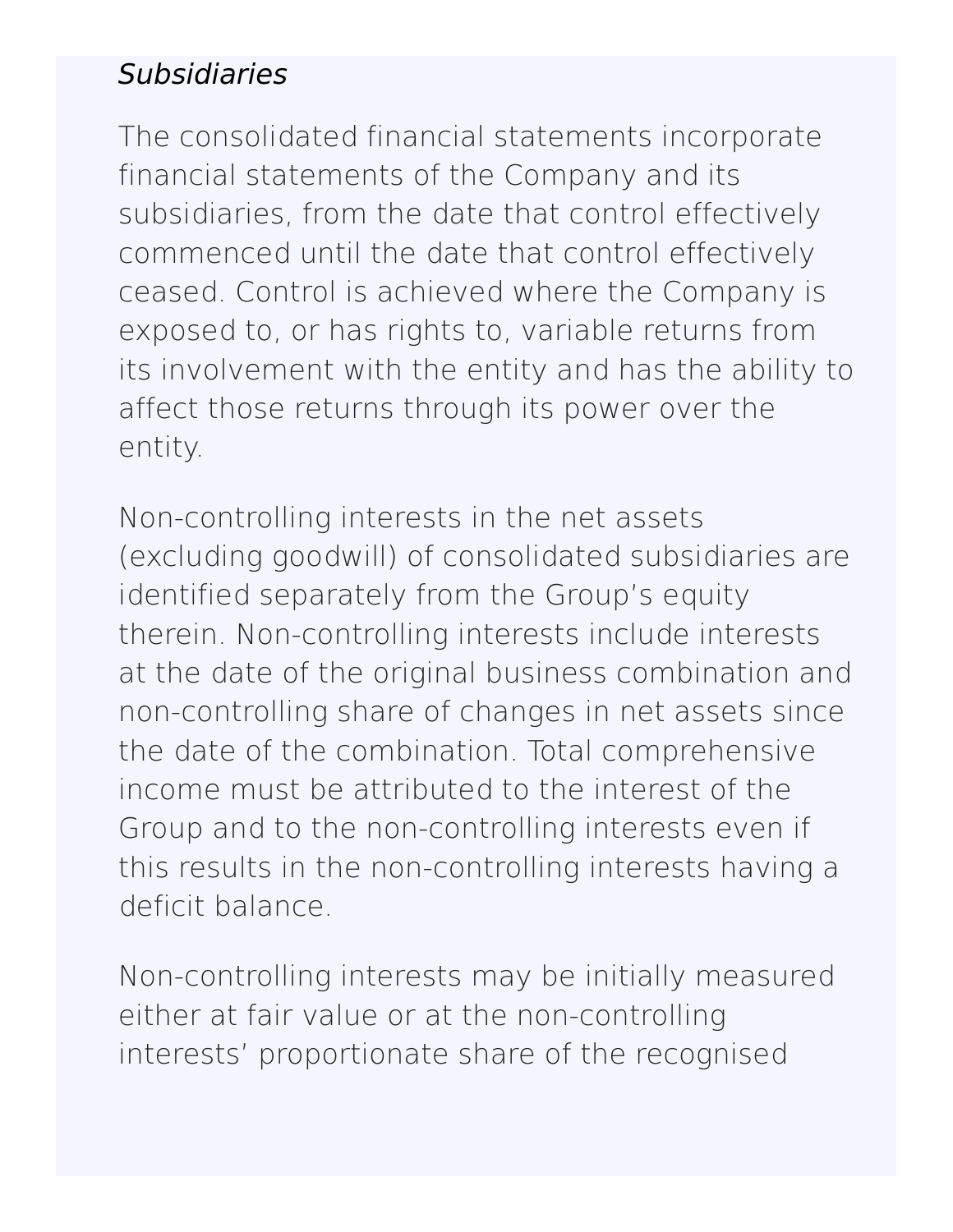amounts of the acquiree's identifiable net assets. The choice of measurement basis is made on a transaction-by-transaction basis.

All intra-group balances, transactions and any unrealised profits or losses arising from intra-group transactions are eliminated in full on consolidation.

Changes in the Group's ownership interest in a subsidiary that do not result in the Group losing control are accounted for within the equity.

When the Group loses control of a subsidiary it derecognises the assets and liabilities and related equity components of the former subsidiary. Any gain or loss is recognised in the consolidated income statement. Any investment retained in the former subsidiary is measured at its fair value at the date when control is lost.

### Joint arrangements

Investments in joint arrangements are classified as either joint operations or joint ventures, depending on the contractual rights and obligations of each investor. The Group recognises in relation to its interest in a joint operation: its assets, including its share of any assets held jointly; its liabilities, including its share of any liabilities incurred jointly; its revenue from the sale of its share of the output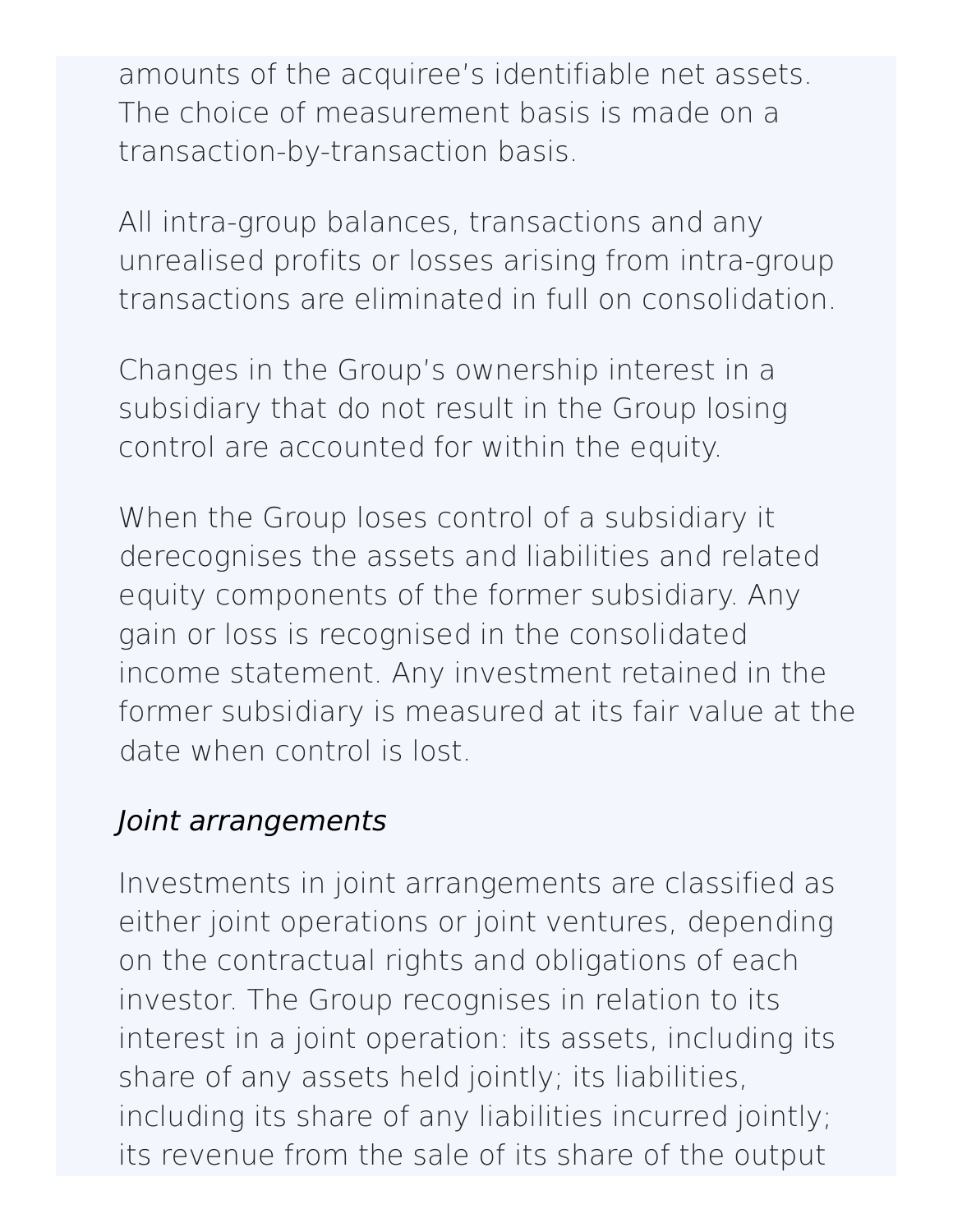arising from the joint operation; its share of the revenue from the sale of the output by the joint operation; and its expenses, including its share of any expenses incurred jointly. The Group accounts for its investments in joint ventures using the equity method.

# Business combinations

Acquisitions of businesses are accounted for using the acquisition method. The consideration transferred in a business combination is measured at fair value, which is calculated as the sum of fair values of the assets transferred by the Group, liabilities incurred by the Group to the former owners of the acquiree and the equity interests issued by the Group at the date of acquisition in exchange for control of the acquiree.

Where an investment in a subsidiary or an associate is made, any excess of the sum of the consideration transferred, the amount of any non-controlling interests in the acquiree, and the fair value of the acquirer's previously held equity interest in the acquiree (if any) over the fair value of the identifiable assets acquired and the liabilities assumed at the acquisition date is recognised as goodwill. Goodwill in respect of subsidiaries is disclosed separately and goodwill relating to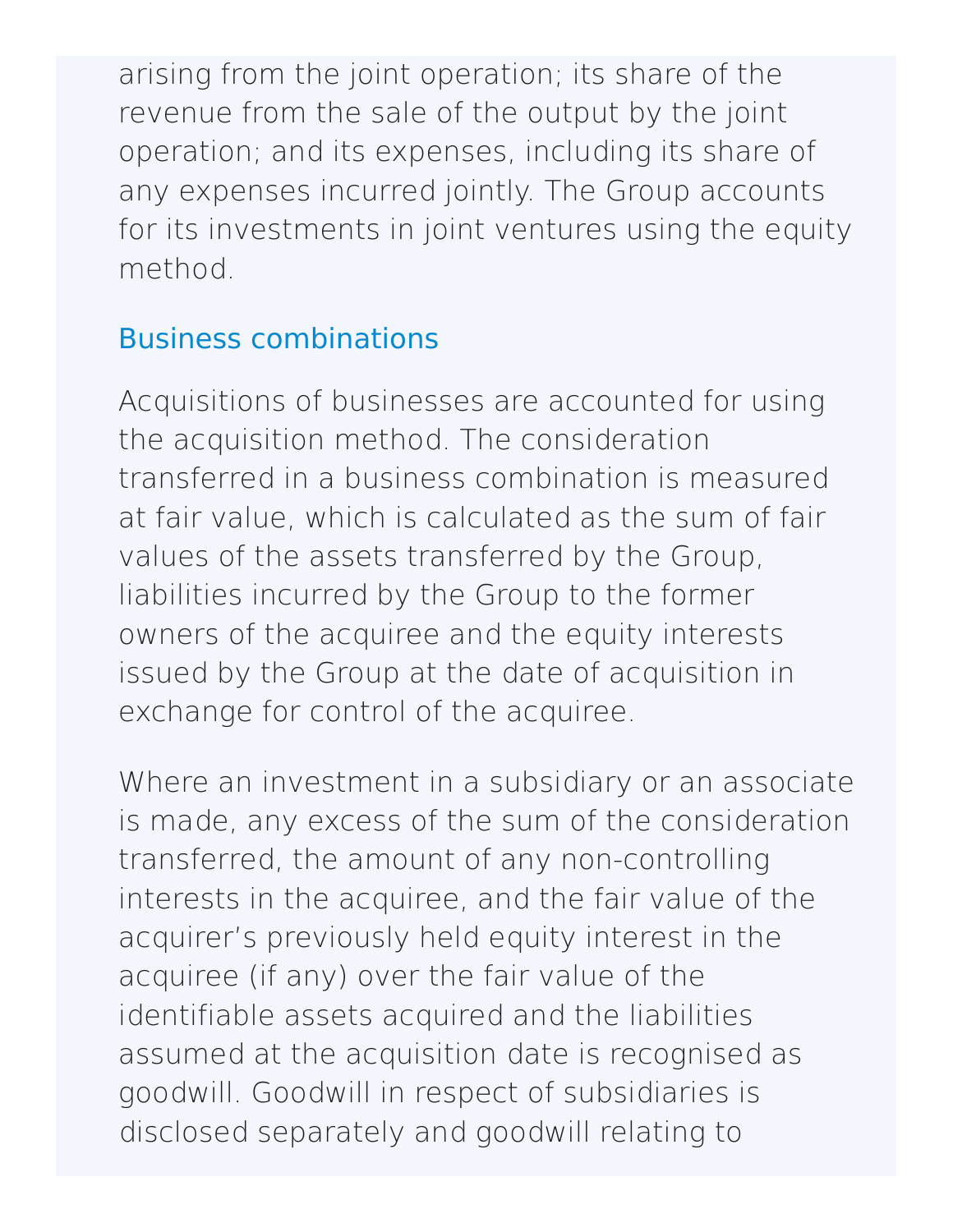associates is included in the carrying value of the investment in associates. Goodwill is reviewed for impairment at least annually. If impairment has occurred, it is recognised in the consolidated income statement during the period in which the circumstances are identified and is not subsequently reversed.

If, after reassessment, the net amounts of the identifiable assets acquired and liabilities assumed at the acquisition date exceeds the sum of the consideration transferred, the amount of any noncontrolling interests in the acquiree and the fair value of the acquirer's previously held interest in the acquiree (if any), the excess is recognised in the consolidated income statement immediately as a bargain purchase gain.

Acquisition-related costs are recognised in the consolidated income statement as incurred.

If the initial accounting for a business combination is incomplete by the end of the reporting period in which the combination occurs, the Group reports provisional amounts for the items for which the accounting is incomplete. Those provisional amounts are retrospectively adjusted during the measurement period (a maximum of twelve months from the date of acquisition), or additional assets or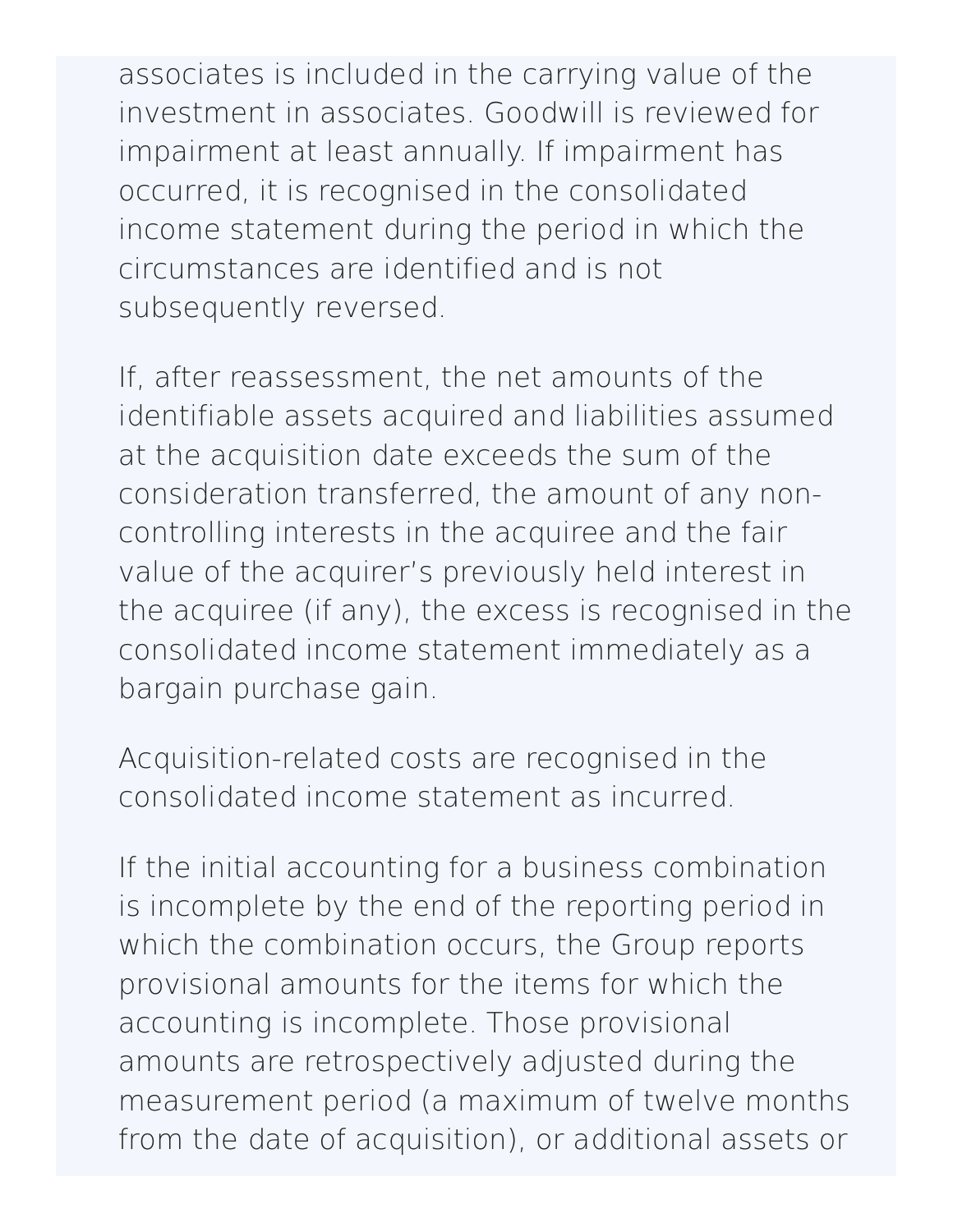liabilities are recognised, to reflect new information obtained about facts and circumstances that existed at the acquisition date that, if known, would have affected the amounts recognised at that date.

### Functional and presentation currency

The individual financial statements of each Group entity are presented in its functional currency.

The Russian Rouble ("RUB") is the functional currency of the Company, all of its subsidiaries located in the Russian Federation and all foreign subsidiaries of the Group, except for the following subsidiaries operating with a significant degree of autonomy. The functional currency of Norilsk Nickel Harjavalta Oy is US Dollar, and the functional currency of Norilsk Nickel Africa Proprietary Limited is South African Rand.

The presentation currency of the consolidated financial statements of the Group is US Dollar ("USD"). Using USD as a presentation currency is common practice for global mining companies. In addition, USD is a more relevant presentation currency for international users of the consolidated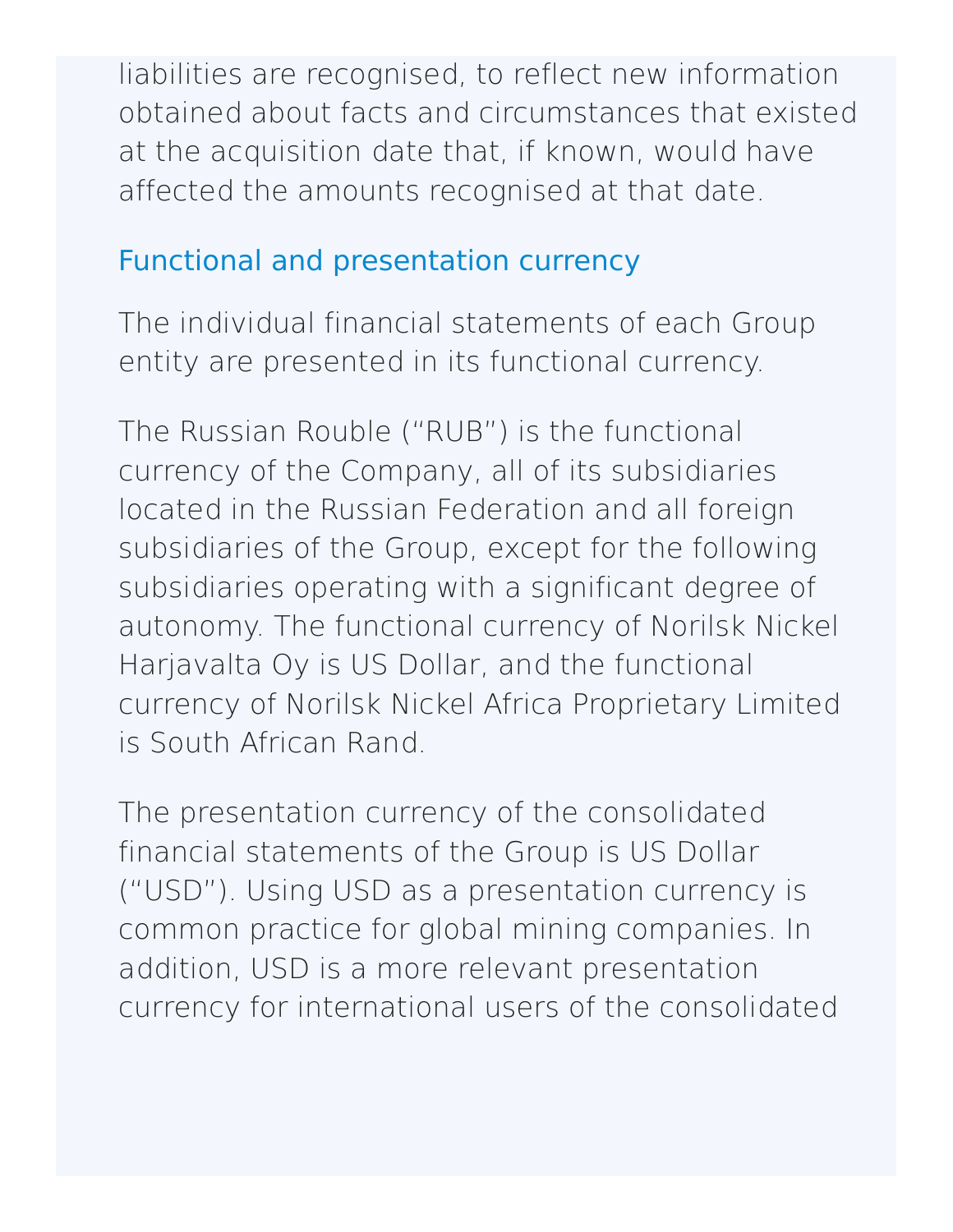financial statements of the Group. The Group also issues consolidated financial statements to comply with Law 208-FZ, which use the Russian Rouble as the presentation currency (refer to [note](http://127.0.0.1:8089/ar/en/financial-overview/ifrs/statements#note-1)  $1$ ).

The translation of components of the consolidated statement of financial position, consolidated income statement, consolidated statement of cash flows into presentation currency is made as follows:

all assets and liabilities, both monetary and non-monetary, in the consolidated statement of financial position are translated at the closing exchange rates at the end of the respective reporting period;

income and expense are translated at the average exchange rates for each quarter (unless this average rate is not a reasonable approximation of the cumulative effect of the rates prevailing on the transaction dates, in these cases income and expenses are translated at the dates of the transaction);

all equity items are translated at the historical exchange rates;

all resulting exchange differences are recognised as a separate component in other comprehensive income; and in the consolidated statement of cash flows, cash balances at beginning and end of each period presented are translated at exchange rates at the respective dates; all cash flows are translated at the average exchange rates for each quarter with the exception of proceeds from and repayments of loans and borrowings, dividends paid and advances received, proceeds from disposal of subsidiaries, which are translated using the prevailing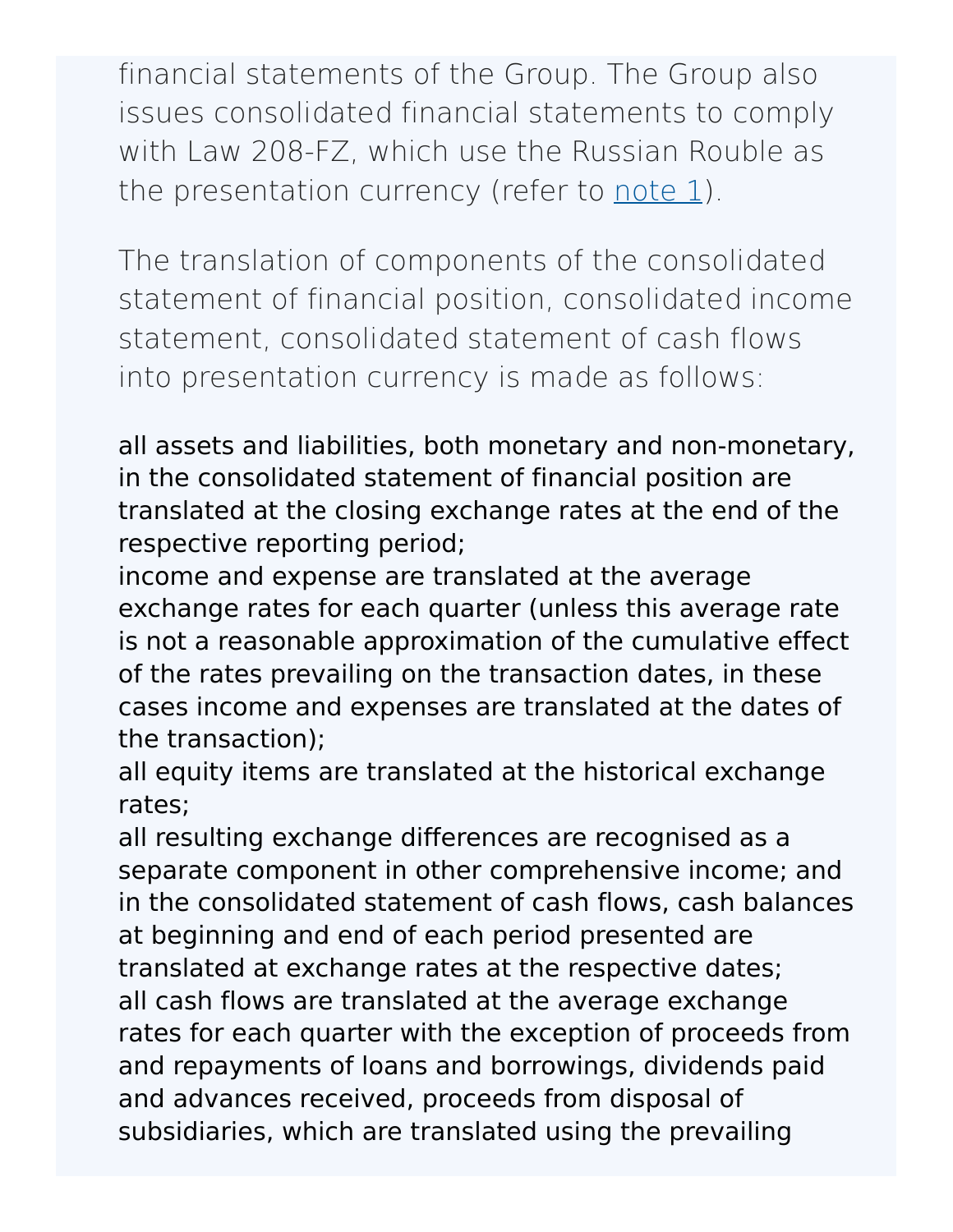exchange rates at the dates of the transactions; resulting exchange differences are presented in the consolidated statement of cash flows as effects of foreign exchange differences on balances of cash and cash equivalents.

Foreign currency transactions

Transactions in currencies other than the entity's functional currency (foreign currencies) are recorded at the exchange rates prevailing at the date of transactions. All monetary assets and liabilities denominated in foreign currencies are translated at the exchange rates prevailing at each reporting date. Non-monetary items carried at historical cost are translated at the exchange rates prevailing at the date of transactions. Exchange differences arising from changes in exchange rates are recognised in the consolidated income statement.

Exchange rates used in the preparation of the consolidated financial statements were as follows:

### Revenue recognition

#### Metal sales revenue

Revenue from metal sales is recognised at a point of time when control over the asset is transferred to a customer and represents the invoiced value of all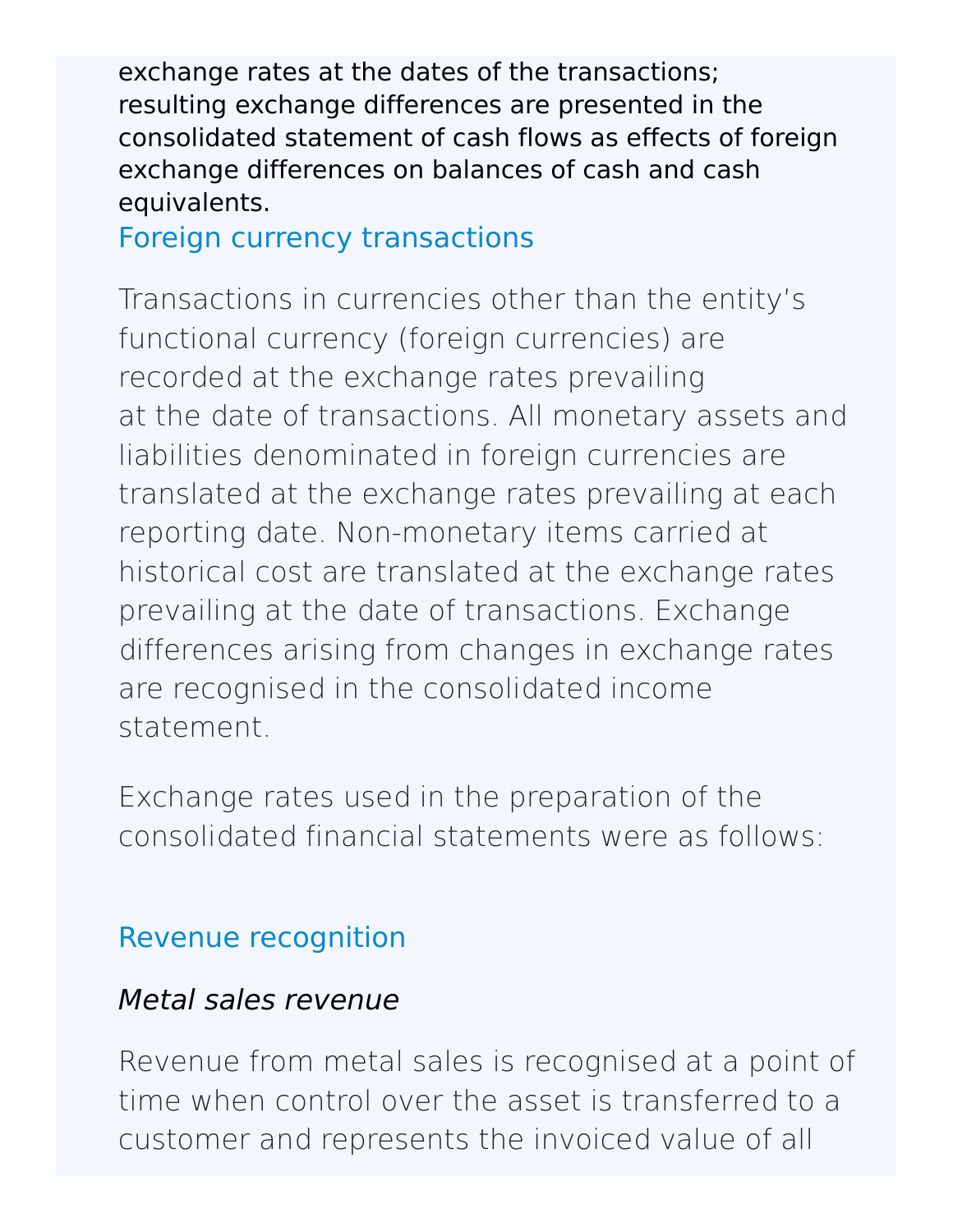metal products shipped to customers, net of value added tax.

Revenue from contracts that are entered into and continue to meet the Group's expected sale requirements designated for that purpose at their inception and are expected to be settled by physical delivery, is recognised in the consolidated financial statements as and when they are delivered. A gain or loss on forward contracts that are expected to be settled by physical delivery or on net basis is measured at fair value recognised in revenue and disclosed separately from revenue from contracts with customers.

As a practical expedient, the Group does not adjust the promised amount of consideration for the effects of a significant financing component of the contracts where the period between when the Group transfers a promised good or service to a customer and the customer pays for that good or service will be one year or less.

Certain contracts are provisionally priced so that price is not settled until a predetermined future date based on the market price at that time.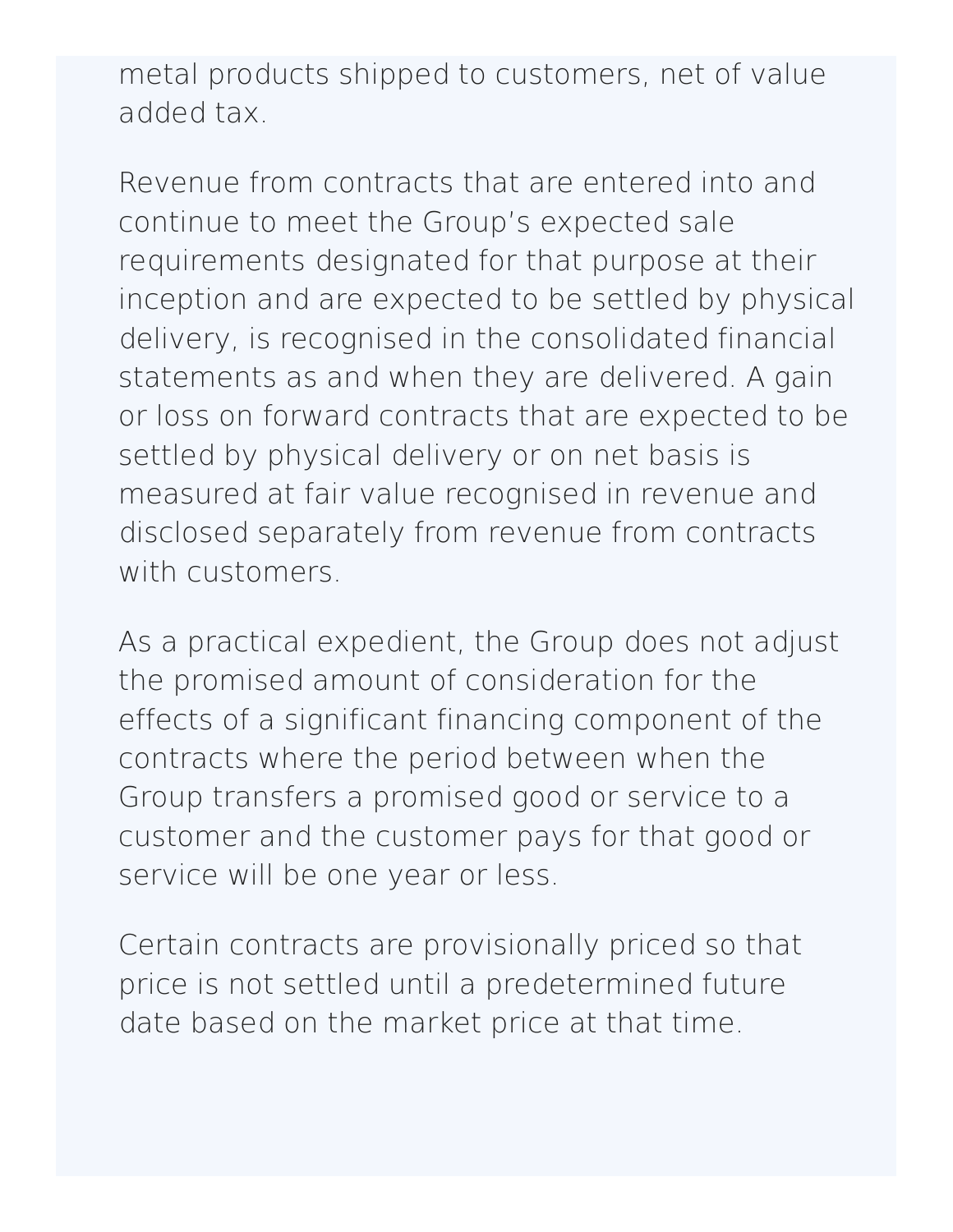Revenue from these transactions is initially recognised at the current market price. Mark-tomarket adjustment on provisionally priced contracts is recorded in revenue.

#### Other revenue

Revenue from contracts with customers on sale of goods, other than metals, is recognised at a point of time when control over the asset is transferred to the customer in accordance with the shipping terms specified in the sales agreements.

Revenue from service contracts is recognised overtime when the services are rendered.

# Dividends and interest income

Dividend income from investments is recognised when the Group's right to receive payment has been established. Interest income is accrued based on effective interest method.

### Leases

Leases under which the Group assumes substantially all the risks and rewards of ownership are classified as finance leases. Assets subject to finance leases are capitalised as property, plant and equipment at the lower of fair value or present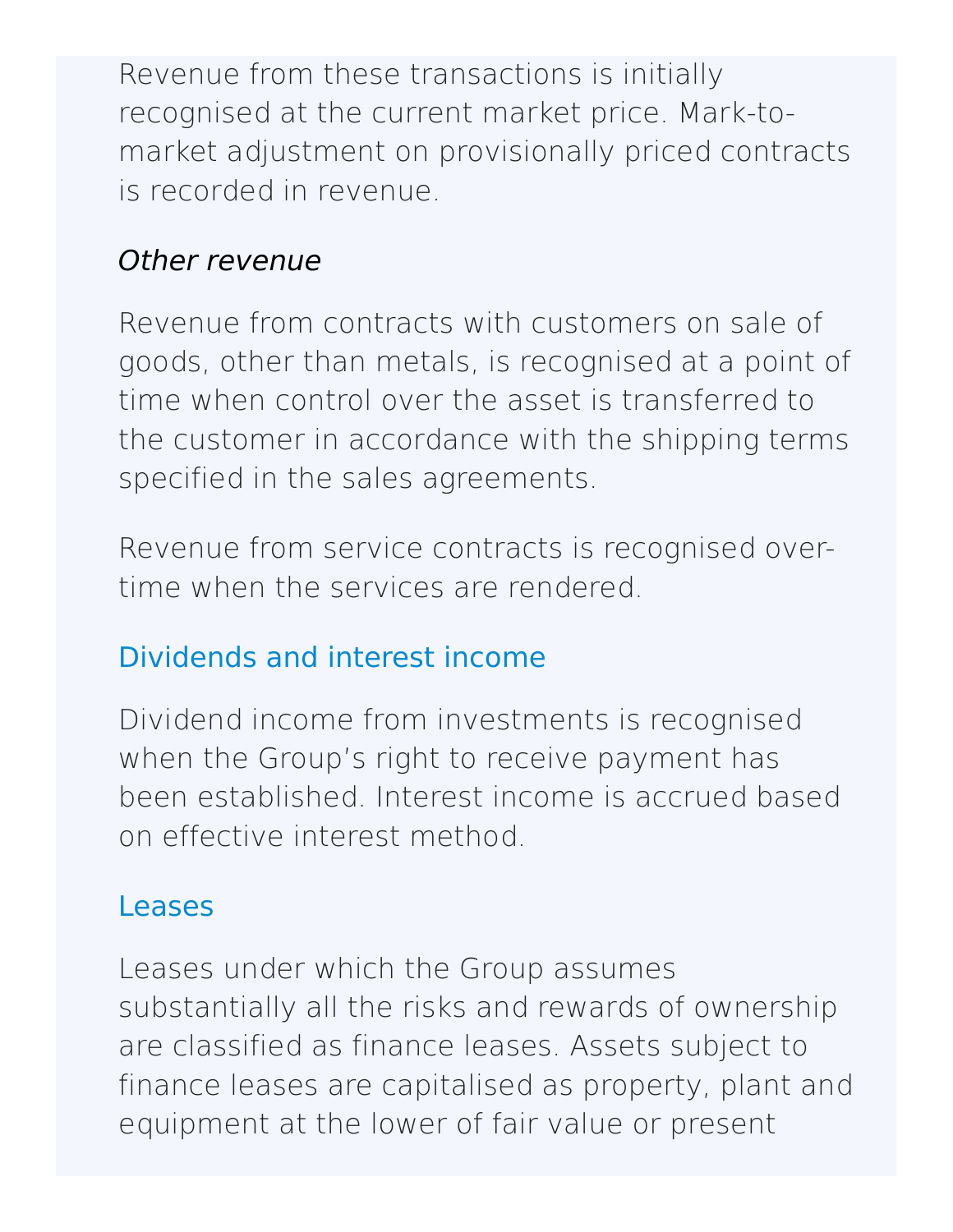value of future minimum lease payments at the date of acquisition. Simultaneously, related lease obligation is recognised at the same value. Assets held under finance leases are depreciated over their estimated economic useful lives or over the term of the lease, if shorter. If there is reasonable certainty that the lessee will obtain ownership at the end of the lease term, the period of expected use is the useful life of the asset.

Finance lease payments are allocated using the effective interest rate method, between the lease finance cost, which is included in finance costs, and the capital repayment, which reduces the related lease obligation to the lessor.

Leases where the lessor retains substantially all the risks and benefits of ownership of the asset are classified as operating leases. Operating lease payments are recognised as an expense in the consolidated income statement on a straight-line basis over the lease term, except where another systematic basis is more representative of the time pattern in which economic benefits from the leased asset are consumed. Contingent rentals arising under operating and finance leases are expensed in the period in which they are incurred.

#### Finance costs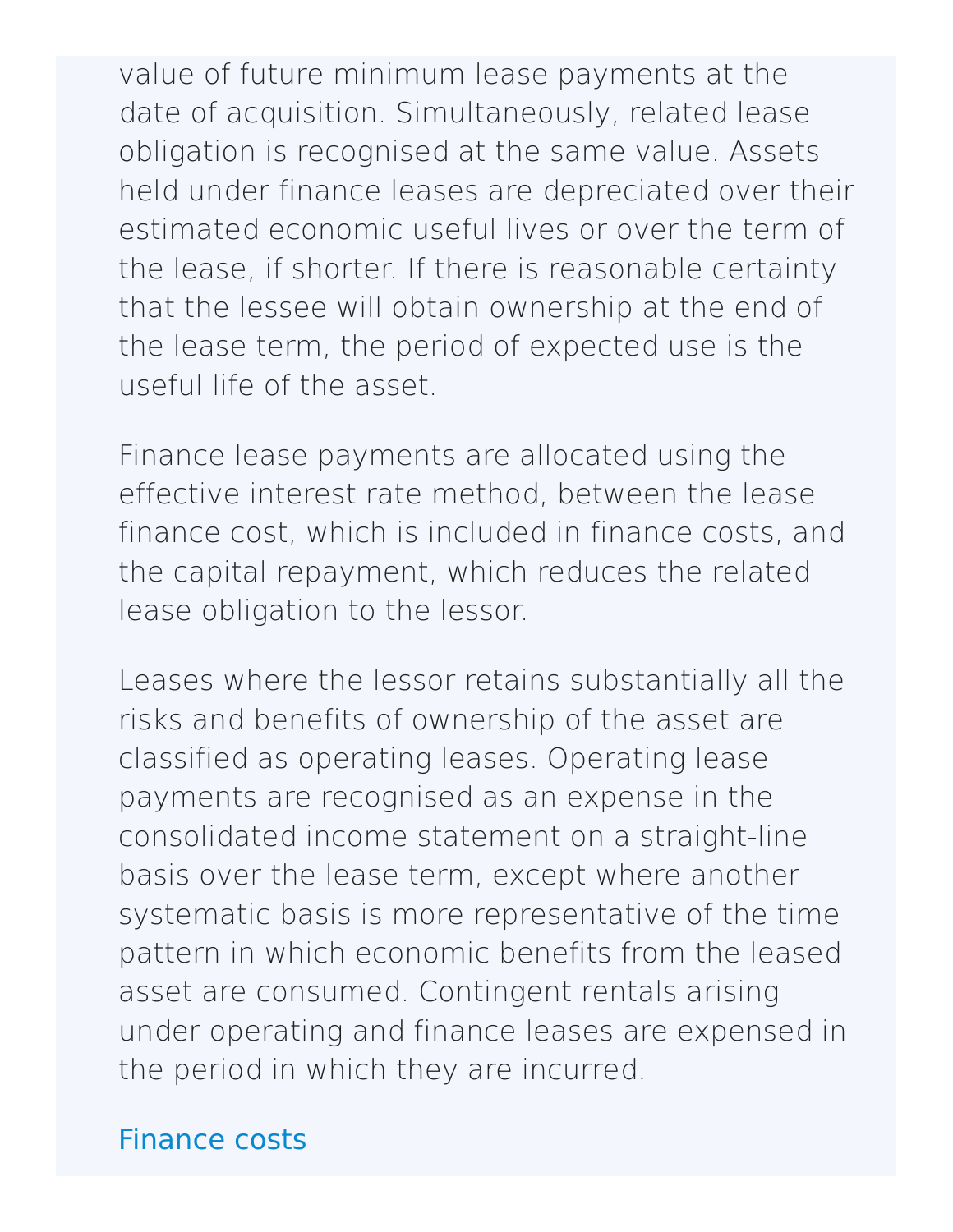Finance costs mostly comprise interest expense on borrowings and unwinding of discount on decommissioning obligations.

Finance costs directly attributable to the acquisition, construction or production of qualifying assets, which are assets that necessarily take a substantial period of time to get ready for their intended use or sale, are added to the cost of those assets, until such time when the assets are substantially ready for their intended use or sale.

Investment income earned on the temporary investment of specific borrowings pending their expenditure on qualifying assets is deducted from the borrowing costs eligible for capitalisation.

## Government grants

Government grants are recognised when there is reasonable assurance that the grant will be received and all conditions and requirements attaching to the grant will be met. Government grants related to assets are deducted from the cost of these assets in arriving at their carrying value.

## Employee benefits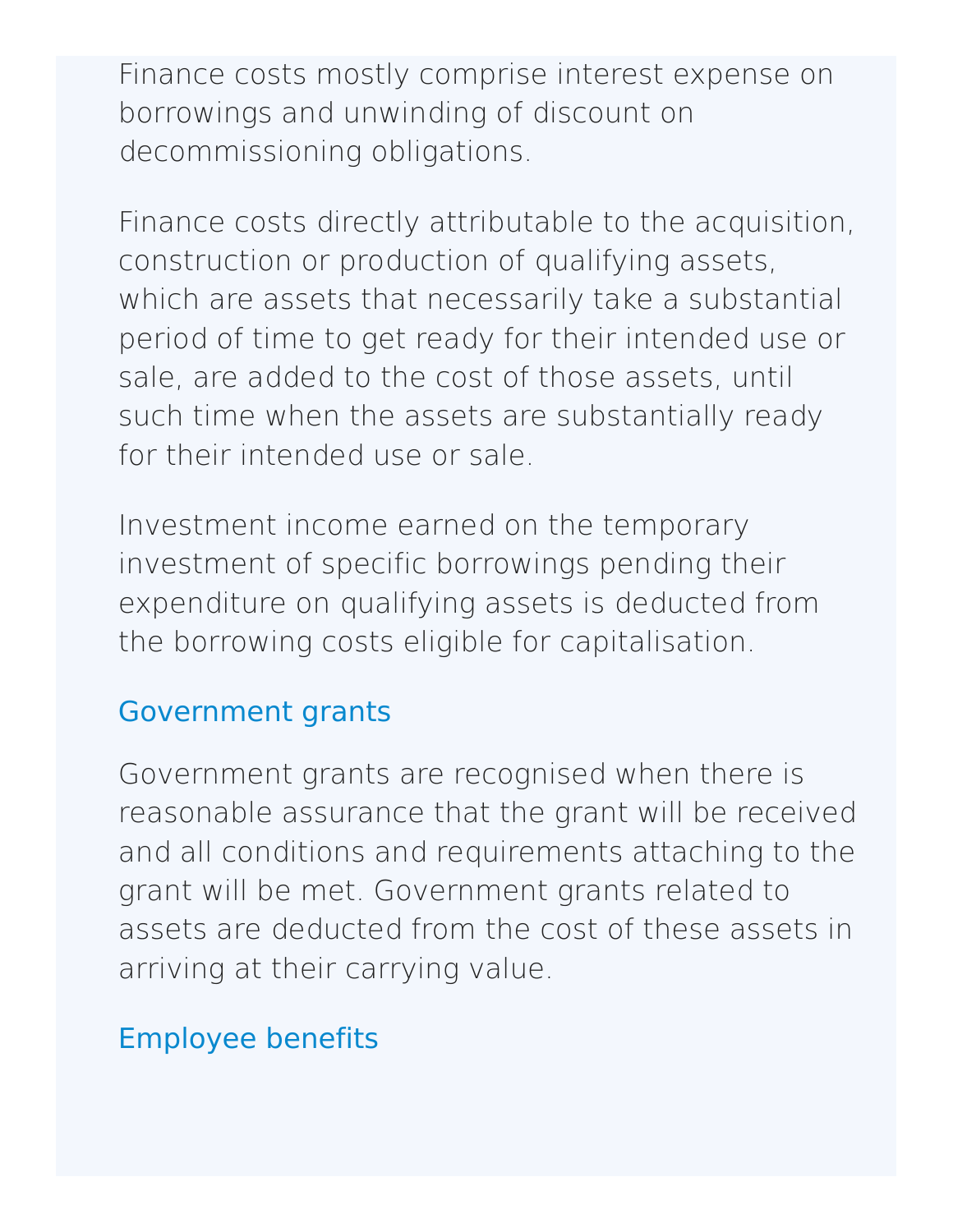Remuneration to employees in respect of services rendered during a reporting period is recognised as an expense in that period. Long-term employee benefits obligations are discounted to present value.

# Defined contribution plans

The Group contributes to the following major defined contribution plans:

#### Pension Fund of the Russian Federation; Mutual accumulated pension plan.

The only obligation of the Group with respect to these and other defined contribution plans is to make specified contributions in the period in which they arise. These contributions are recognised in the consolidated income statement when employees have rendered respective services.

### Income tax expense

Income tax expense represents the sum of the tax currently payable and deferred tax.

Income tax is recognised as an expense or income in the consolidated income statement, except when it relates to other items recognised directly in other comprehensive income, in which case the tax is also recognised directly in other comprehensive income.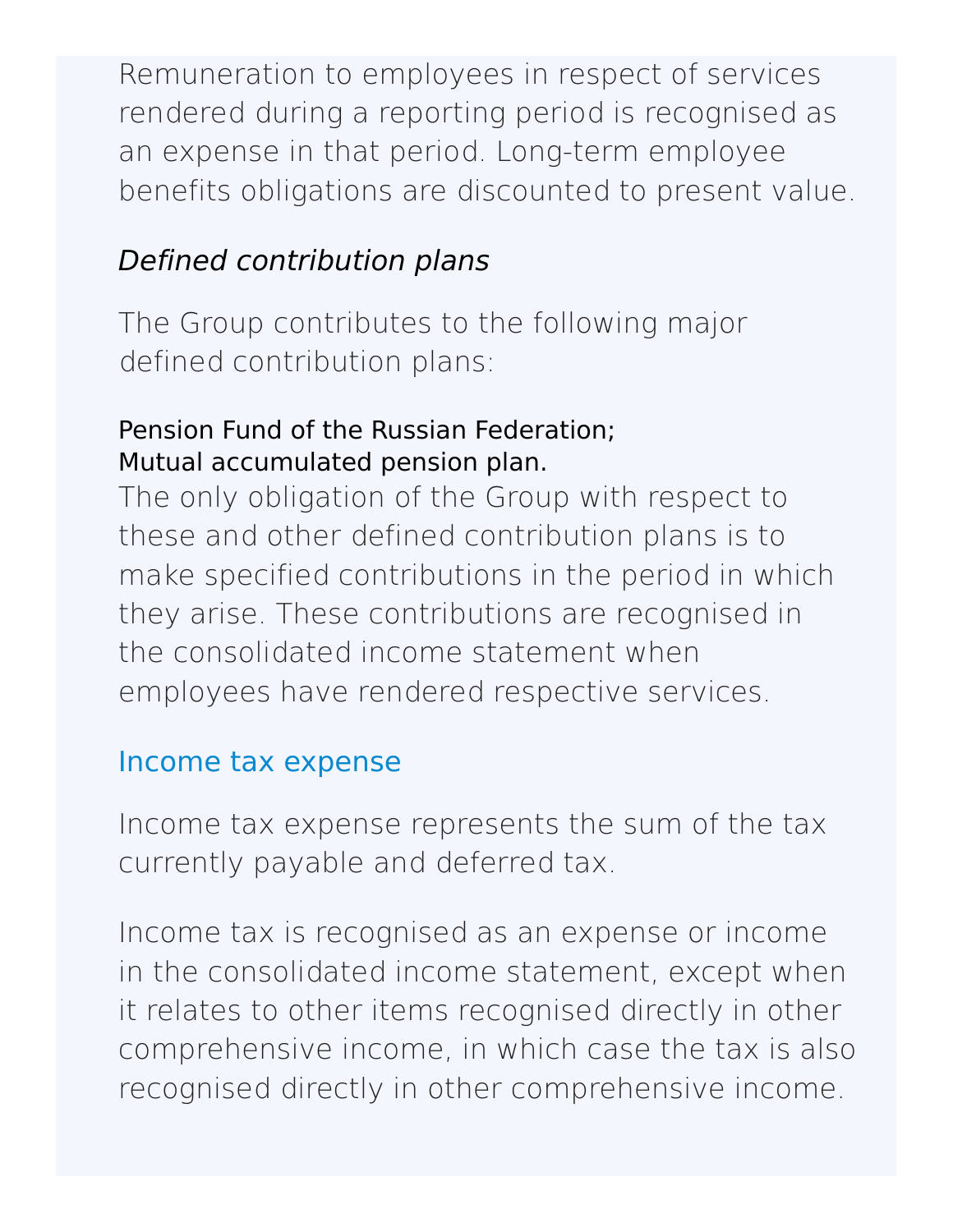Where current or deferred tax arises from the initial accounting for a business combination, the tax effect is included in the accounting for the business combination.

# Current tax

Current tax is based on taxable profit for the year. Taxable profit differs from profit for the year as reported in the consolidated income statement because it excludes items of income or expense that are taxable or deductible in other years and it also excludes items that are never taxable or deductible.

# Deferred tax

Deferred tax is recognised on temporary differences between the carrying amounts of assets and liabilities in the financial statements and the corresponding tax bases used in computation of taxable profit. Deferred tax liabilities are recognised for all taxable temporary differences, and deferred tax assets are recognised for all deductible temporary differences to the extent that it is probable that taxable profits will be available against which those deductible temporary differences can be utilised. Such assets and liabilities are not recognised if a temporary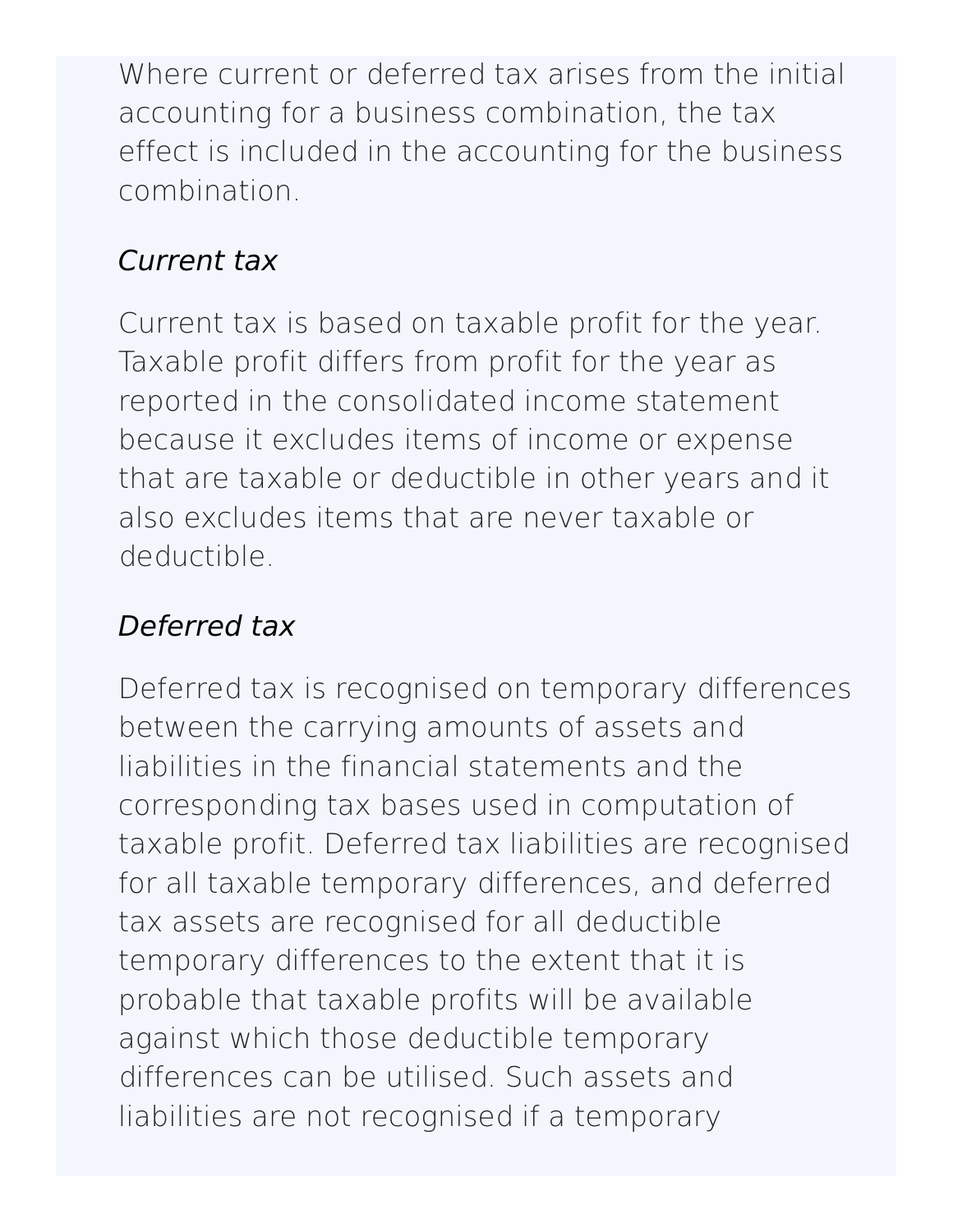difference arises from goodwill or from the initial recognition (other than in a business combination) of other assets and liabilities in a transaction that affects neither taxable profit nor accounting profit.

Deferred tax liabilities are recognised for taxable temporary differences associated with investments in subsidiaries, joint ventures and associates, except where the Group is able to control the reversal of the temporary difference and it is probable that the temporary difference will not reverse in the foreseeable future. Deferred tax assets arising from deductible temporary differences associated with such investments and interests are only recognised to the extent that it is probable that there will be sufficient taxable profits against which to utilise the benefits of the temporary differences and they are expected to reverse in the foreseeable future.

The carrying amount of deferred tax assets is reviewed at each statement of financial position date and adjusted to the extent that it is probable that sufficient taxable profits will be available to allow all or part of the asset to be recovered.

The measurement of deferred tax liabilities and assets reflects the tax consequences of the manner in which the Group expects at the reporting date to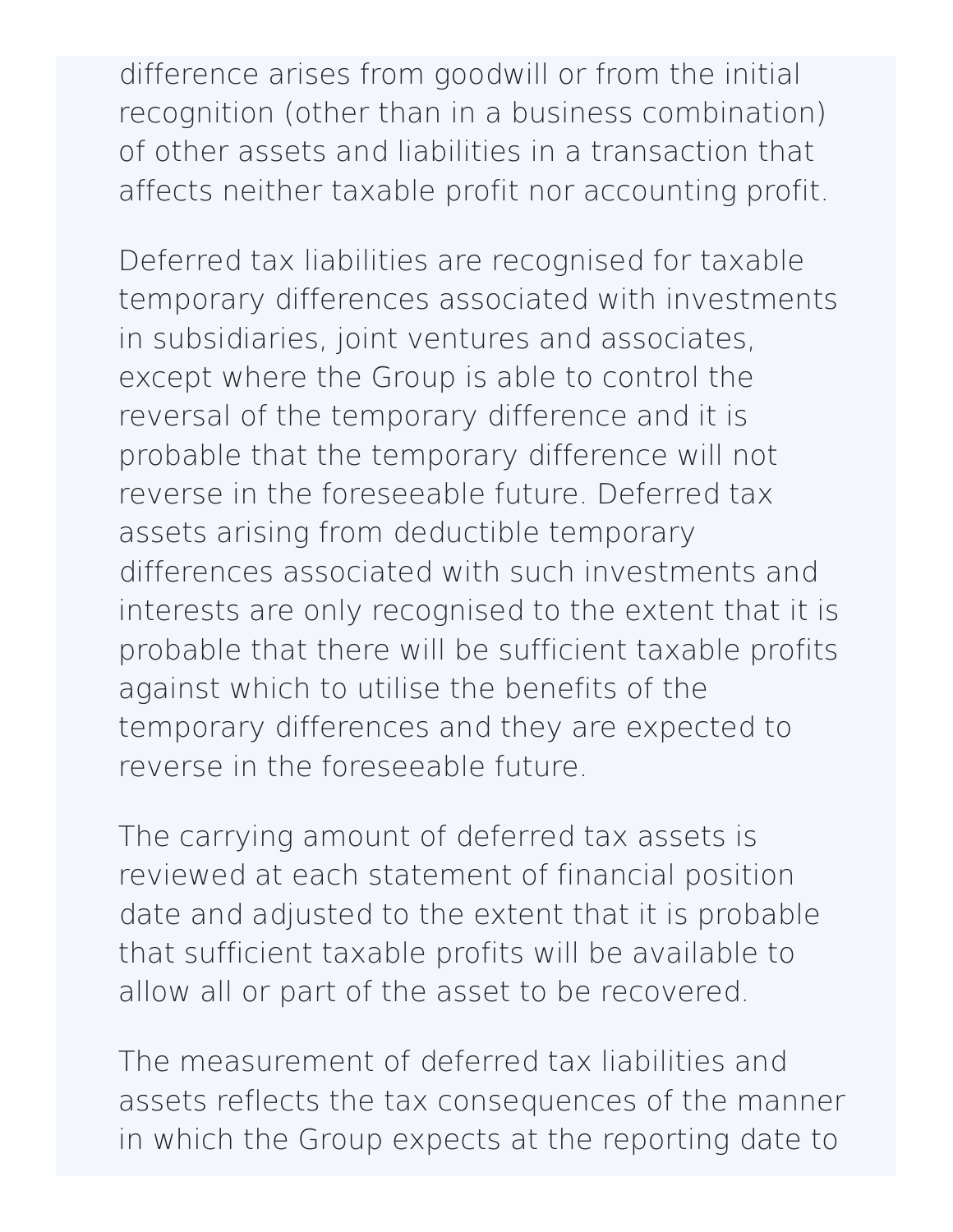recover or settle the carrying amount of its assets and liabilities. Deferred tax assets and liabilities are offset when there is a legally enforceable right to set off current tax assets against current tax liabilities and when they relate to income taxes levied by the same taxation authority.

## Property, plant and equipment and mine development costs

## Mining assets

Mine development costs are capitalised and comprise expenditures directly related to:

acquiring mining and exploration licences; developing new mining operations; estimating revised content of minerals in the existing ore bodies; and expanding capacity of a mine. Mine development costs include directly attributable borrowings costs.

Mine development costs are transferred to mining assets and start to be depreciated when a new mine reaches commercial production quantities.

Mining assets are recorded at cost less accumulated depreciation and impairment losses. Mining assets include cost of acquiring and developing mining properties, pre-production expenditure, mine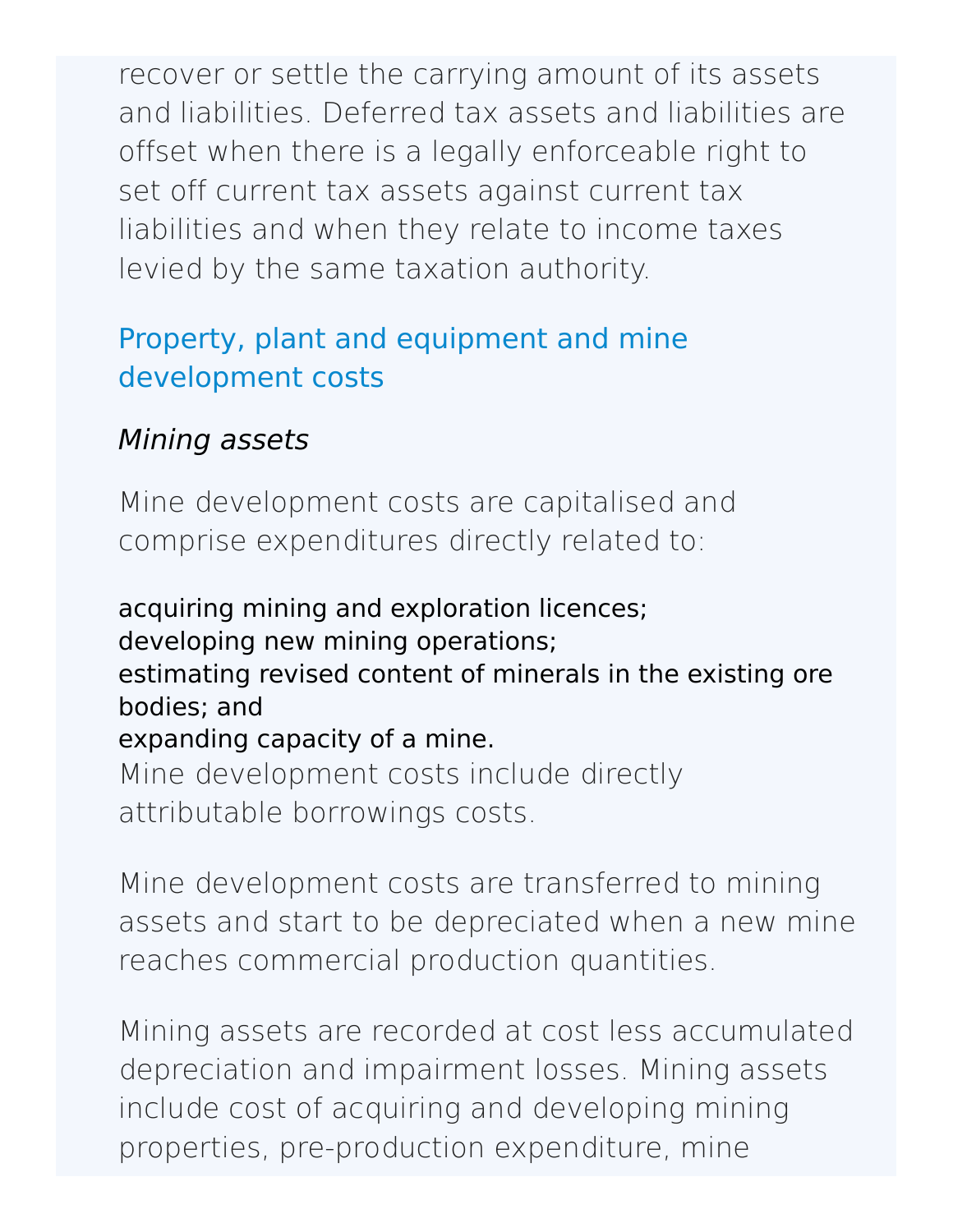infrastructure, plant and equipment that process extracted ore, mining and exploration licenses and present value of future decommissioning costs and interest capitalised.

Depreciation of mining assets is charged from the date on which a new mine reaches commercial production quantities and is included in the cost of production. Carrying value of mining assets is depreciated on a straight-line basis over the lesser of their remaining economic useful lives or remaining life of mine that they relate to, calculated on the basis of the amount of commercial ore reserves. When determining the life of mine, assumptions valid at the time of estimation may change in case new information becomes available. Useful lives are in average varying from 1 to 50 years.

## Non-mining assets

Non-mining assets include metallurgical processing plants, buildings, infrastructure, machinery and equipment and other non-mining assets. Nonmining assets are stated at cost less accumulated depreciation and impairment losses.

Non-mining assets are depreciated on a straight-line basis over their economic useful lives.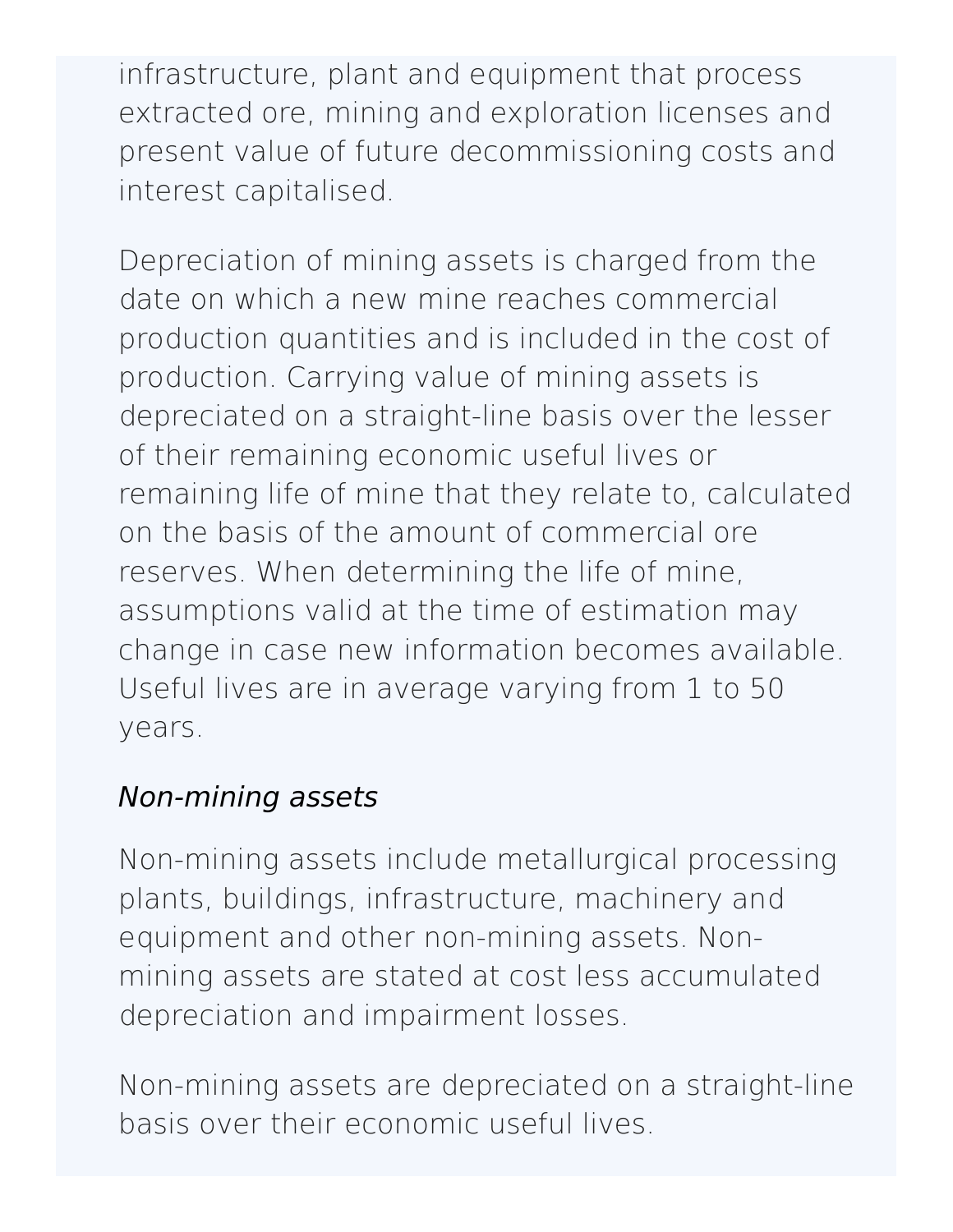Depreciation is calculated over the following economic useful lives:

buildings, structures and utilities 2 – 50 years machinery, equipment and transport 1 – 25 years other non-mining assets 1 – 20 years Capital construction-in-progress

Capital construction-in-progress comprises costs directly related to construction of buildings, processing plant, infrastructure, machinery and equipment, including:

advances given for purchases of property, plant and equipment and materials acquired for construction of buildings, processing plant, infrastructure, machinery and equipment;

irrevocable letters of credit opened for future fixed assets deliveries and secured with deposits placed in banks; finance charges capitalised during construction period where such costs are financed by borrowings.

Depreciation of these assets commences when the assets are put into operation.

#### Research and exploration expenditure

Research and exploration expenditure, including geophysical, topographical, geological and similar types of expenditure, is capitalised, if it is deemed that such expenditure will lead to an economically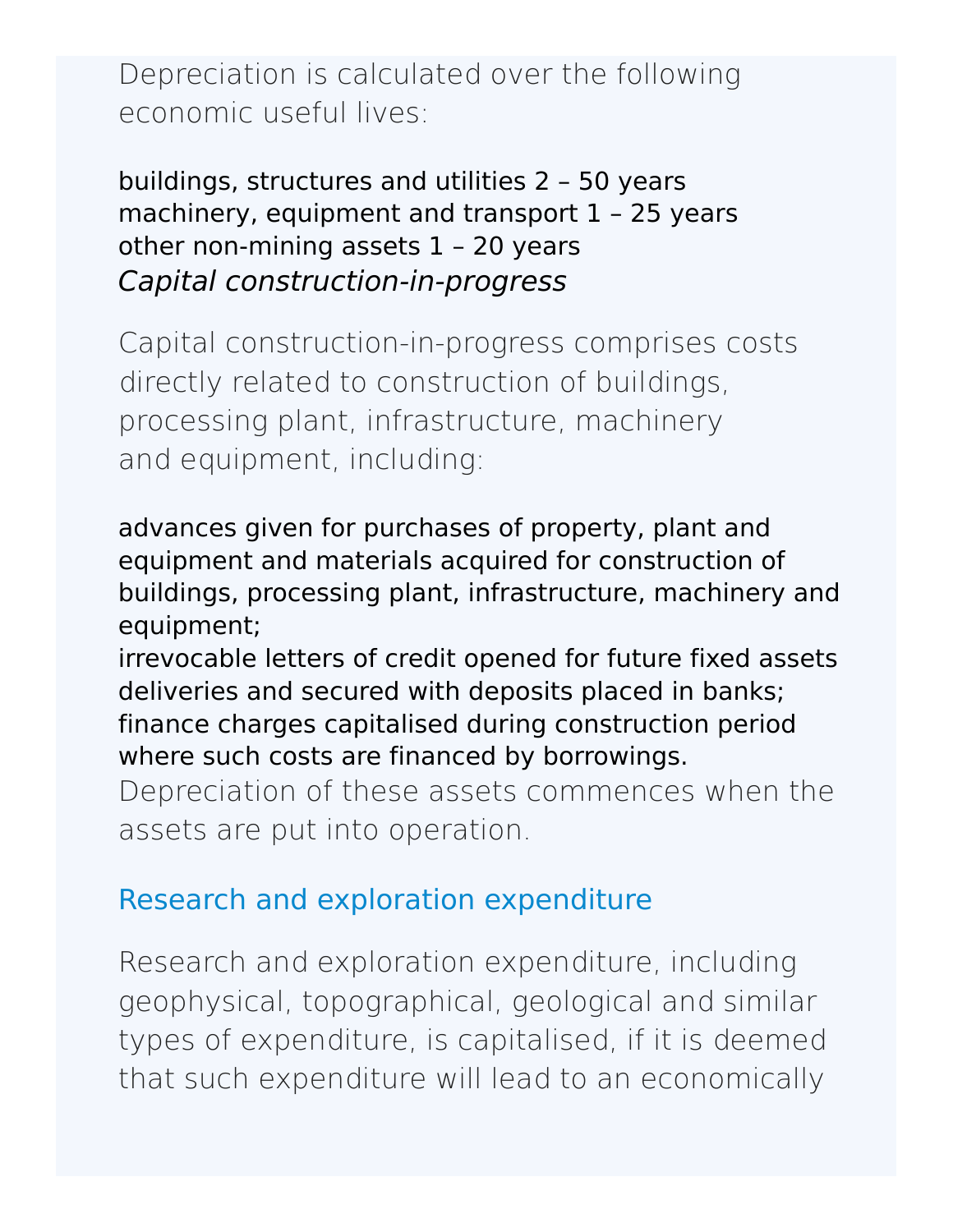viable capital project, and begins to be amortised over the life of mine, when commercial viability of the project is proved. Otherwise it is expensed in the period in which it is incurred.

Research and exploration expenditure written-off before development and construction starts is not subsequently capitalised, even if a commercial discovery subsequently occurs.

#### Intangible assets, excluding goodwill

Intangible assets are recorded at cost less accumulated amortisation and impairment losses. Intangible assets mainly include patents, licences, software and rights to use software and other intangible assets.

Amortisation of patents, licenses and software is charged on a straight-line basis over 1 – 10 years.

# Impairment of tangible and intangible assets, excluding goodwill

At each reporting date, the Group analyses the triggers of impairment of its tangible and intangible assets to determine whether there is any indication that those assets have suffered an impairment loss. If any such indication exists, the recoverable amount of the asset is estimated in order to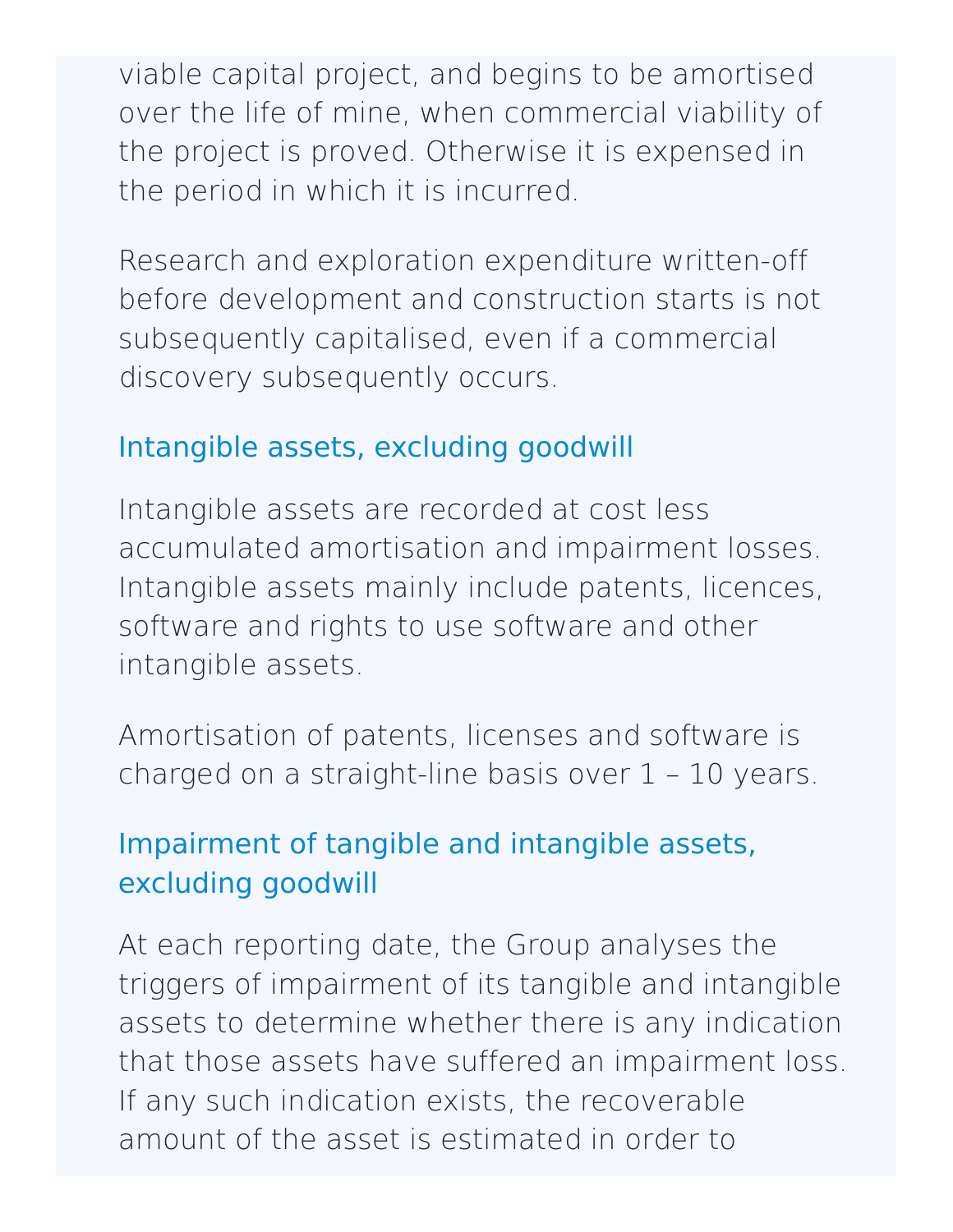determine the extent of the impairment loss (if any). Where it is not practical to estimate the recoverable amount of an individual asset, the Group estimates the recoverable amount of the cash-generating unit to which the asset belongs.

Recoverable amount is the higher of fair value less cost to sell and value-in-use. In assessing value-inuse, the estimated future cash flows are discounted to their present value using a pre-tax discount rate that reflects current market assessments of the time value of money and the risks specific to the asset or cash-generating unit. If the recoverable amount of an asset (or cash-generating unit) is estimated to be less than its carrying amount, the carrying amount of the asset (or cash-generating unit) is reduced to its recoverable amount. An impairment loss is recognised in the consolidated income statement immediately.

Where an impairment loss subsequently reversed, the carrying amount of the asset (or cashgenerating unit) is increased to the revised estimate of its recoverable amount, but only to the extent that the increased carrying amount does not exceed the original carrying amount that would have been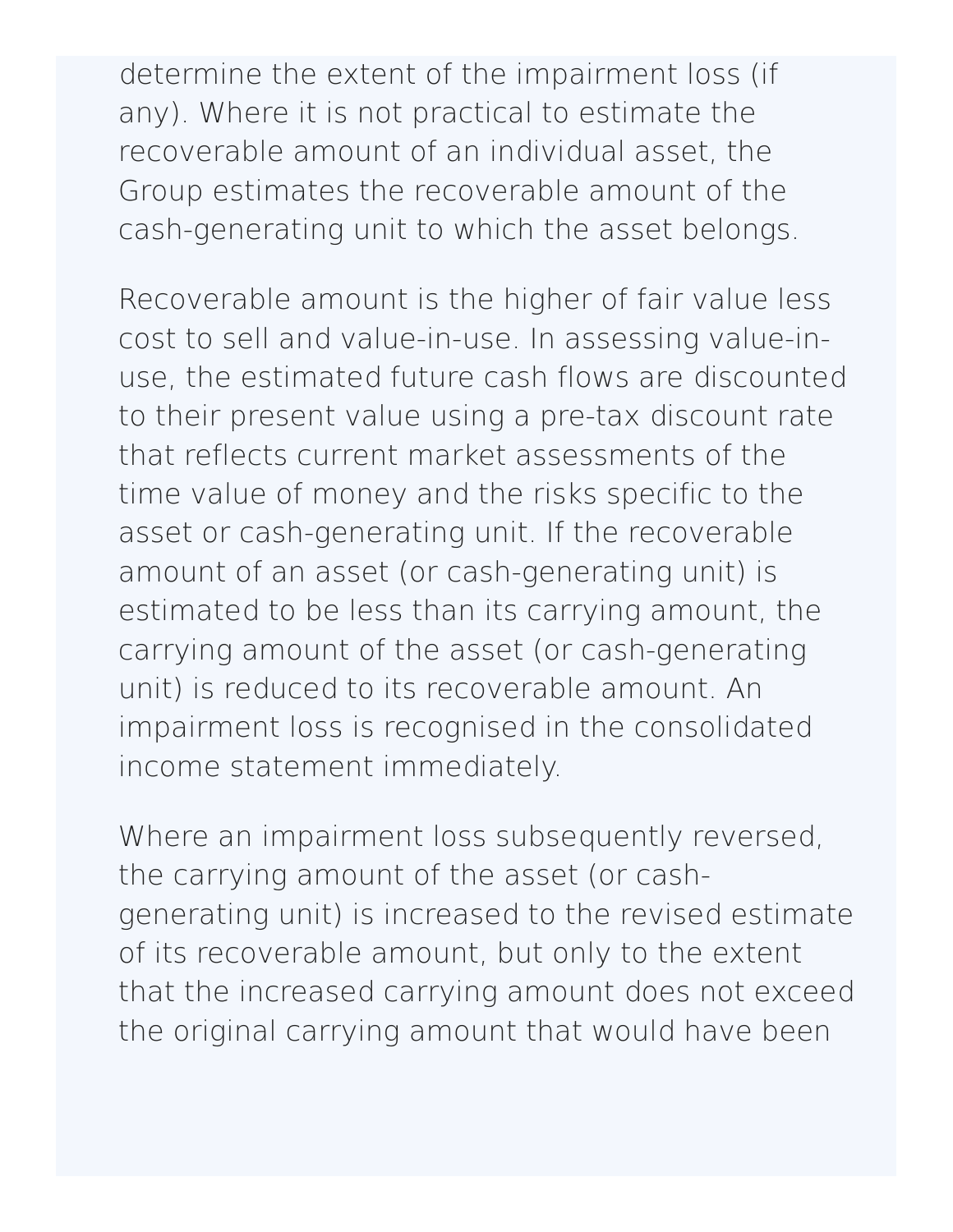determined had no impairment loss been recognised in prior periods. A reversal of an impairment loss is recognised in the consolidated income statement.

## Inventories

# Refined metals

Main produced metals include nickel, copper, palladium, platinum; by-products include cobalt, gold, rhodium, silver and other minor metals. Main products are measured at the lower of net cost of production or net realisable value. The net cost of production of main products is determined as total production cost, allocated to each joint product by reference to their relative sales value. By-products are initially measured at net realisable value.

## Work-in-process

Work-in-process includes all costs incurred in the normal course of business including direct material and direct labour costs and allocation of production overheads, depreciation and amortisation and other costs, incurred for producing each product, given its stage of completion.

# Materials and supplies

Materials and supplies are valued at the weighted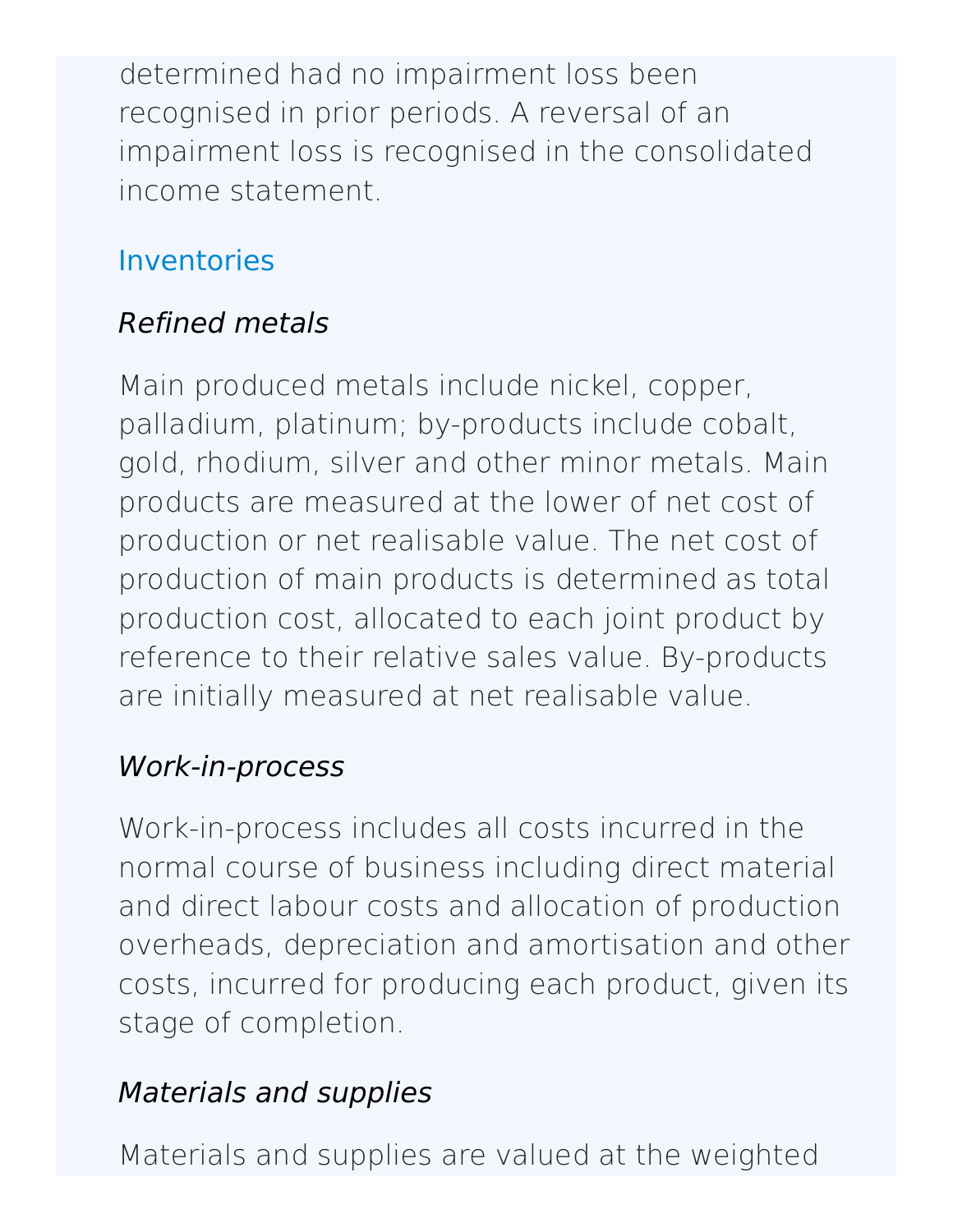average cost less allowance for obsolete and slowmoving items.

## Financial assets

Financial assets are recognised when the Group has become a party to the contractual arrangement of the instrument and are initially measured at fair value, plus transaction costs, except for those financial assets classified at fair value through profit or loss, which are initially measured at fair value.

Financial assets are classified into the following specified categories:

#### financial assets at amortised cost;

#### financial assets at fair value through other comprehensive income; and

#### financial assets at fair value through profit or loss.

The classification of financial assets depends on the Group's business model for managing the financial assets and the contractual terms of the cash flows and is determined at the time of initial recognition.

# Effective interest method

The effective interest method is used for calculating the amortised cost of a financial asset and for allocating interest income over the relevant period. The effective interest rate is the rate that exactly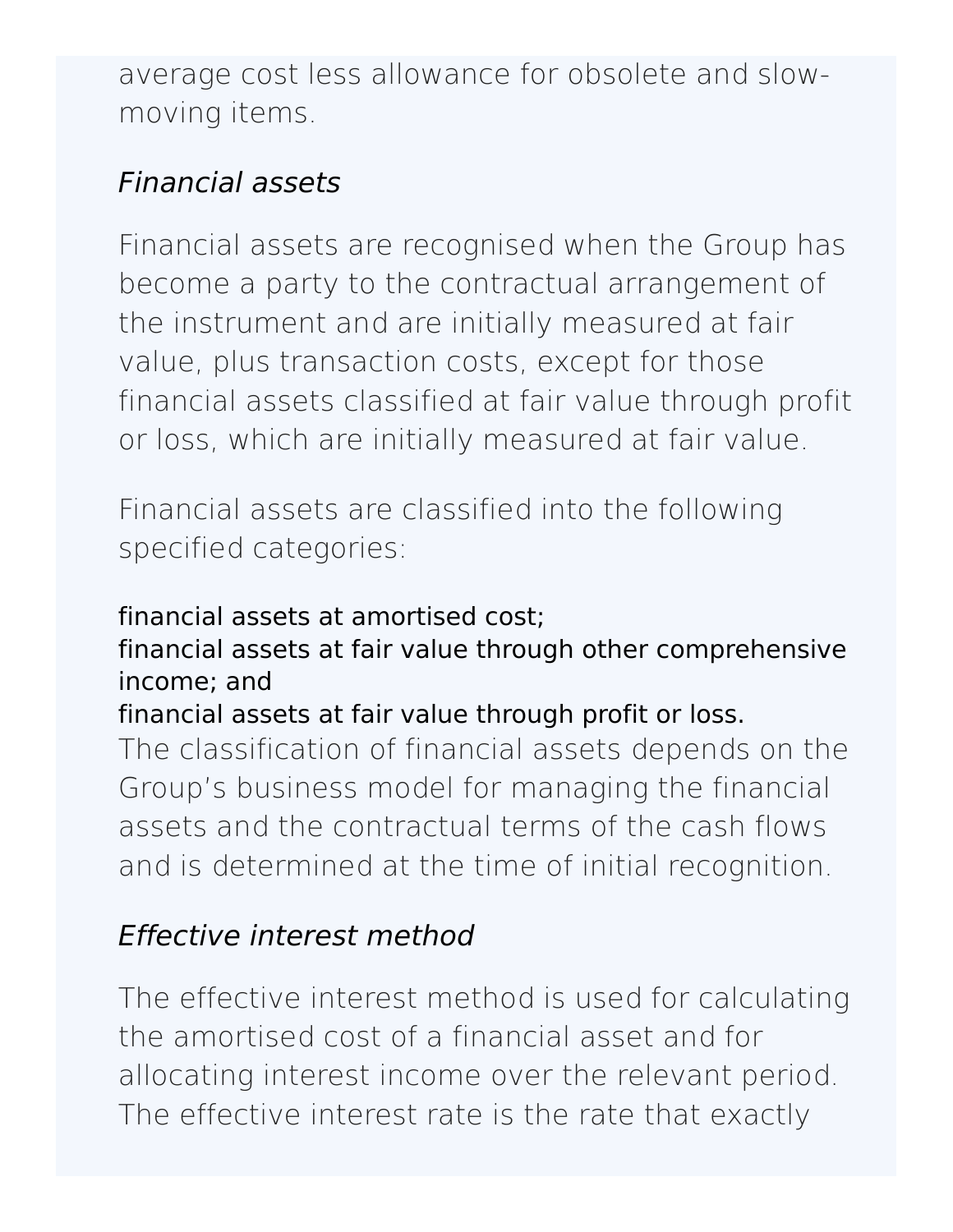discounts estimated future cash receipts (including transaction costs and other premiums or discounts) through the expected life of the financial asset, or, where appropriate, a shorter period.

Income is recognised on an effective interest basis for debt securities other than those financial assets designated at fair value through profit or loss or other comprehensive income.

## Financial assets at amortised cost

A financial asset is measured at amortised cost if it meets both of the following conditions and is not designated at fair value though profit or loss:

it is held within a business model whose objective is to hold assets to collect contractual cash flows; and its contractual terms give rise on specified dates to cash flows that are solely payments of principal and interest on the principal amount outstanding.

The Group generally classifies cash and cash equivalents, trade and other receivables (excluding trade receivables on provisionally priced contracts), loans issued and bank deposits as financial assets at amortised cost.

# Financial assets at fair value through other comprehensive income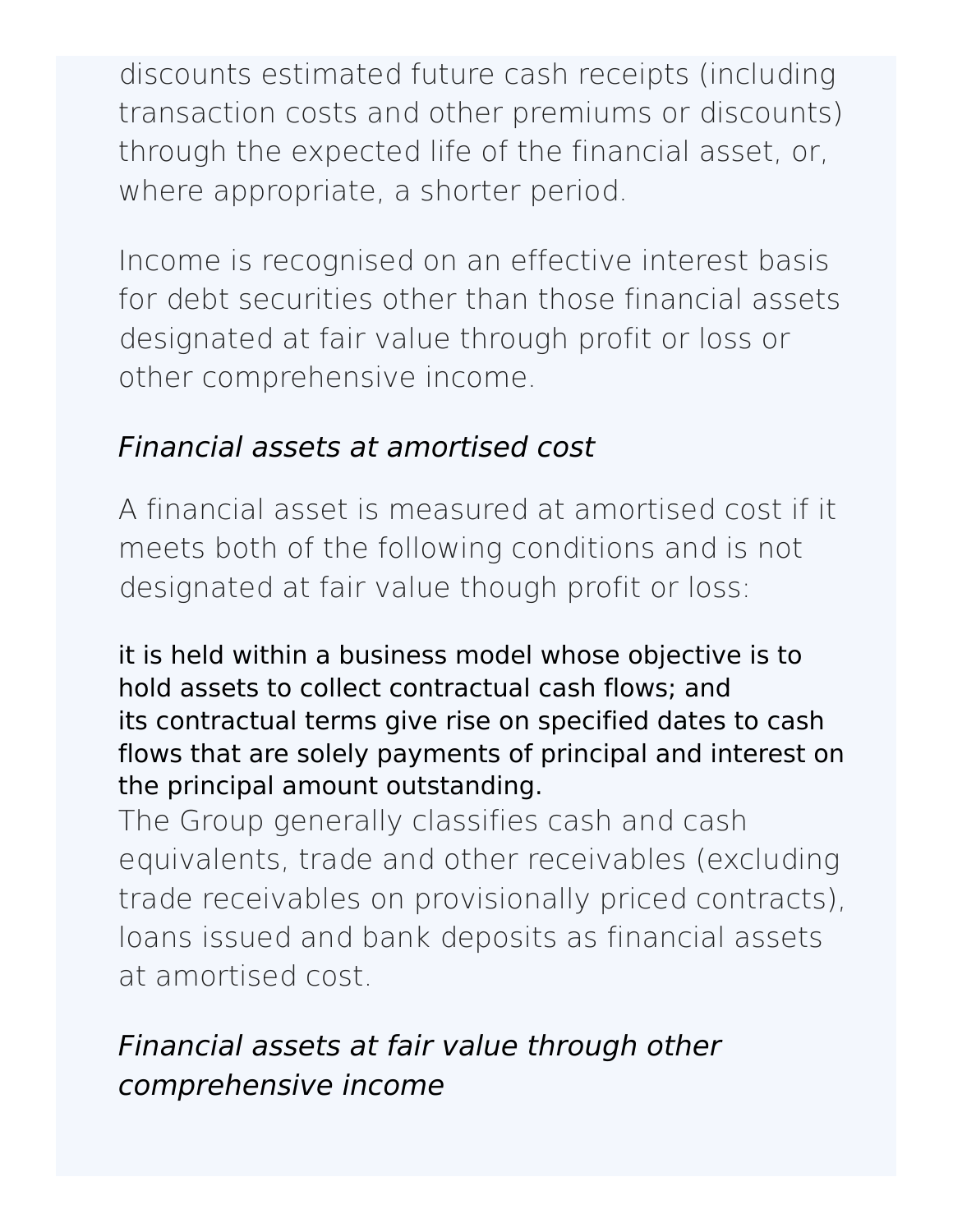A debt instrument is measured at fair value through other comprehensive income if it meets both of the following conditions and is not designated at fair value though profit or loss:

it is held within a business model whose objective is achieved by both collecting contractual cash flows and selling financial assets; and

its contractual terms give rise on specified dates to cash flows that are solely payments of principal and interest on the principal amount outstanding.

At initial recognition the Group may make an irrevocable election to present in other comprehensive income subsequent changes in the fair value of an investment in an equity instrument that is not held for trading. This election is made on an instrument-by-instrument basis.

# Financial assets at fair value through profit or loss

All financial assets not classified as measured at amorised cost or fair value through other comprehensive income are classified as financial assets at fair value through profit or loss.

Trade receivables on provisionally priced contracts and derivative financial assets are measured at fair value through profit or loss. Trade receivables on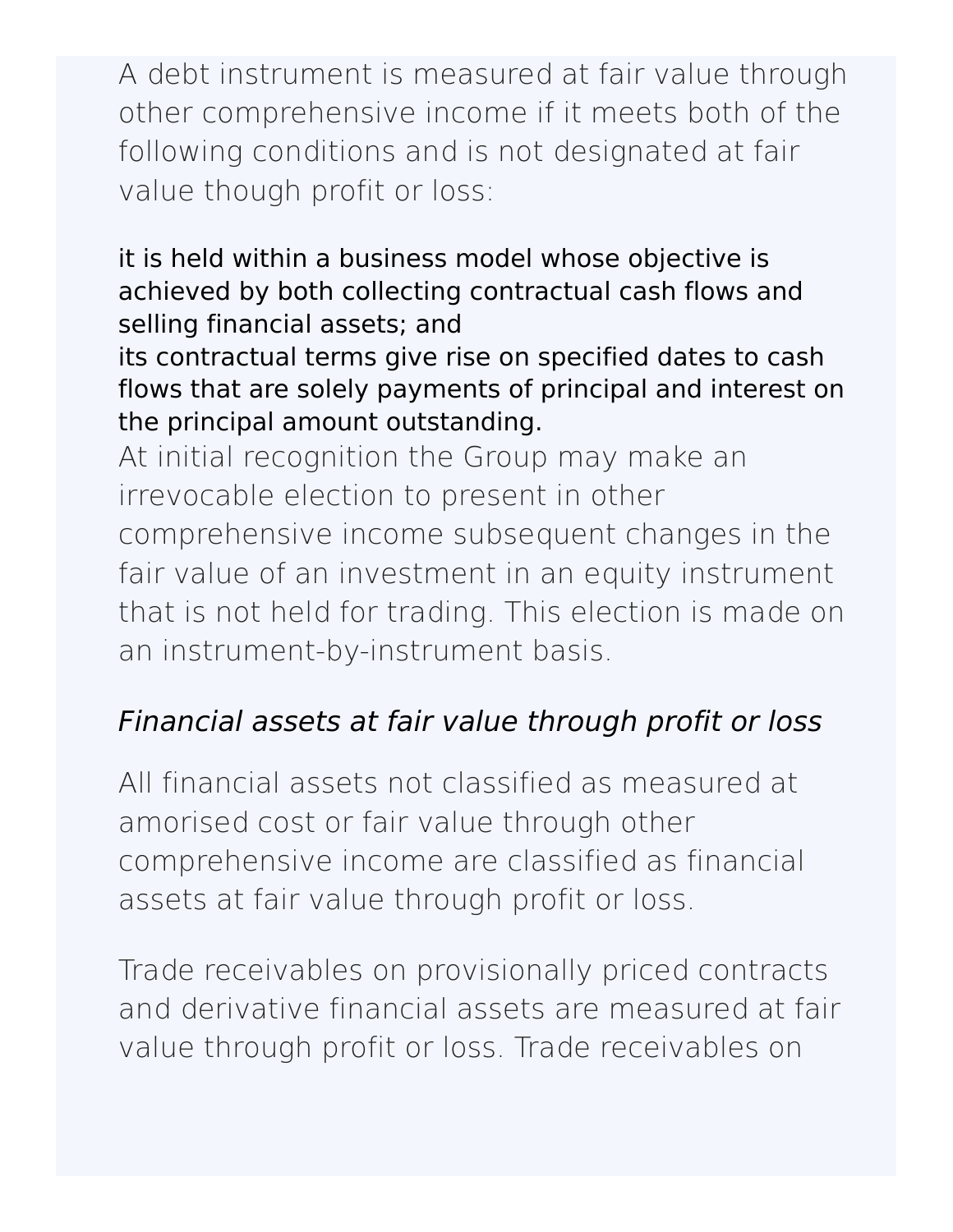provisionally priced contracts are remeasured at each reporting date using the forward price for the period equivalent to that outlined in the contract.

# Impairment of financial assets

The Group recognises a loss allowance for expected credit losses on a financial asset measured at amortised cost using one of the two methods:

When determining whether the credit risk of the financial asset has increased significantly since initial recognition and when estimating expected credit losses, the Group considers reasonable and supportable information that is relevant and available, including both quantitative and qualitative information and analysis based on Group's historical experience and forward-looking information.

The Group applies the IFRS 9 simplified approach to measuring expected credit losses which uses a lifetime expected loss allowance for all trade receivables. The Group assumes that expected credit loss for all trade and other receivables, which are overdue in excess of 365 days is equal to their carrying amount. To measure the expected credit losses, trade and other receivables that are past due for less than 365 days are grouped based on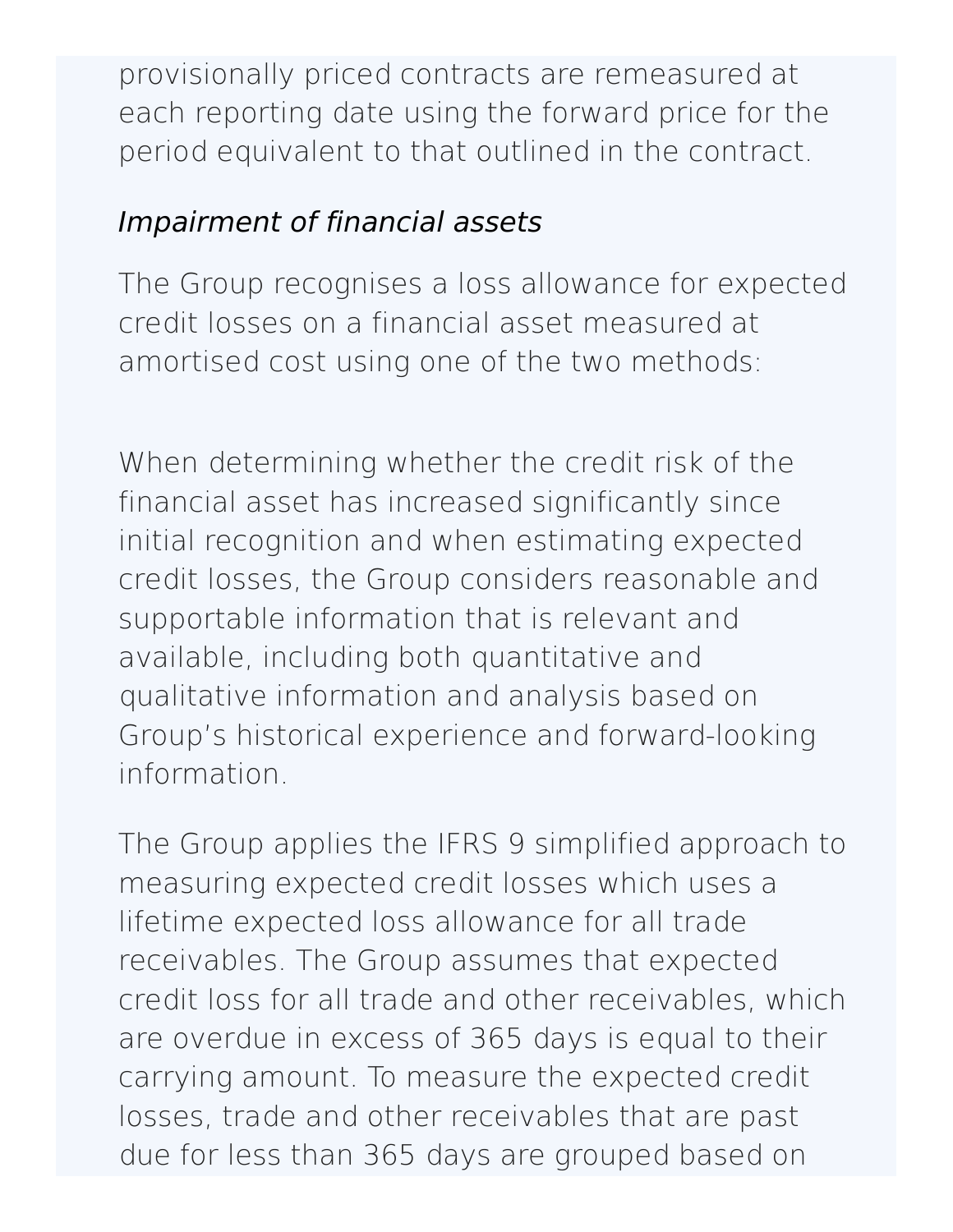the length of the overdue period to which respective expected loss rates are applied. The expected loss rates are based on the historical credit loss experience, adjusted to reflect current and forwardlooking information on the ability of the customers to settle the receivables.

When trade and other receivables are considered uncollectible, they are written off against the loss allowance. Changes in the loss allowance are recognised in the consolidated income statement.

## Derecognition of financial assets

The Group derecognises a financial asset only when the contractual rights to the cash flows from the asset expire; or it transfers the financial asset and substantially all the risks and rewards of ownership of the asset to another entity. If the Group neither transfers nor retains substantially all the risks and rewards of ownership and continues to control the transferred asset, the Group recognises its retained interest in the asset and an associated liability for amounts it may have to pay. If the Group retains substantially all the risks and rewards of ownership of a transferred financial asset, the Group continues to recognise the financial asset and also recognises a collateralised borrowing for the proceeds received.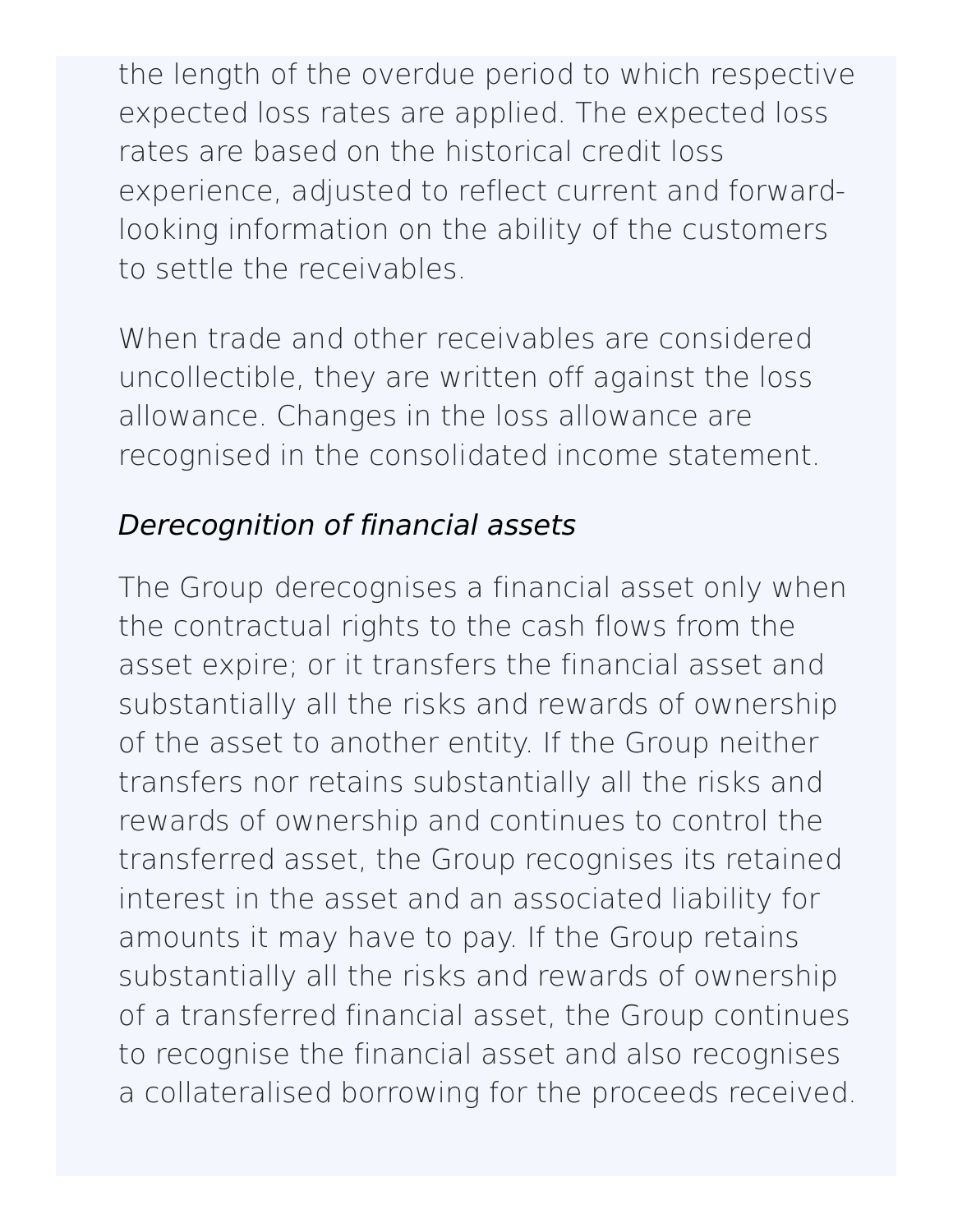## Financial liabilities

The Group classifies financial liabilities into loans and borrowings, trade and other payables. Such financial liabilities are recognised initially at fair value less any directly attributable transaction costs. Subsequent to initial recognition, these financial liabilities are measured at amortised cost using the effective interest method. Derivative financial liabilities are measured at fair value through profit or loss.

## Effective interest method

The effective interest method is a method of calculating the amortised cost of a financial liability and of allocating interest expense over the relevant period. The effective interest rate is the rate that exactly discounts estimated future cash payments through the expected life of the financial liability, or where appropriate, a shorter period.

# Derecognition of financial liabilities

The Group derecognises financial liabilities when, and only when, the Group's obligations are discharged, cancelled or they expire.

## Cash and cash equivalents

Cash and cash equivalents comprise cash balances,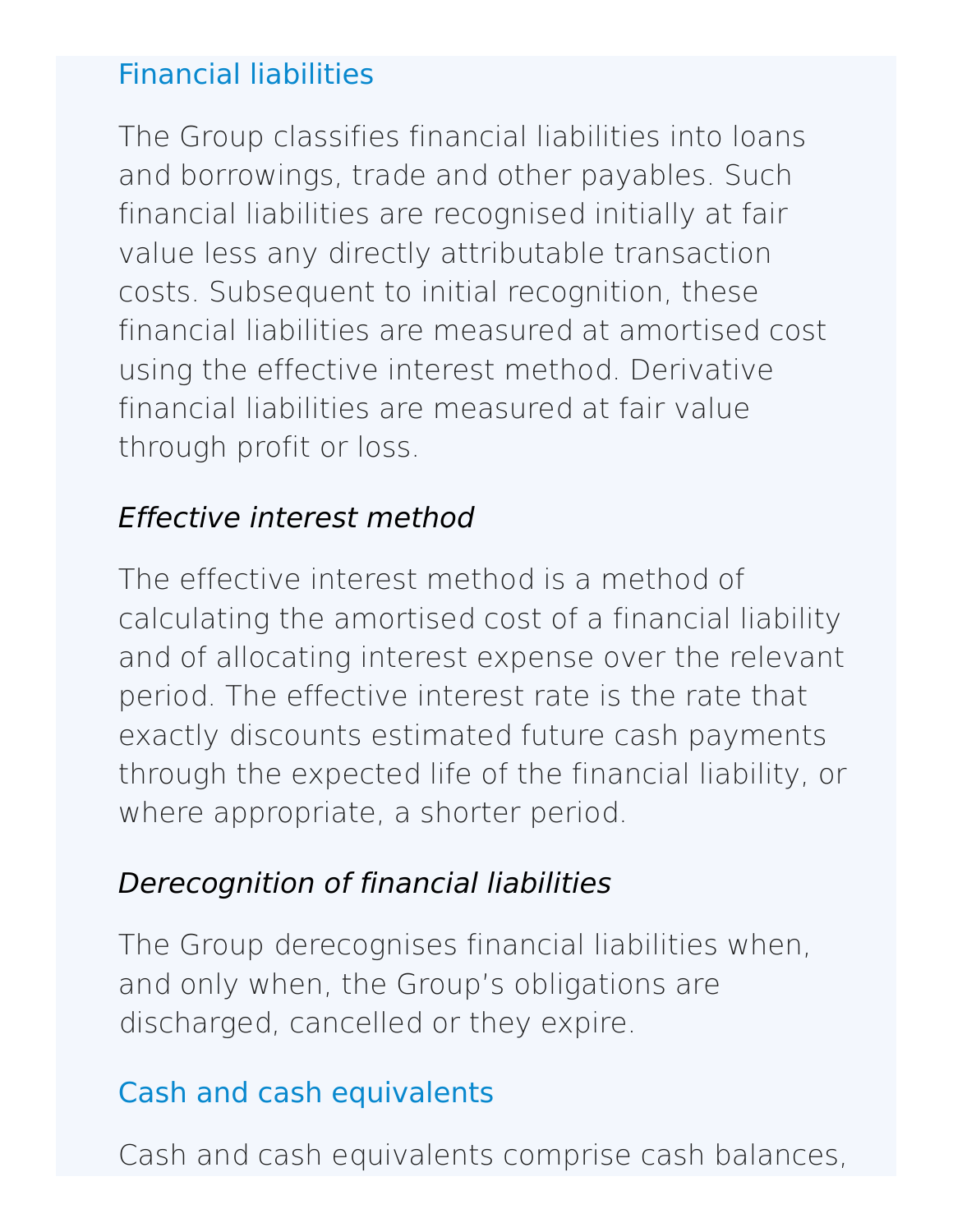cash deposits in banks, brokers and other financial institutions and highly liquid investments with original maturities of three months or less and on demand deposits, which are readily convertible to known amounts of cash and are subject to an insignificant risk of changes in value.

# **Provisions**

Provisions are recognised when the Group has a legal or constructive obligation as a result of past events for which it is probable that an outflow of economic benefits will be required to settle the obligation, and the amount of the obligation can be reliably estimated.

The amount recognised as a provision is the best estimate of the consideration required to settle the present obligation at the reporting date, taking into account the risks and uncertainties surrounding the obligation. Where a provision is measured using the cash flows estimated to settle the present obligation, its carrying amount is the present value of those cash flows.

# Decommissioning obligations

Decommissioning obligations include direct asset decommissioning costs as well as related land restoration costs.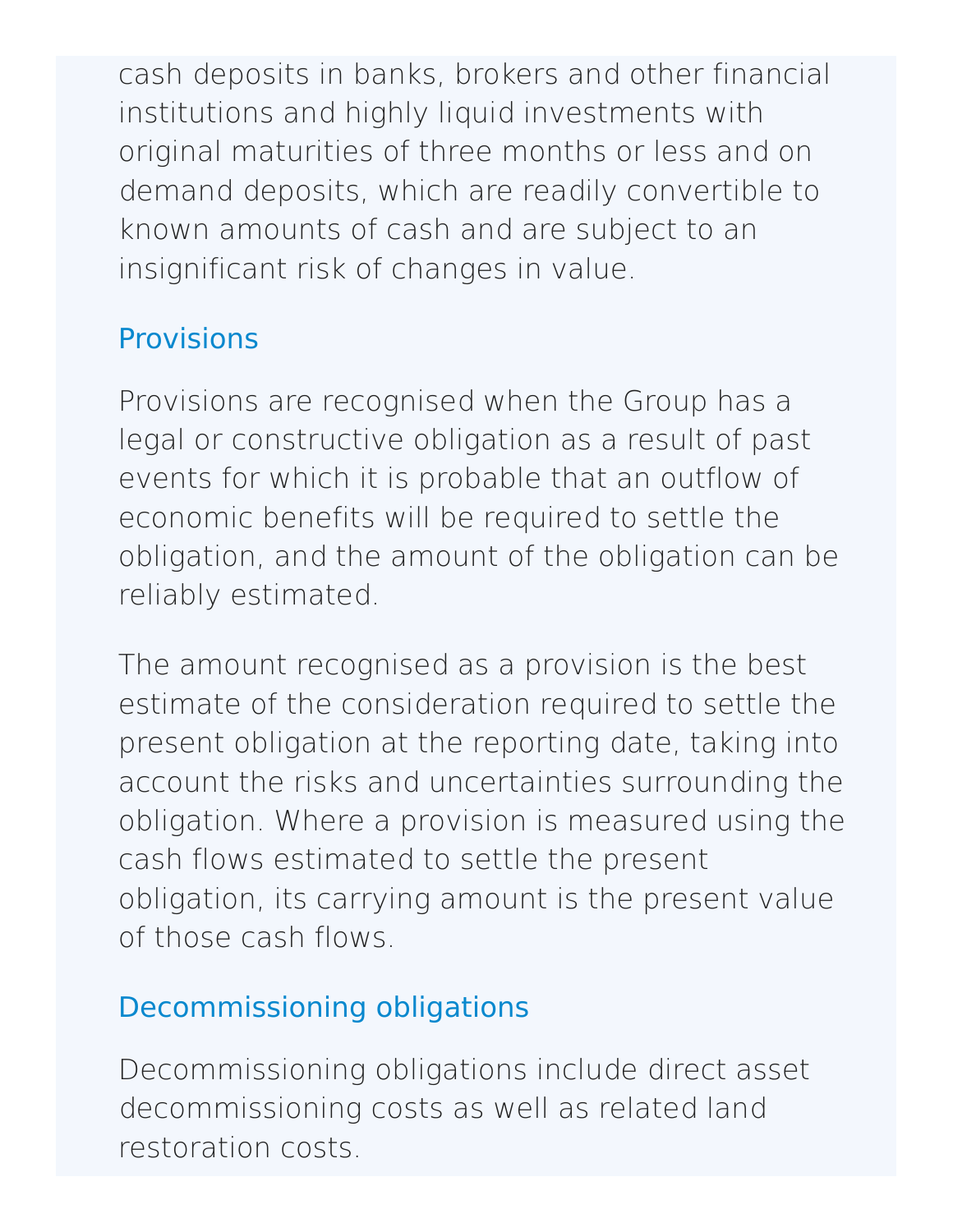Future decommissioning and other related obligations, discounted to present value, are recognised at the moment when the legal or constructive obligation in relation to such costs arises and the future costs can be reliably estimated. These costs are capitalised as part of the initial cost of the related asset (i.e. a mine) and is depreciated over the useful life of the asset. The unwinding of the discount on decommissioning obligations is included in the consolidated income statement as finance costs. Decommissioning obligations are periodically reviewed in light of current laws and regulations, and adjustments are made as necessary.

## 4. CRITICAL ACCOUNTING JUDGEMENTS AND KEY SOURCES OF ESTIMATION [UNCERTAINTY](http://127.0.0.1:8089/ar/en/financial-overview/ifrs/statements#note-4)

Preparation of the consolidated financial statements in accordance with IFRS requires the Group's management to make estimates and assumptions that affect the reported amounts of assets and liabilities and disclosure of contingent assets and liabilities at the date of the consolidated financial statements, and the reported amounts of revenues and expenses during the reporting period. The determination of estimates requires judgements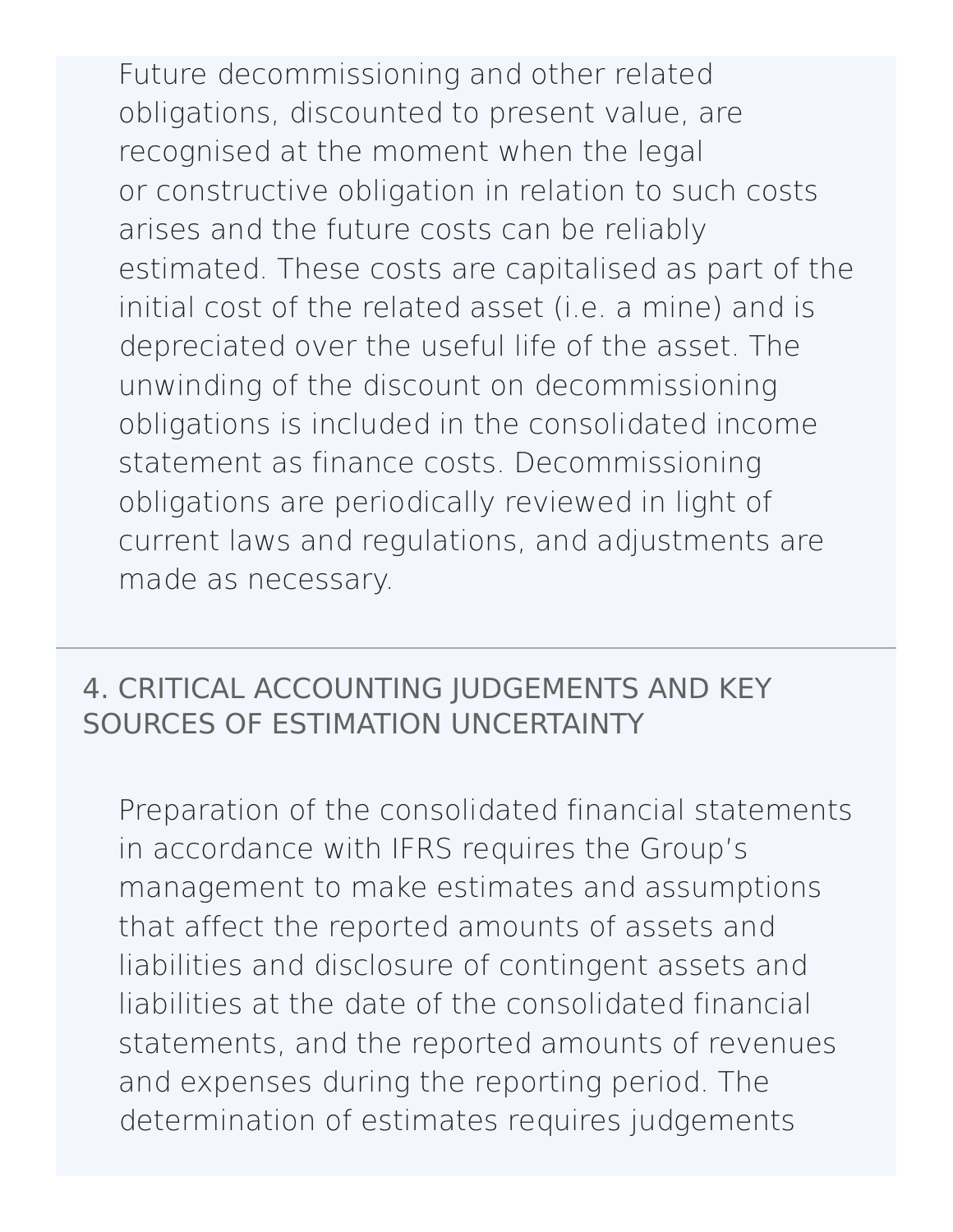which are based on historical experience, current and expected economic conditions, and all other available information. Actual results could differ from these estimates.

The most significant areas requiring the use of management estimates and assumptions relate to:

useful economic lives of property, plant and equipment; impairment of non-financial assets; provisions and allowances; decommissioning obligations; income taxes and contingencies. Useful economic lives of property, plant and equipment

Carrying value of the Group's mining assets, classified within property, plant and equipment, is depreciated on a straight-line basis over the lesser of their remaining economic useful lives or remaining life of mine. When determining the life of a mine, valid assumptions at the time of estimation may change in case of new information becomes available.

The factors that could affect the estimation of the life of mine include the following:

changes in proved and probable ore reserves; the grade of mineral reserves varying significantly from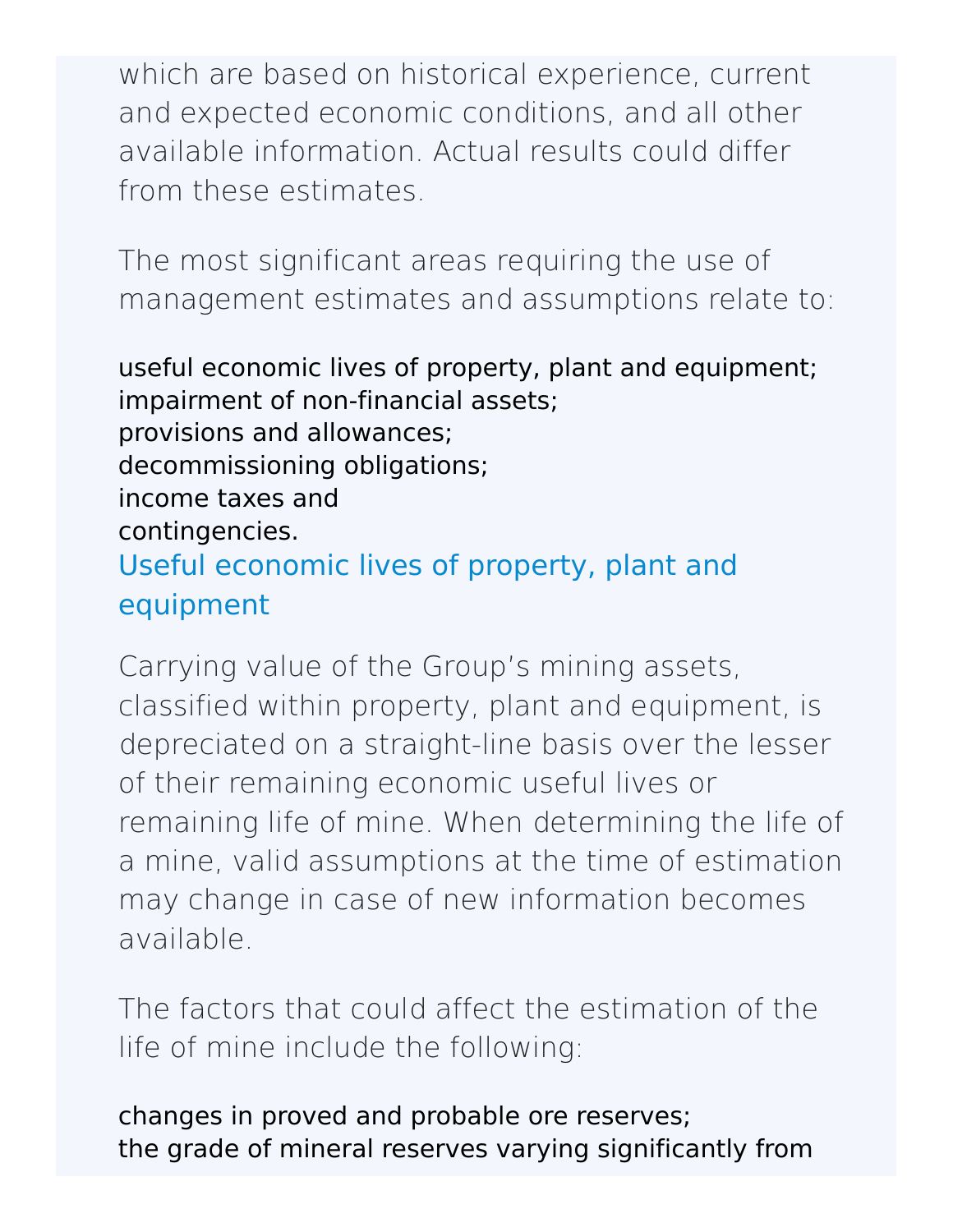time to time;

differences between actual commodity prices and commodity price assumptions used in the estimation and classification of ore reserves;

unforeseen operational issues at mine sites; and changes in capital, operating, mining, processing and decommissioning costs, discount rates and foreign exchange rates could possibly adversely affect the economic viability of ore reserves.

Any of these changes could affect prospective depreciation of mining assets. Useful economic lives of non-mining property, plant and equipment are reviewed by management periodically. The review is based on the current condition of the assets and the estimated period during which they will continue to bring economic benefit to the Group.

## Impairment of non-financial assets

The Group reviews the carrying amounts of its tangible and intangible assets to determine whether there is any indication that those assets are impaired or indication of reversal of impairment. In making the assessment for impairment, assets that do not generate independent cash flows are allocated to an appropriate cash-generating unit. Management necessarily applies its judgement in allocating assets that do not generate independent cash flows to appropriate cash-generating units, and also in estimating the timing and value of the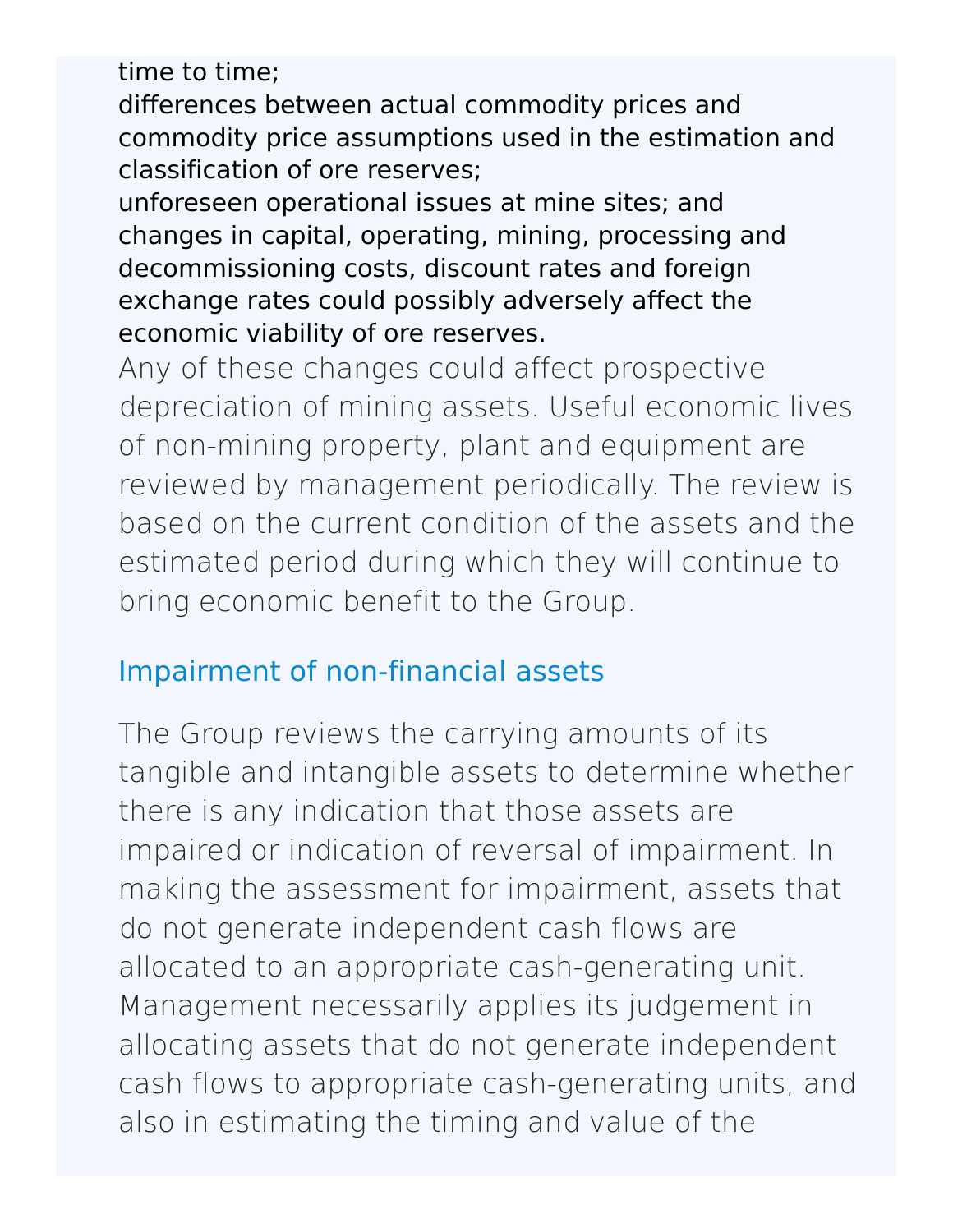underlying cash flows within the value-in-use calculation. Subsequent changes to the cashgenerating unit allocation or to the timing of cash flows could impact the carrying value of the respective assets.

#### Provisions and allowances

The Group creates an allowance for obsolete and slow-moving inventories. In addition, certain finished goods of the Group are carried at net realisable value. Estimates of net realisable value of inventories are based on the most reliable evidence available at the time the estimates are made. These estimates take into consideration fluctuations of price or cost directly relating to events occurring subsequent to the statement of financial position date to the extent that such events confirm conditions existing at the end of the period.

The Group creates provisions for social commitments, tax and other provisions. Provisions represent present value of the best estimate of the future outflow of economic benefits to settle these obligations.

Decommissioning obligations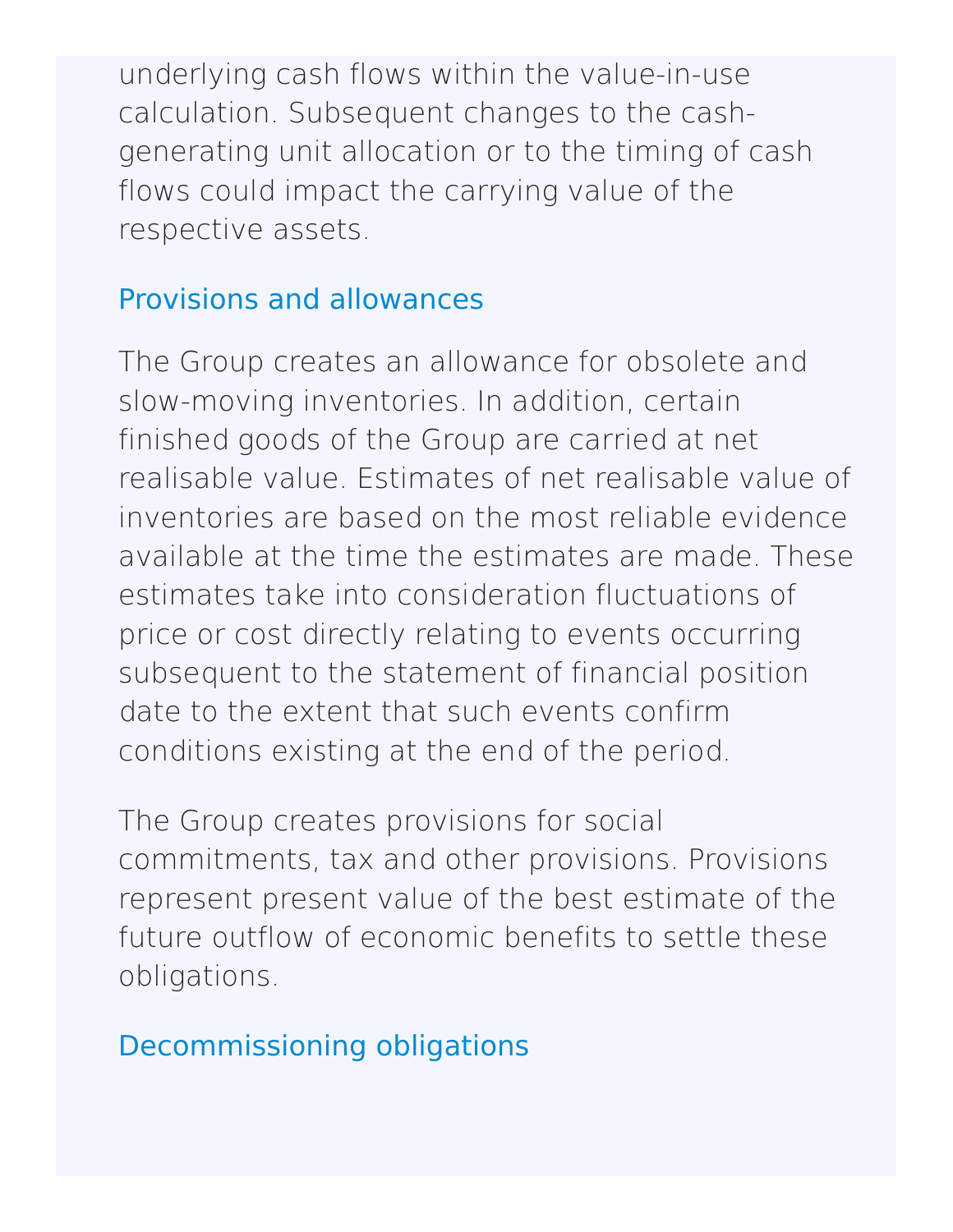The Group's mining and exploration activities are subject to various environmental laws and regulations. The Group estimates decommissioning obligations based on management's understanding of the current legal requirements in the various jurisdictions in which it operates, terms of the license agreements and internally generated engineering estimates. Provisions are recognised, based on present values, for decommissioning and land restoration costs as soon as the obligations arise. Actual costs incurred in future periods could differ materially from the amounts provided. Additionally, future changes to environmental laws and regulations, life of mine estimates and discount rates could affect the carrying amount of this provision.

#### Income taxes

The Group is subject to income taxes in numerous jurisdictions. Significant judgement is required in determining provision for income taxes due to the complexity of legislation in some jurisdictions. There are many transactions and calculations for which the ultimate tax determination is uncertain. The Group recognises provisions for anticipated tax audit issues based on estimates of whether additional taxes will be due. Where the final tax outcome of these matters is different from the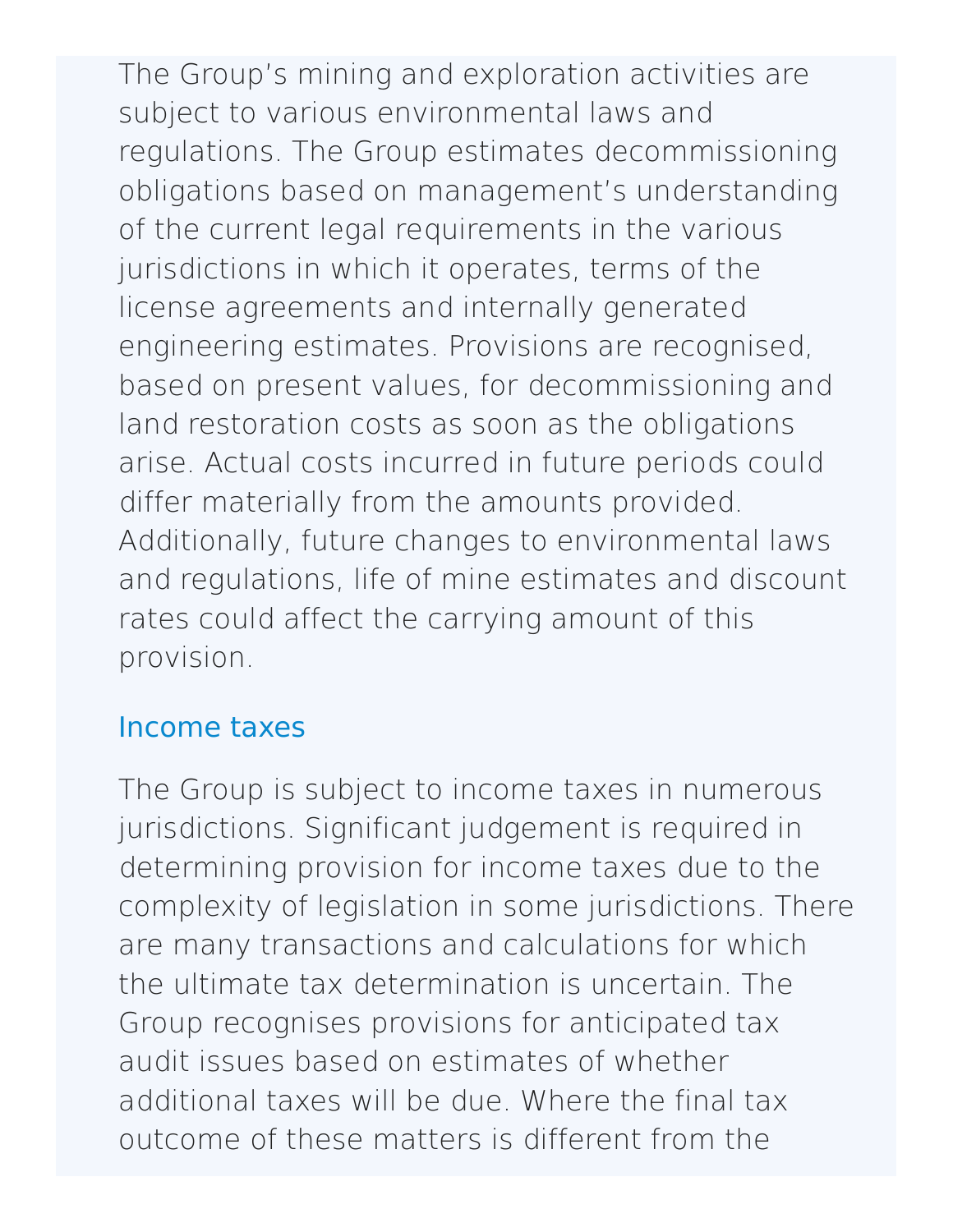amounts that were initially recorded, such differences will impact the income tax and deferred tax provisions in the period in which such determination is made.

Deferred tax assets are reviewed at each statement of financial position date and adjusted to the extent that it is probable that sufficient taxable income will be available to allow all or part of the deferred tax asset to be utilised. The estimation of that probability includes judgements based on the expected performance.

Various factors are considered to assess the probability of the future utilisation of deferred tax assets, including past operating results, operational plans, expiration of tax losses carried forward, and tax planning strategies. If actual results differ from these estimates or if these estimates must be adjusted in future periods, the financial position, results of operations and cash flows may be affected.

# **Contingencies**

By their nature, contingencies will only be resolved when one or more future events occur or fail to occur. The assessment of such contingencies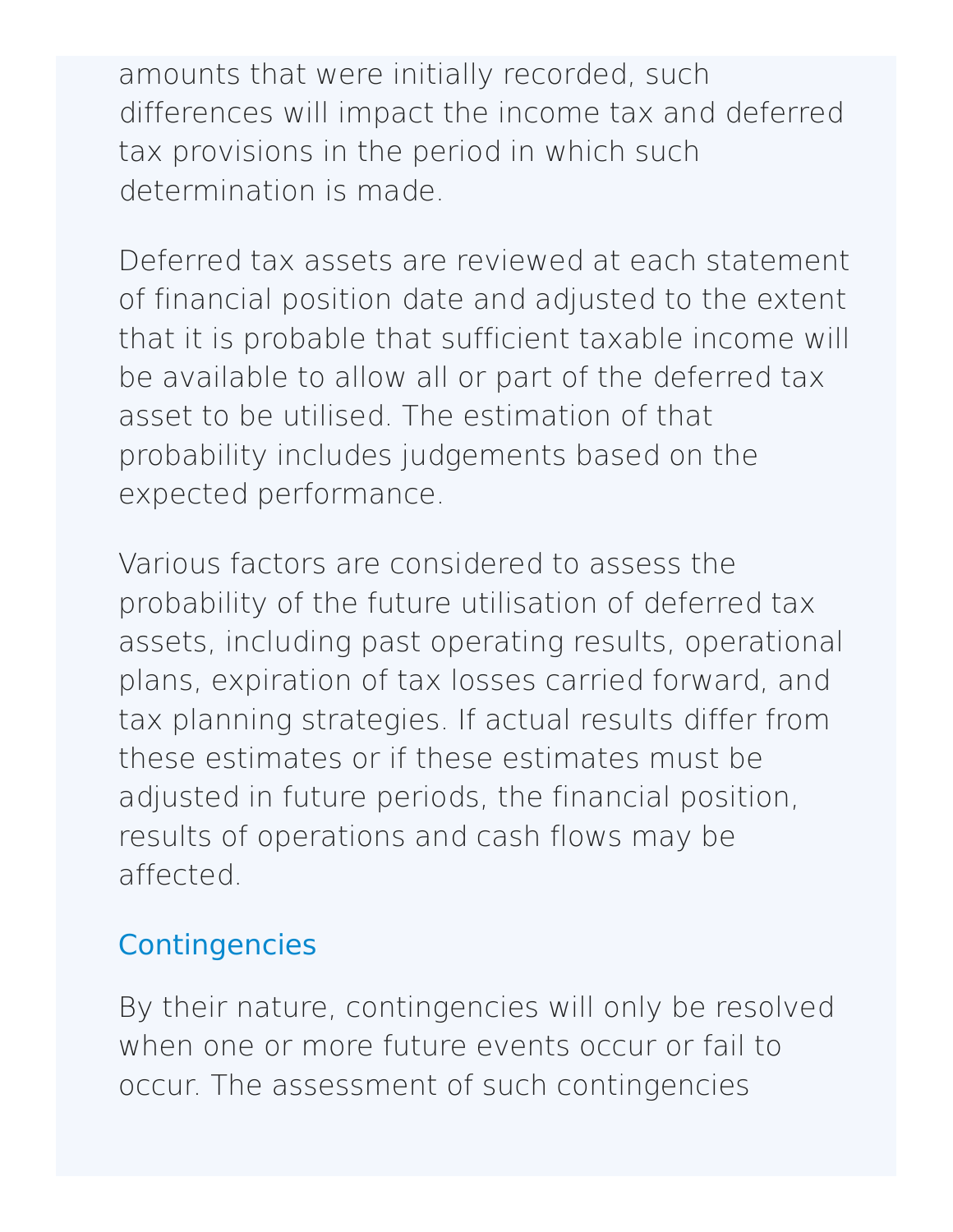inherently involves the exercise of significant judgement and estimates of the outcome of future events.

## 5. SEGMENT [INFORMATION](http://127.0.0.1:8089/ar/en/financial-overview/ifrs/statements#note-5)

Operating segments are identified on the basis of internal reports on components of the Group that are regularly reviewed by the Management Board.

The Group has updated its management accounting system to account for business changes. As a result, GRK Bystrinskoye segment is now presented separately from Other mining segment, trading operations presentation was amended as set out below.

Management has determined the following operating segments:

GMK Group segment includes mining and metallurgy operations, transport services, energy, repair and maintenance services located in Taimyr Peninsula. GMK Group metal sales to external customers include metal volumes processed at KGMK Group metallurgy facilities. GMK Group other sales to external customers primarily include revenue for energy and utilities services provided in Taimyr Peninsula; intersegment revenue from metal sales includes sale of semi-products to NN Harjavalta segment for further processing.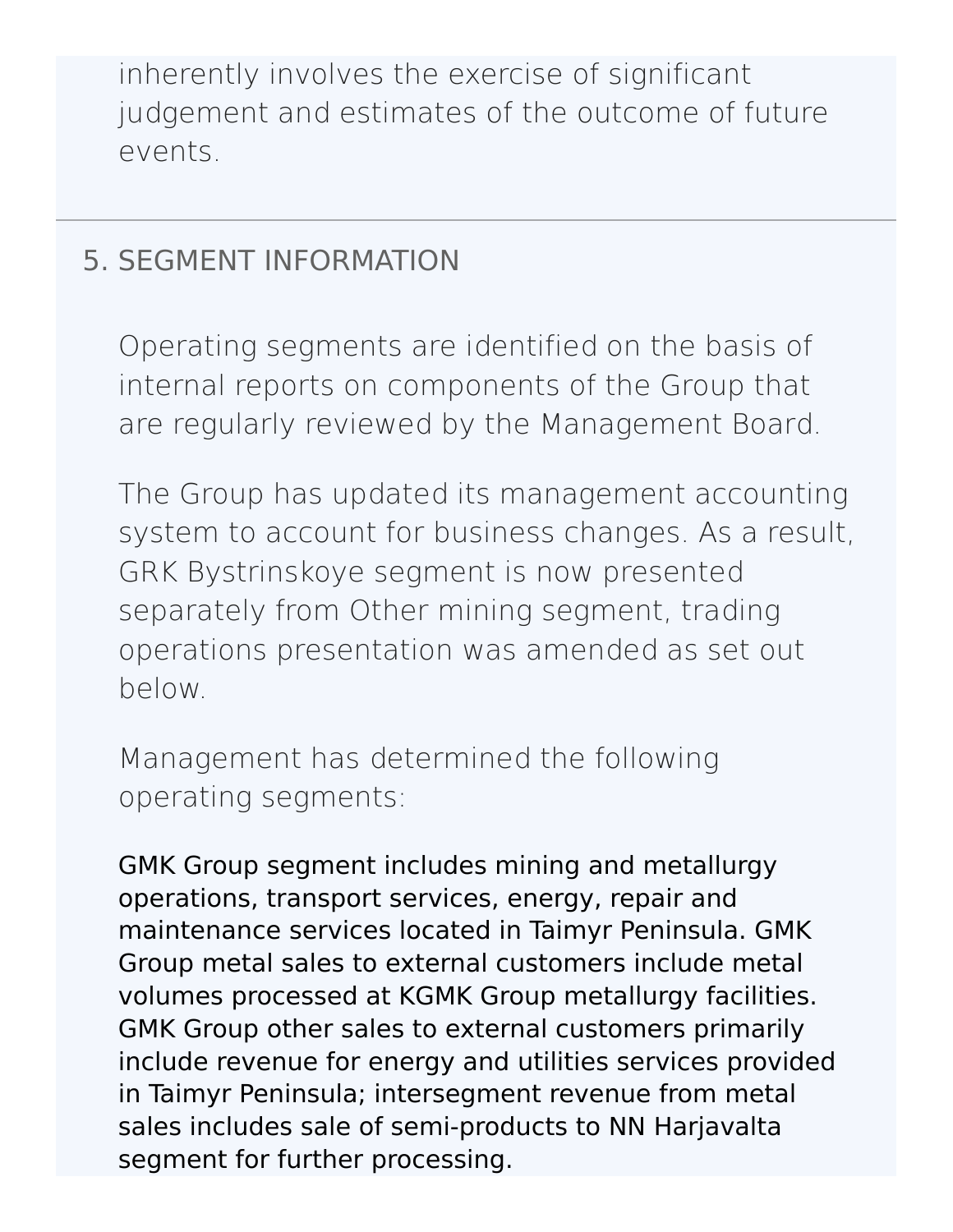KGMK Group segment includes mining and metallurgy operations, energy, exploration activities located in Kola Peninsula. KGMK Group revenue from other sales includes intersegment metal processing services under tolling arrangements provided to other segments and energy and utilities services provided to external customers in Kola Peninsula. Intersegment revenue from metal sales include sale of semi-products to NN Harjavalta for further processing.

NN Harjavalta segment includes refinery operations located in Finland. NN Harjavalta sales primarily include metal produced from semi-products purchased from GMK Group and KGMK Group segments.

GRK Bystrinskoye segment includes ore mining and processing operations located in the Zabaikalsky region of the Russian Federation.

Other mining segment primarily includes 50% Group interest in metal mining and processing joint operations of Nkomati Nickel Mine ("Nkomati"), as well as certain other mining and exploration activities located in Russia and abroad. Other mining segment sales primarily include Group share at sales of metal semi-products produced by Nkomati.

Other non-metallurgical segment includes resale of third party metal products, other trading operations, supply chain management, transport services, energy and utility, research and other activities located in Russia and abroad. Other non-metallurgical segment also includes resale of 50% metal semi-products produced by Nkomati. Other sales of Other non-metallurgical segment primarily include revenue from passenger air transportation, freight transportation services and fuel sales.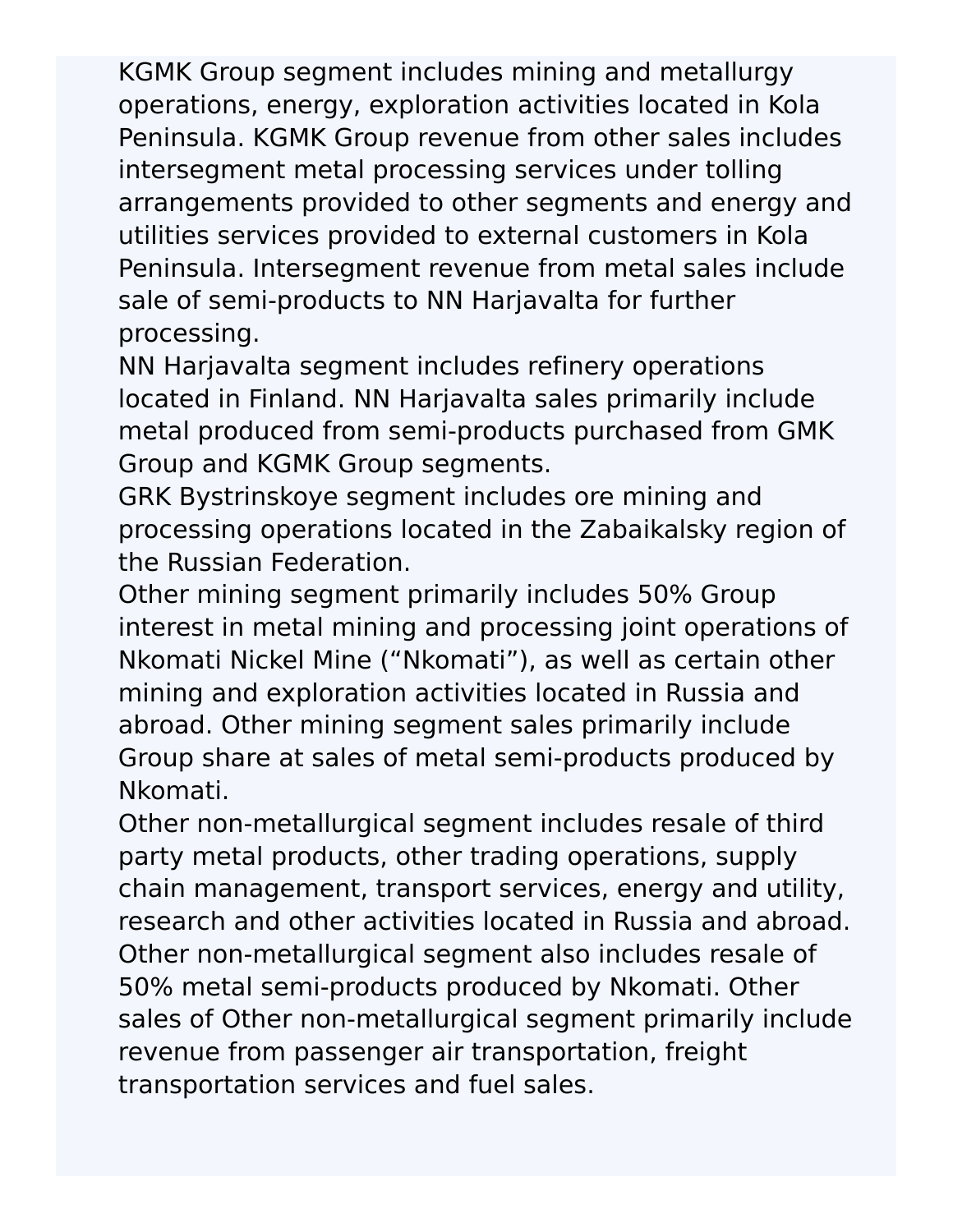Corporate activities of the Group do not represent an operating segment, include primarily headquarters' general and administrative expenses and treasury operations of the Group and are presented as Unallocated.

The amounts in respect of reportable segments in the disclosure below are stated before intersegment eliminations, excluding:

#### balances of intercompany loans and borrowings and interest accruals;

#### intercompany investments;

#### accrual of intercompany dividends.

Amounts are measured on the same basis as those in the consolidated financial statements.

Information for the year ended 31 December 2017 and as at 31 December 2017 has been presented to conform with the current period presentation. Previously, all the Group's metal trading operations (including own metal) were included in Other nonmetallurgical.

The following tables present revenue, measure of segment profit or loss (EBITDA) and other segment information from continuing operations regarding the Group's reportable segments for the year ended 31 December 2018 and 31 December 2017, respectively.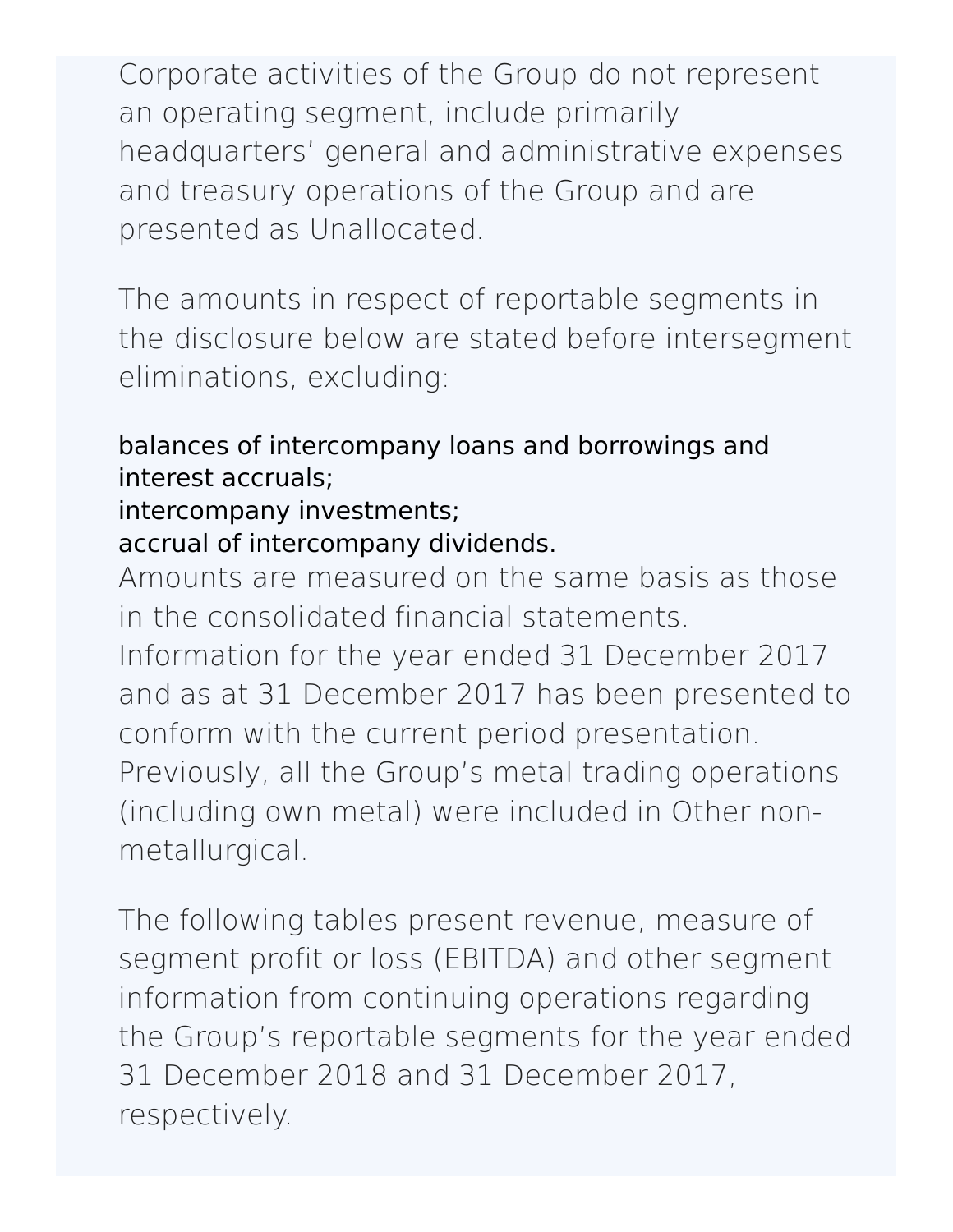The following table presents segment metal sales to external customers breakdown by metal for the year ended 31 December 2018 and 31 December 2017, respectively.

The following tables present assets and liabilities of the Group's reportable segments at 31 December 2018 and 31 December 2017, respectively.

## 6. [METAL](http://127.0.0.1:8089/ar/en/financial-overview/ifrs/statements#note-6) SALES

The Group's metal sales to external customers are detailed below (based on external customers' locations):

Metal revenue for the year ended 31 December 2018 included net gain of USD 12 million in respect of forward contracts measured at fair value that are expected to be settled by metal physical delivery or on a net basis (for the year ended 31 December 2017: net loss in the amount of USD (26) million).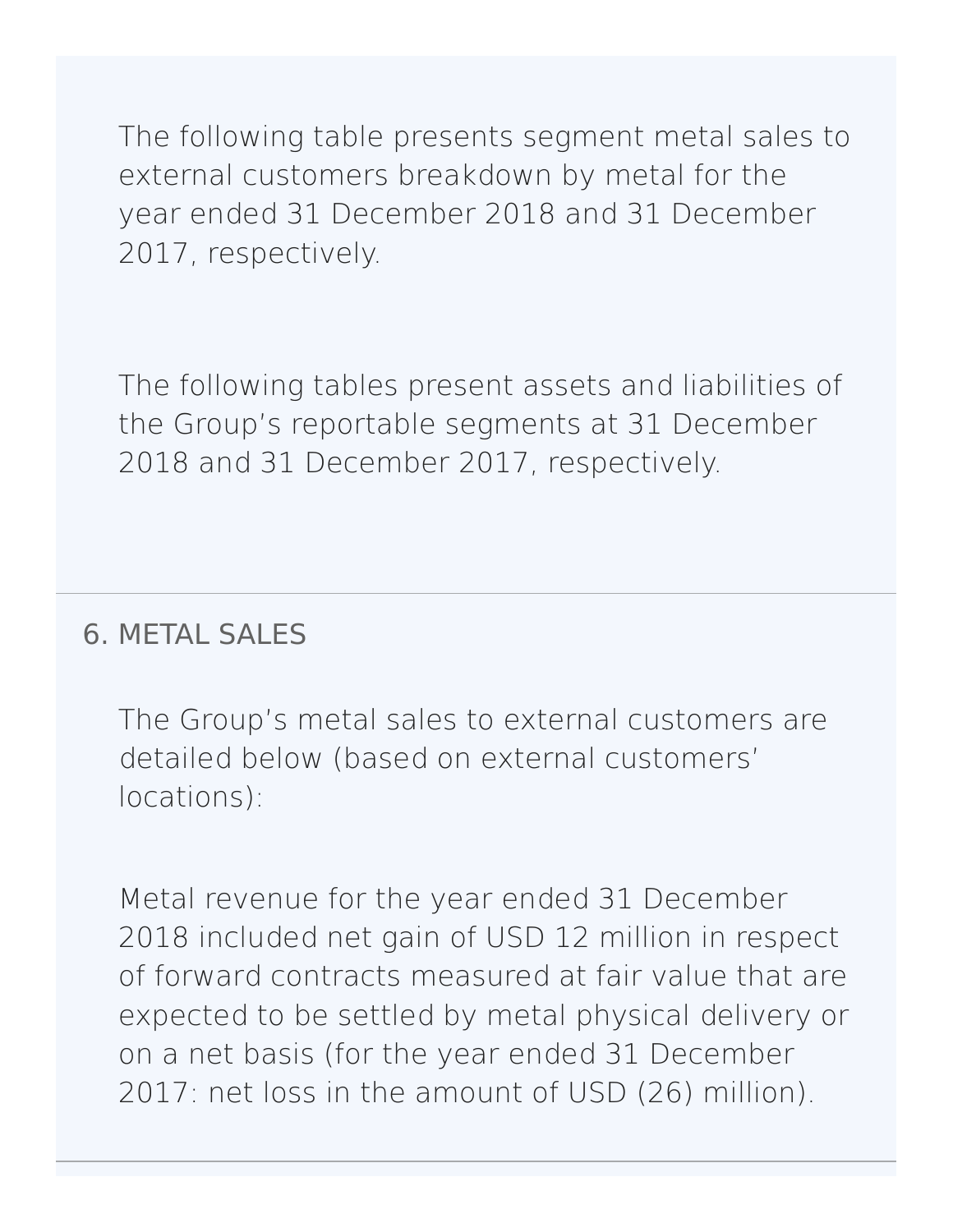7. COST OF [METAL](http://127.0.0.1:8089/ar/en/financial-overview/ifrs/statements#note-7) SALES

8. GENERAL AND [ADMINISTRATIVE](http://127.0.0.1:8089/ar/en/financial-overview/ifrs/statements#note-8) EXPENSES

9. SELLING AND [DISTRIBUTION](http://127.0.0.1:8089/ar/en/financial-overview/ifrs/statements#note-9) EXPENSES

10. OTHER [OPERATING](http://127.0.0.1:8089/ar/en/financial-overview/ifrs/statements#note-10) INCOME AND EXPENSES

11. [FINANCE](http://127.0.0.1:8089/ar/en/financial-overview/ifrs/statements#note-11) COSTS

12. INCOME FROM [INVESTMENTS](http://127.0.0.1:8089/ar/en/financial-overview/ifrs/statements#note-12)

13. INCOME TAX [EXPENSE](http://127.0.0.1:8089/ar/en/financial-overview/ifrs/statements#note-13)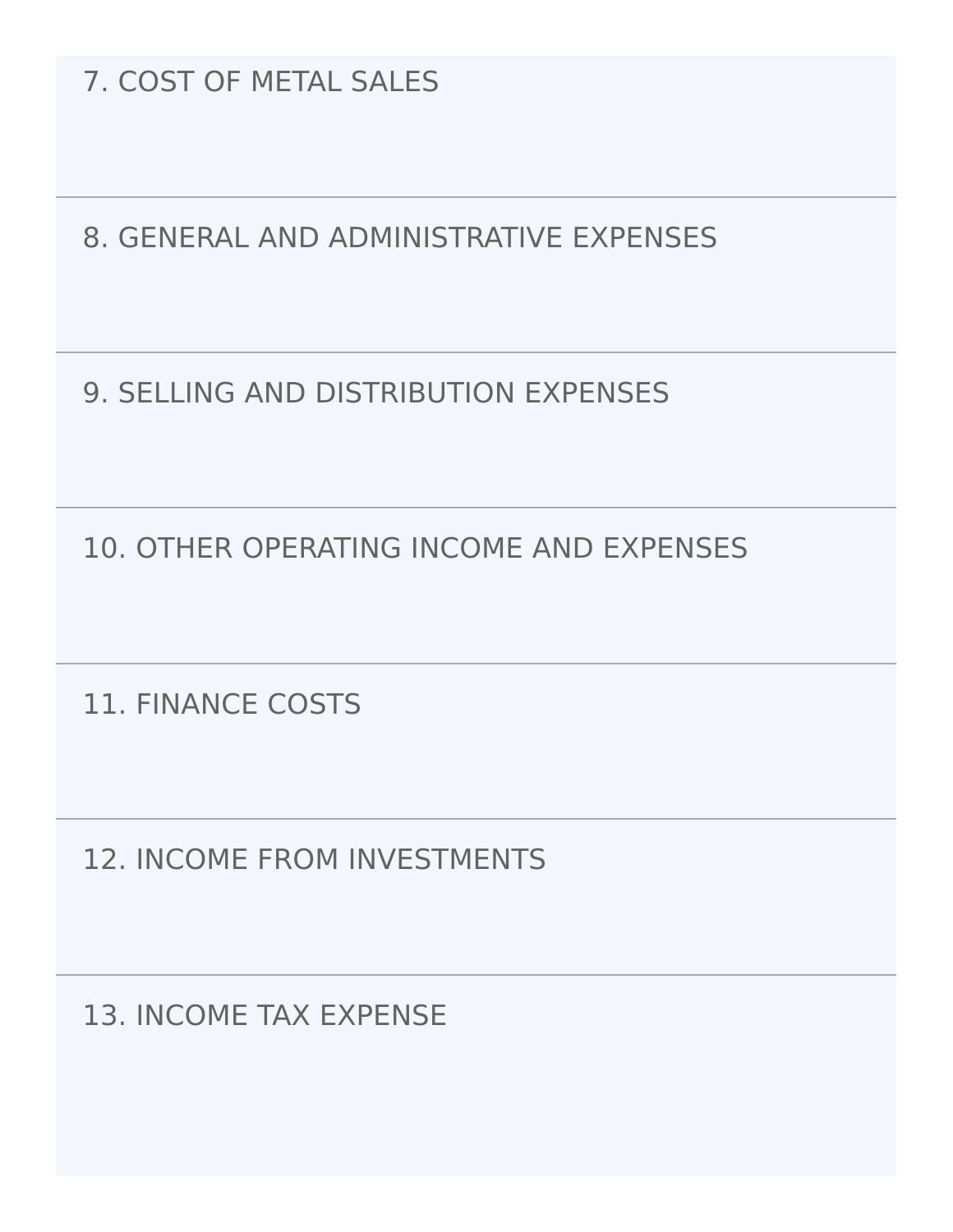A reconciliation of theoretic income tax, calculated at the statutory rate in the Russian Federation, the location of major production assets of the Group, to the amount of actual income tax expense recorded in the consolidated income statement is as follows:

The corporate income tax rates in other countries where the Group has a taxable presence vary from 0% to 30%.

# Deferred tax balances

Certain deferred tax assets and liabilities have been offset to the extent they relate to taxes levied on the Group's entities which entered into the tax consolidation group. Deferred tax balances (after offset) presented in the consolidated statement of financial position were as follows:

## Unrecognised deferred tax assets

Deferred tax assets have not been recognised as follows: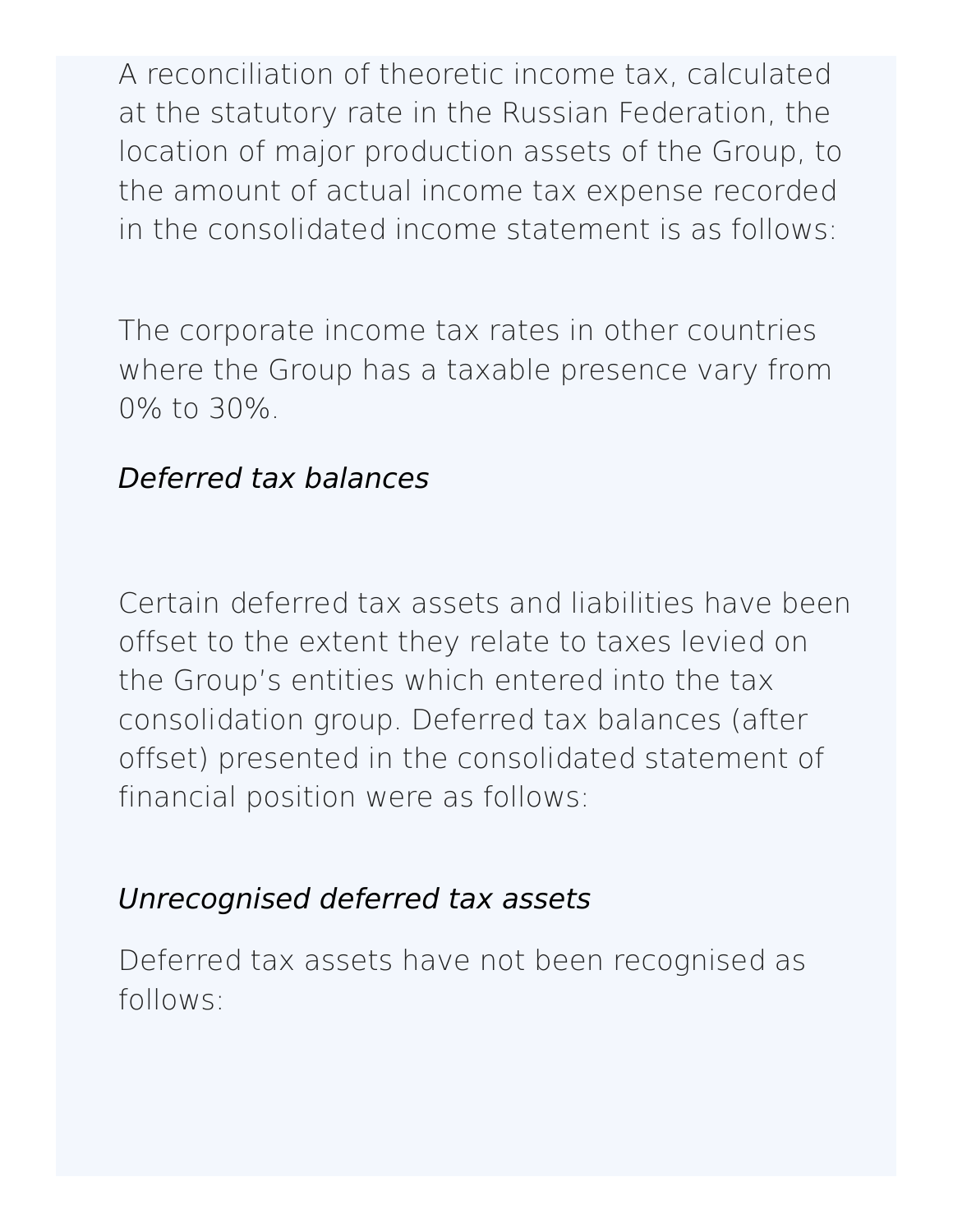Deferred tax assets have not been recognised in respect of these items because it is not probable that future taxable profit will be available against which the Group can utilise the benefits therefrom.

At 31 December 2018 deferred tax asset in the amount of USD 145 million related to tax loss arising on disposal of OJSC "Third Generation Company of the Wholesale Electricity Market" ("OGK-3") (at 31 December 2017: USD 175 million) was not recognised as it was incurred by the Company prior to setting up of the tax consolidation group. This deferred tax asset can be utilised without expiry only if the Company exits the tax consolidation group.

Deferred tax assets in the amount of USD 46 million related to other non-expiring tax losses were not recognised due to specific rules stated by art. 283 of the Tax code of the Russian Federation (31 December 2017: USD 44 million).

At 31 December 2018, the Group did not recognise a deferred tax liability in respect of taxable temporary differences of USD 1,558 million (31 December 2017: USD 1,459 million) associated with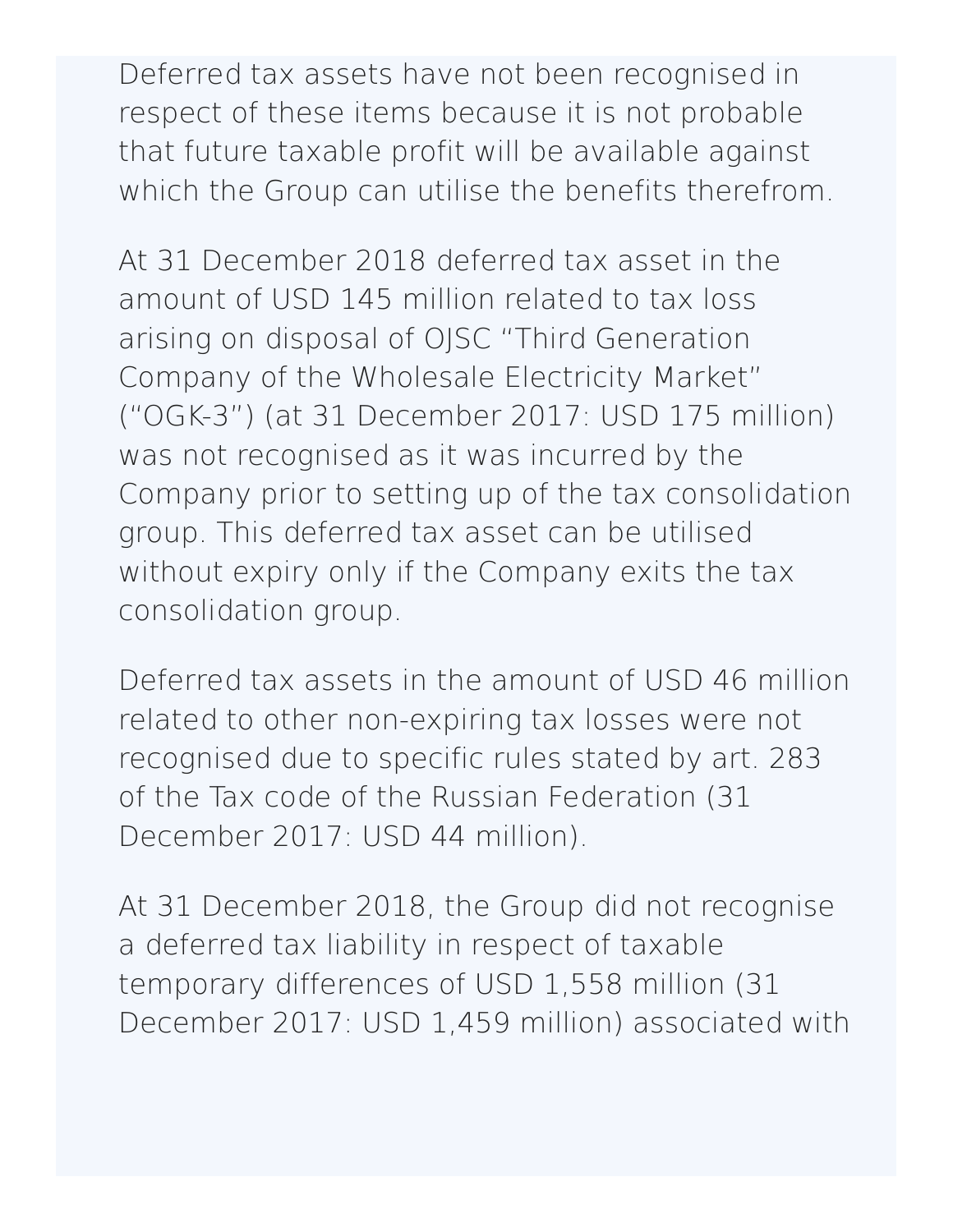investments in subsidiaries, because management believes that it is in a position to control the timing of reversal of such differences and does not expect its reversal in foreseeable future.

# 14. PROPERTY, PLANT AND [EQUIPMENT](http://127.0.0.1:8089/ar/en/financial-overview/ifrs/statements#note-14)

At 31 December 2018 capital construction-inprogress included USD 197 million of irrevocable letters of credit opened for fixed assets purchases (31 December 2017: USD 225 million), representing security deposits placed in banks. For the year ended 31 December 2018 purchases of property, plant and equipment in the consolidated statement of cash flows include USD 192 million related to these irrevocable letters of credit (for the year ended 31 December 2017: USD 210 million).

Capitalised borrowing costs for the year ended 31 December 2018 amounted to USD 172 million (for the year ended 31 December 2017: USD 263 million). Capitalisation rate used to determine the amount of borrowing costs equals to 5.15% per annum (31 December 2017: 6.28%). At 31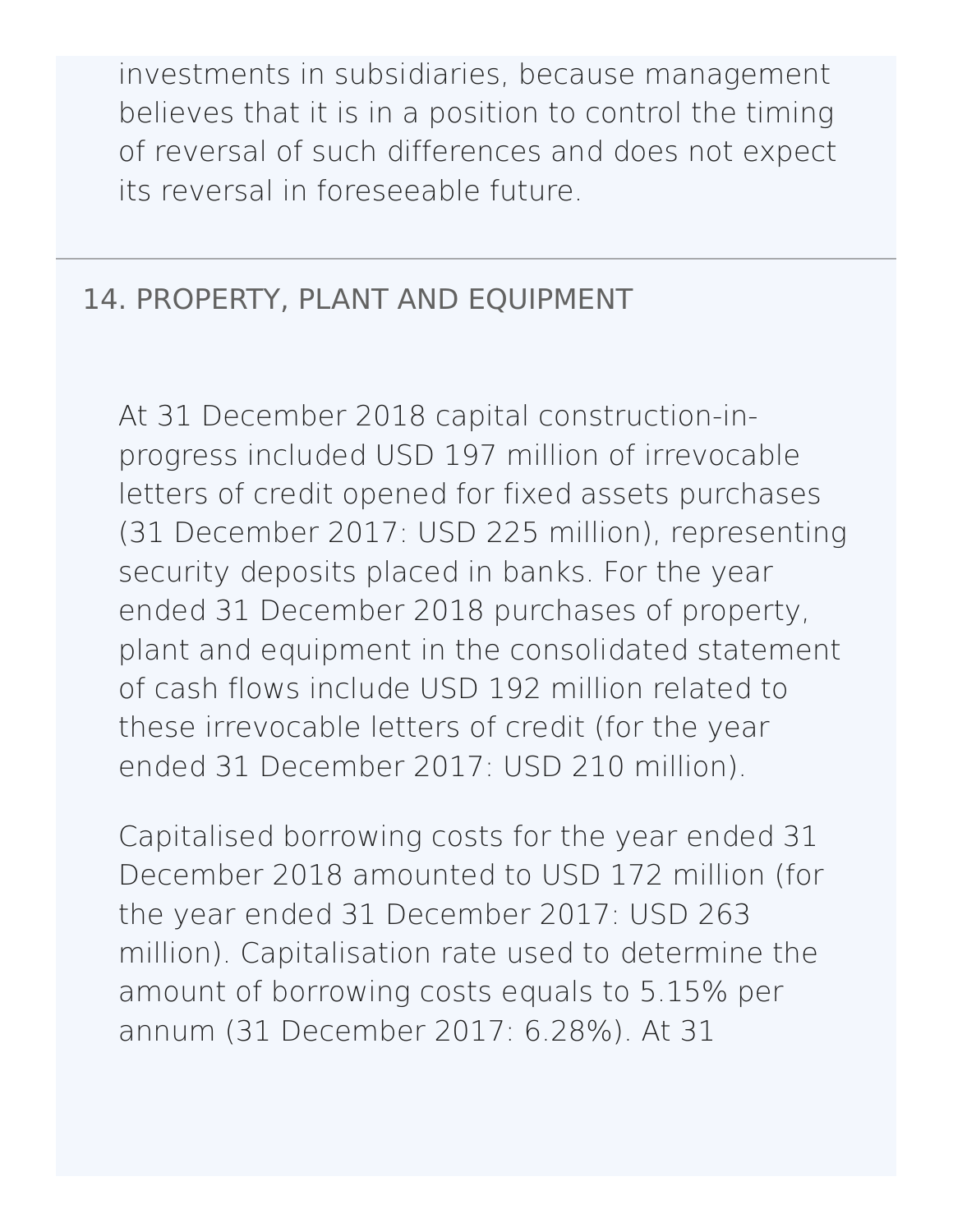December 2018 mining assets and mine development cost included USD 2,868 million of mining assets under development (31 December 2017: USD 3,728 million).

At 31 December 2018 non-mining assets included USD 44 million of investment property (31 December 2017: USD 55 million).

# Impairment

At 31 December 2017 the Group reclassified Nkomati Nickel Mine (Nkomati) from assets classified as held for sale and tested the assets for impairment. As a result, impairment loss in the amount of USD 129 million was recognised in impairment of non-financial assets in the consolidated income statement for the year ended 31 December 2017.

At 31 December 2018 the Group assessed indicators of further impairment based on Nkomati performance results against budget and management expectations as well as exchange rate and price forecasts.

As a result, the Group performed the impairment test and determined the value-in-use of the Group's share in Nkomati property, plant and equipment in the amount of USD 12 million using a discounted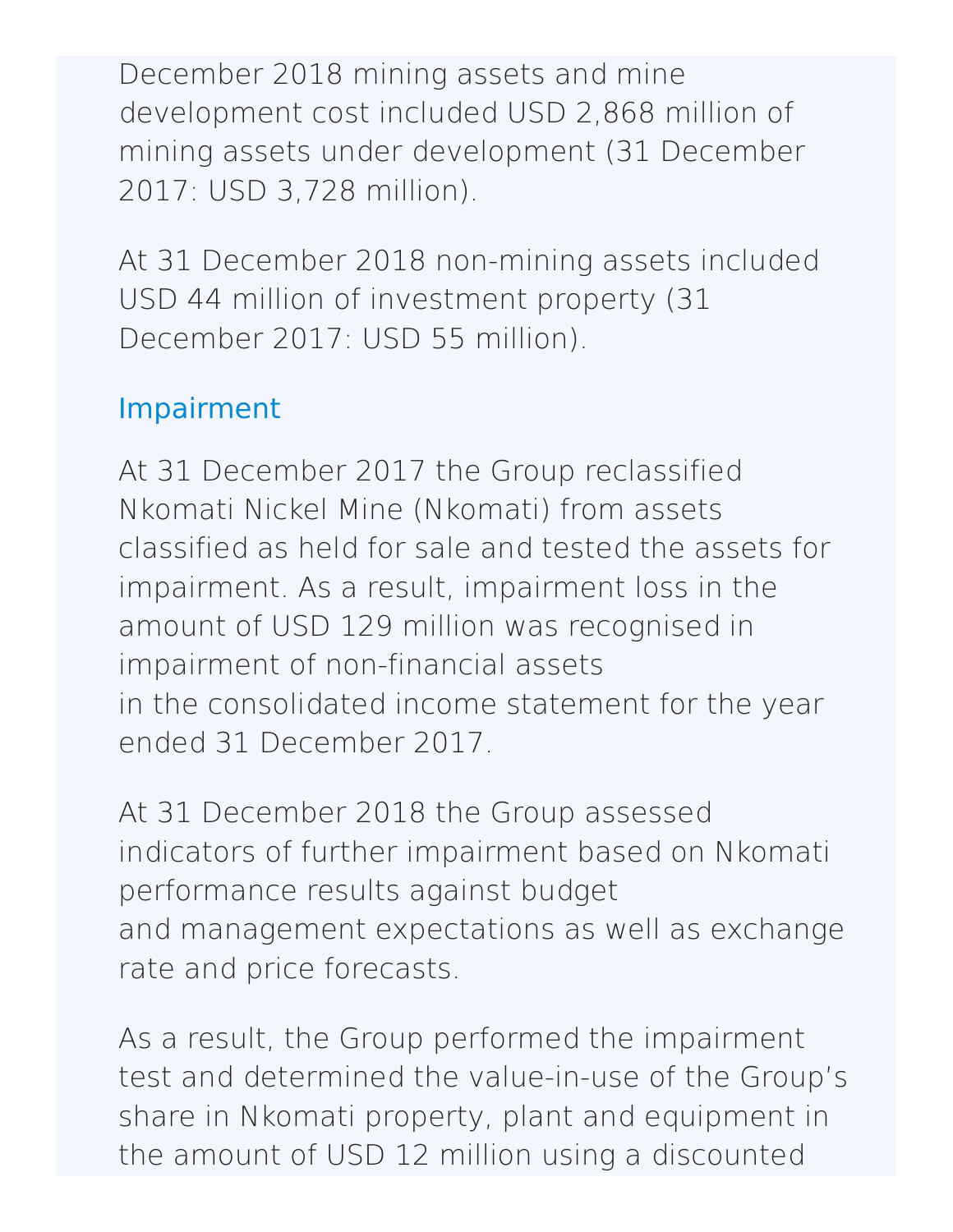cash flow model approach. Impairment loss in the amount of USD 39 million was recognised in impairment of non-financial assets in the consolidated income statement for the year ended 31 December 2018.

The most significant assumptions on the basis of which the value-in-use was determined are as follows:

Future cash flows were projected based on budgeted amounts, taking into account actual results for the previous years. Forecasts were assessed up to 2028. Measurements were performed based on discounted cash flows expected to be generated by production assets. Management estimates market prices for metal concentrates based on adjusted commodity price forecast for metals. Commodities price forecast was based on consensus forecast.

Production forecasts were primarily based on internal production reports available at the date of impairment test and management's assumptions regarding future production levels.

Inflation forecasts were sourced from Economist Intelligence Unit report. Forecast for exchange rates was made based on expected ZAR and USD inflation indices, 5.6% and 2.5% respectively.

A pre-tax nominal ZAR discount rate of 21.3% (31 December 2017: 21.6%) was estimated by reference to the weighted average cost of capital for the Group and reflects management's estimates of the risks specific to the production unit.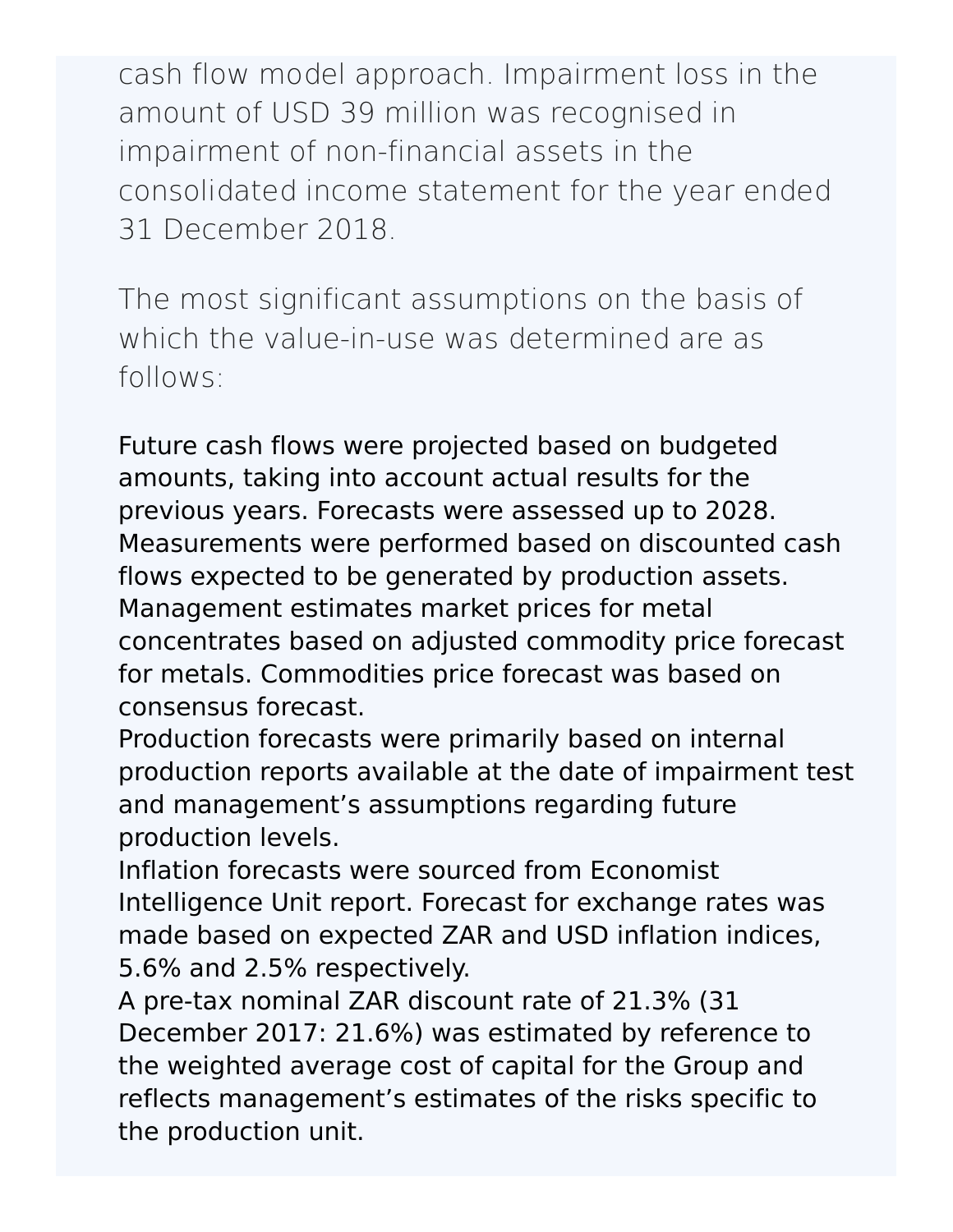During the year ended 31 December 2015, the Group revised its intention on the further use of the gas extraction assets. As a result, these assets are assessed as a separate cash-generating unit with its value-in-use being determined using a discounted cash flow model approach at each subsequent reporting date.

The most significant assumptions used in the discounted cash flow model at 31 December 2018 are as follows:

Future cash flows were projected based on budgeted amounts, taking into account actual results for the previous years. Forecasts were assessed up to 2030. Measurements were performed based on discounted cash flows expected to be generated by gas upstream assets. Management estimates prices for natural gas and gas condensate based on commodities price forecasts and government set prices. Commodities price forecast was based on consensus forecast.

Production forecasts were primarily based on internal production reports available at the date of impairment test and management's assumptions regarding future production levels.

The amounts and timing of capital investments were based on management's forecast.

Inflation used was projected within 2-5%. Forecast for exchange rates was based on Oxford Economics forecast. A pre-tax nominal RUB discount rate of 15.8% (31 December 2017: 15.8%) was estimated by reference to the weighted average cost of capital and reflects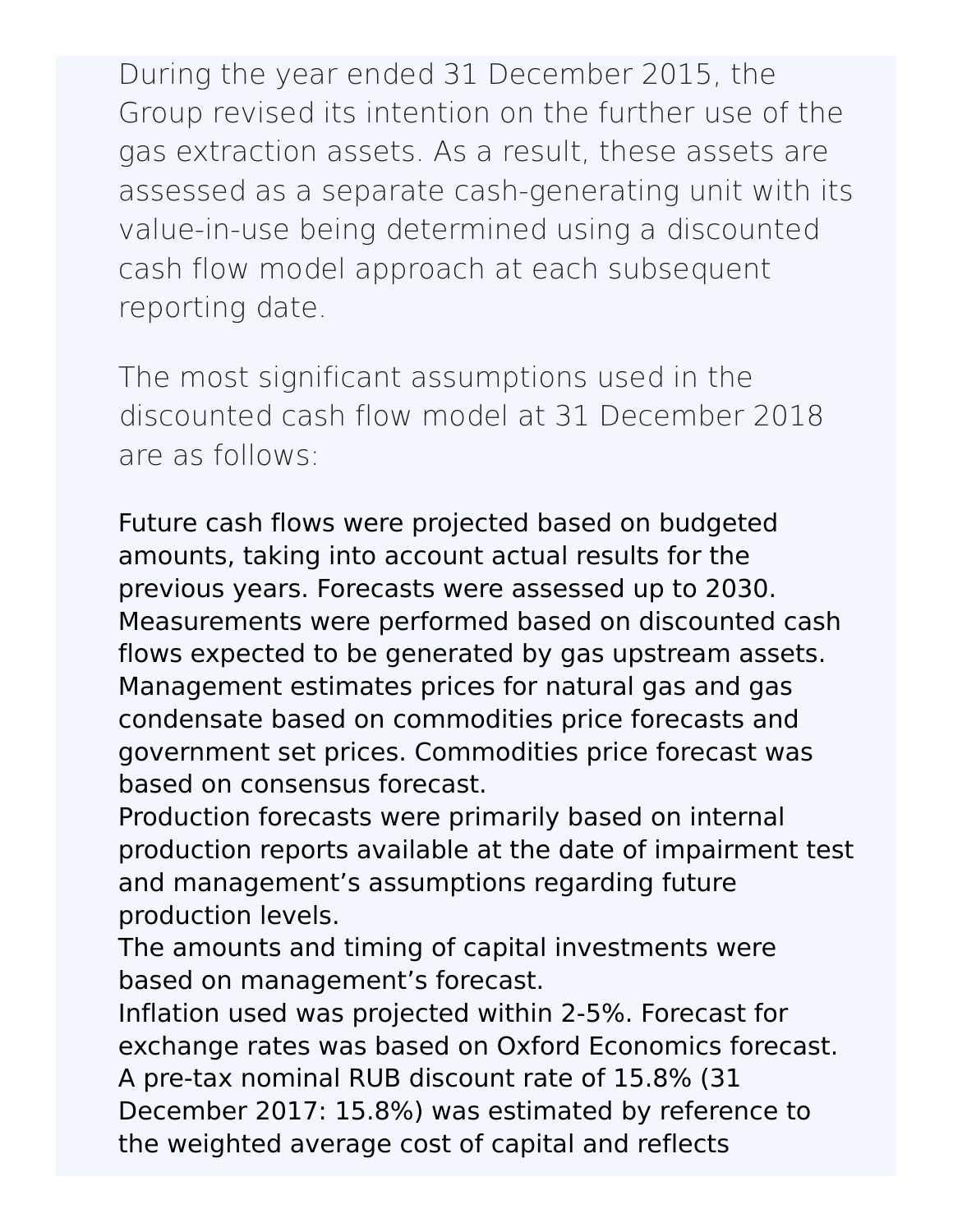management's estimates of the risks specific to the production units.

As a result, impairment loss in the amount of USD 8 million was recognised in impairment of nonfinancial assets in the consolidated income statement for the year ended 31 December 2018 (for the year ended 31 December 2017: USD 48 million). Accumulated impairment loss, net of respective accumulated depreciation had no impairment been recognised, amounted to USD 243 million at 31 December 2018.

During the year ended 31 December 2018 the Group recognised additional impairment losses in the amount of USD 3 million in respect of specific individual assets (for the year ended 31 December 2017: USD 50 million).

#### 15. OTHER [FINANCIAL](http://127.0.0.1:8089/ar/en/financial-overview/ifrs/statements#note-15) ASSETS

16. [OTHER](http://127.0.0.1:8089/ar/en/financial-overview/ifrs/statements#note-16) TAXES

17. [INVENTORIES](http://127.0.0.1:8089/ar/en/financial-overview/ifrs/statements#note-17)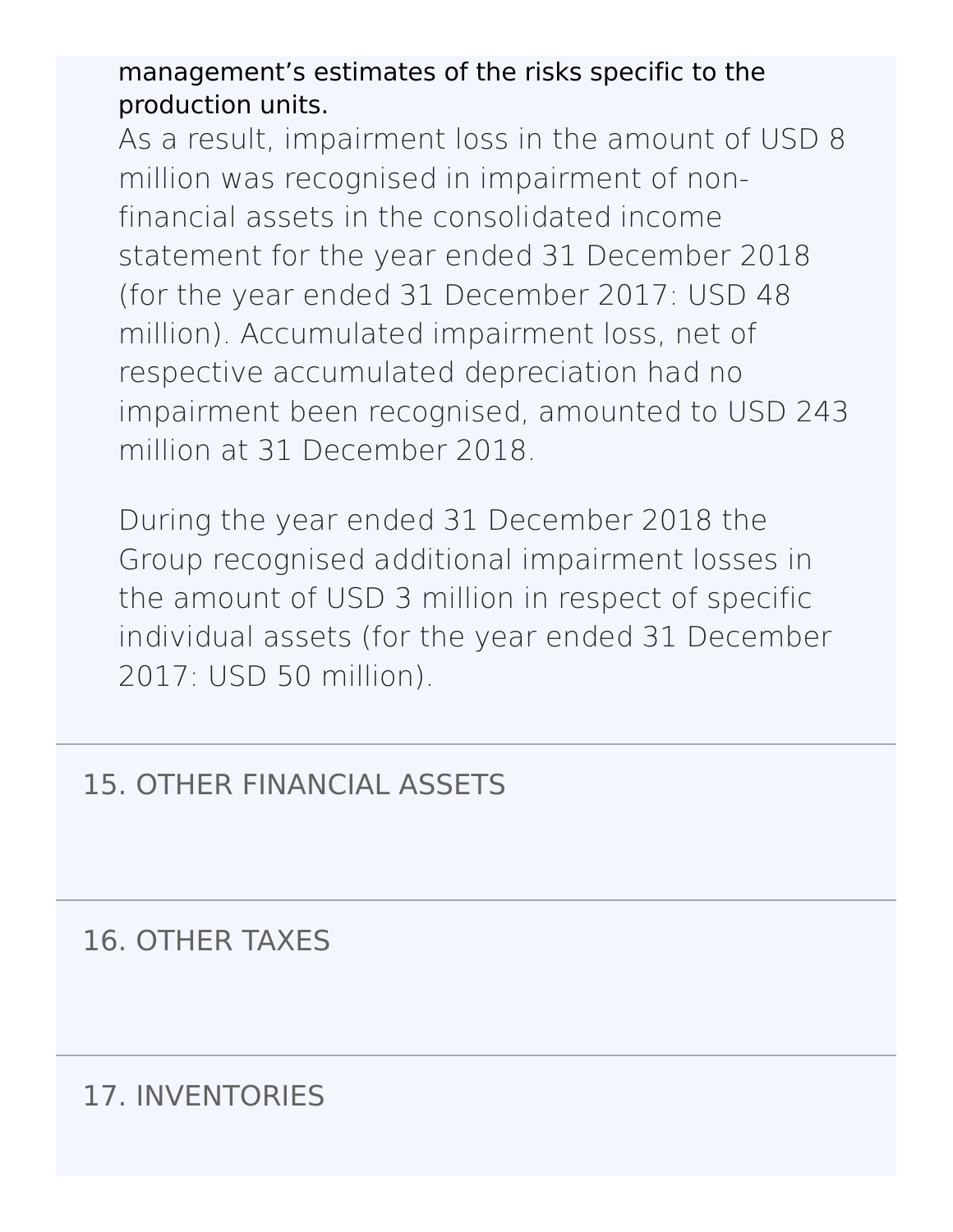At 31 December 2018 part of metal semi-products stock in the amount of USD 88 million (31 December 2017: USD 453 million) was presented in other non-current assets according to Group's production plans.

#### 18. TRADE AND OTHER [RECEIVABLES](http://127.0.0.1:8089/ar/en/financial-overview/ifrs/statements#note-18)

In 2018 and 2017, the average credit period on metal sales varied from 0 to 30 days. Trade receivables are generally non-interest bearing.

At 31 December 2018 trade and other short-term accounts receivable include USD 120 million of short-term trade accounts receivable measured at fair value through profit or loss upon recognition, Level 2 of fair value hierarchy (31 December 2017: USD 214 million).

At 31 December 2018 and 2017, there were no material trade accounts receivable which were overdue or individually determined to be impaired.

The average credit period on sales of other products and services for the year ended 31 December 2018 was 23 days (2017: 23 days). No interest was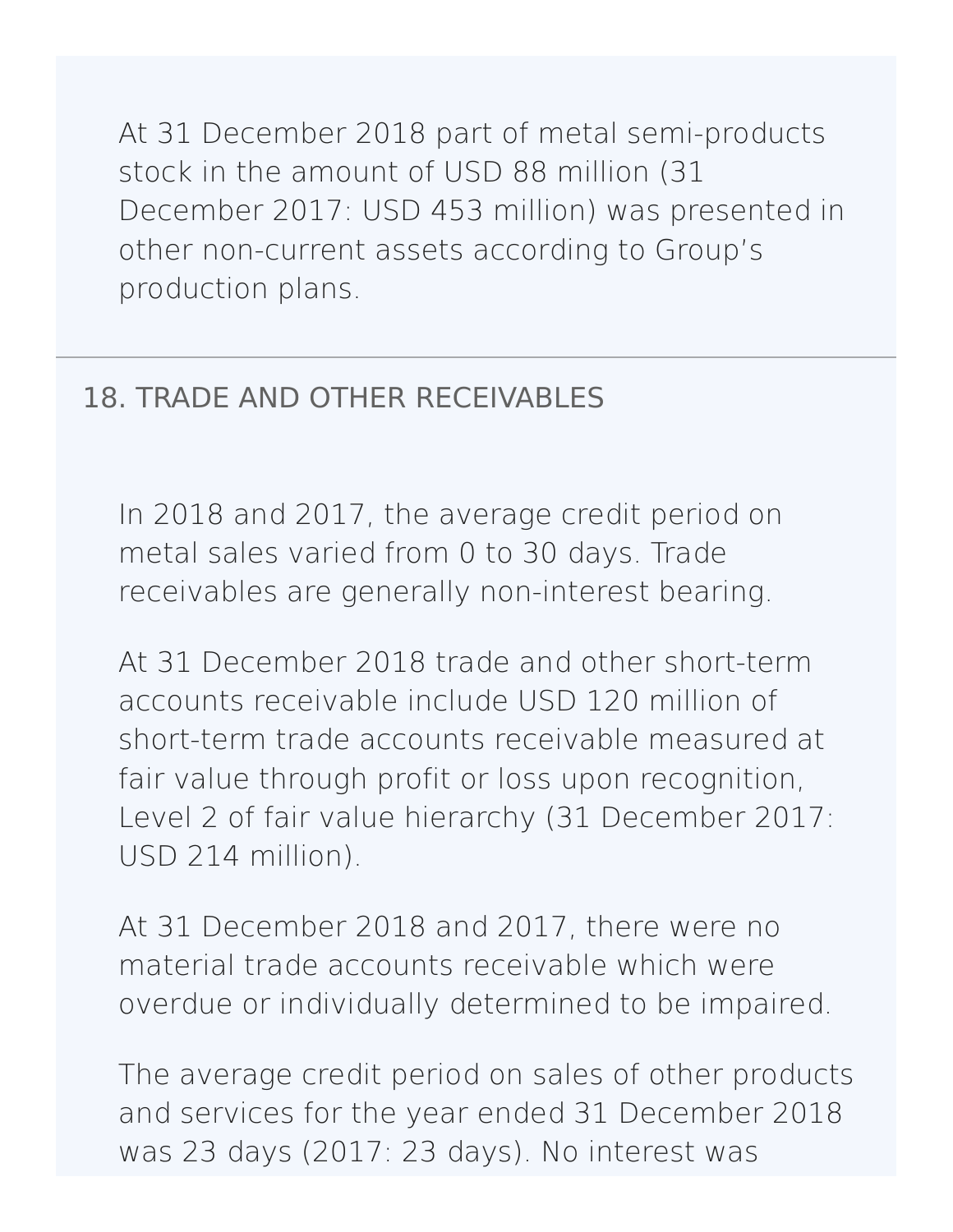charged on these receivables.

Included in the Group's other receivables as at 31 December 2018 were debtors with a carrying value of USD 29 million (31 December 2017: USD 34 million) that were past due but not impaired. Management of the Group believes that these amounts are recoverable in full.

The Group did not hold any collateral for accounts receivable balances.

Ageing of other receivables past due but not impaired was as follows:

Movement in the allowance for expected credit losses was as follows:

#### 19. CASH AND CASH [EQUIVALENTS](http://127.0.0.1:8089/ar/en/financial-overview/ifrs/statements#note-19)

#### Bank deposits

Interest rate on USD-denominated deposits held in banks was in the range from 1.70% to 3.95% (31 December 2017: from 1.07% to 2.29%) per annum. Interest rate on EUR-denominated deposits held in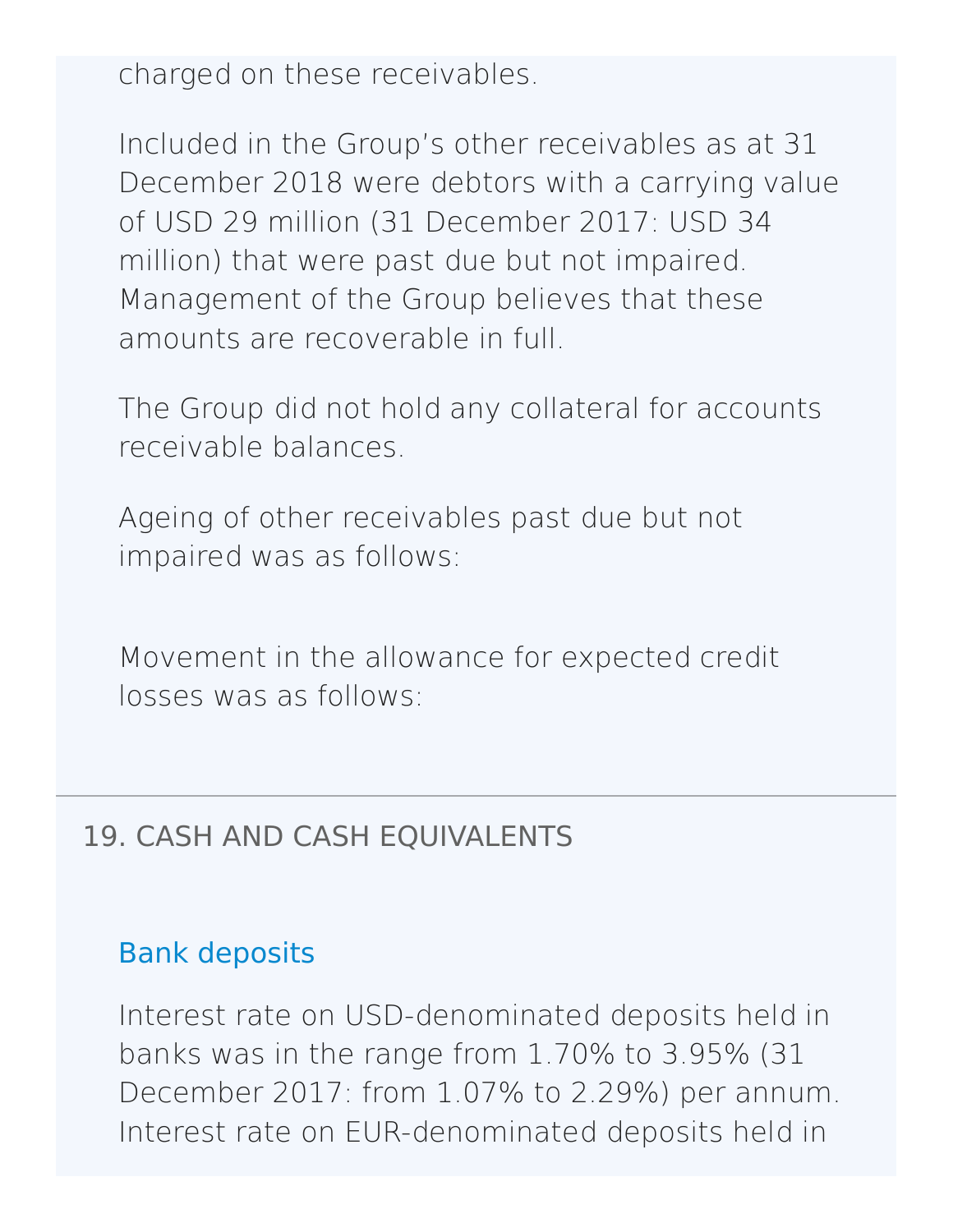banks at 31 December 2017 was 0.30% per annum. Interest rate on deposits held in banks denominated in other currencies was in the range from 0.75% to 2.29% (31 December 2017: from 0.97% to 1.10%) per annum.

## 20. DISPOSAL OF [SUBSIDIARIES](http://127.0.0.1:8089/ar/en/financial-overview/ifrs/statements#note-20)

On 6 April 2017, the Group sold its interest in a subsidiary which owns real estate for a consideration of USD 113 million. Proceeds from disposal of the subsidiary in the amount of USD 95 million were recognised in the consolidated statement of cash flows, net of disposed cash and cash equivalents of USD 16 million and transaction costs of USD 2 million. Gain on disposal in the amount of USD 16 million was recognised in the consolidated income statement.

## 21. SHARE [CAPITAL](http://127.0.0.1:8089/ar/en/financial-overview/ifrs/statements#note-21)

# Authorised and issued ordinary shares

As at 31 December 2018 and 31 December 2017 the Group's number of authorised and issued ordinary shares was 158,245,476.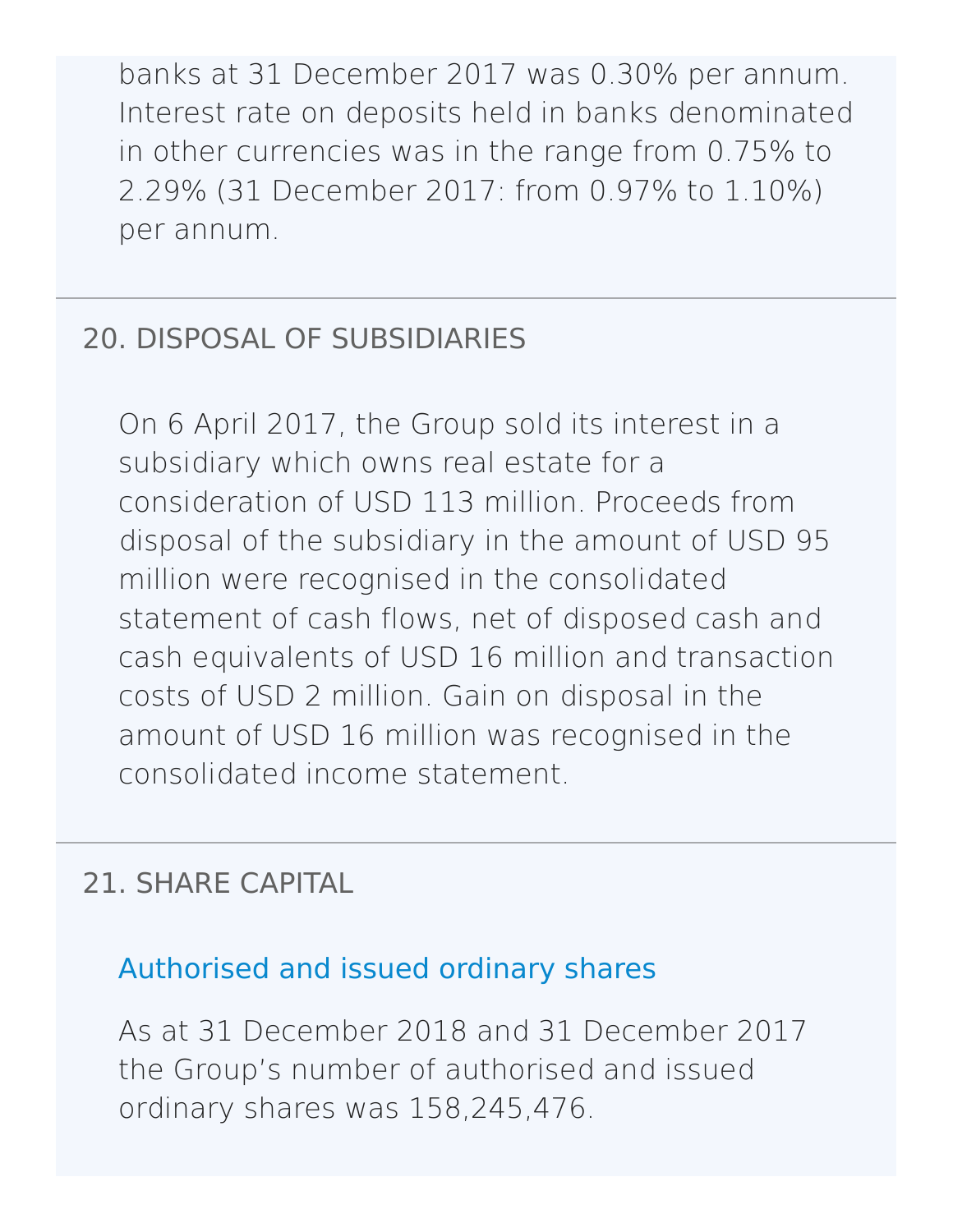#### Earnings per share

The earnings and weighted average number of shares used in the calculation of earnings per share are as follows:

Weighted average number of shares used in the calculation of basic and diluted earnings per share for the year ended 31 December 2018 and for the year ended 31 December 2017 was 158,245,476 shares.

As at 31 December 2018 and 31 December 2017, the Group had no securities, which would have a dilutive effect on earnings per share of ordinary stock.

#### 22. [NON-CONTROLLING](http://127.0.0.1:8089/ar/en/financial-overview/ifrs/statements#note-22) INTEREST

In May 2017 the Group sold a 2.66% share in Bystrinskoye project for USD 21 million to Highland Fund. In October 2017 the Group sold a 36.66% share in Bystrinskoye project for USD 275 million to a related party.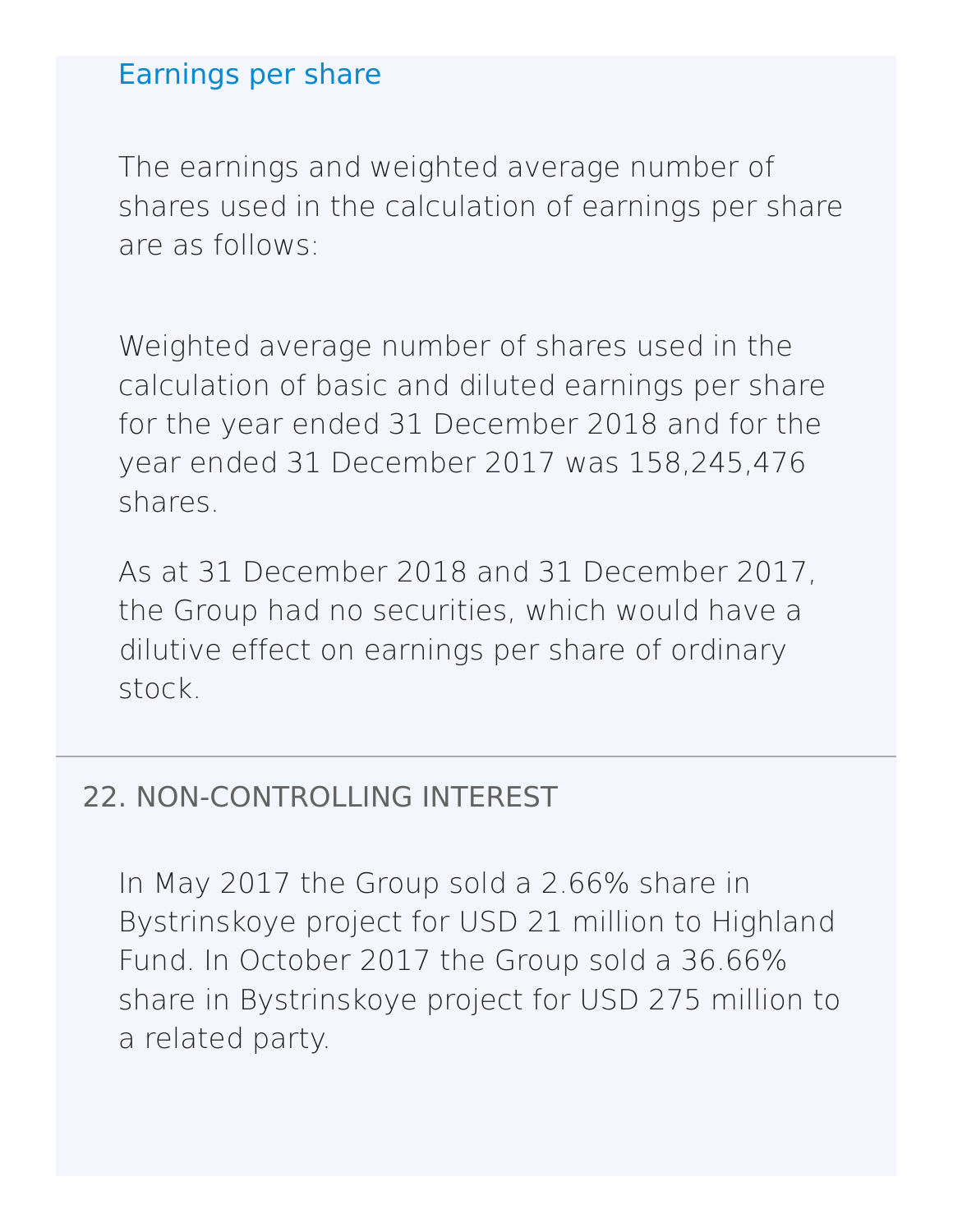At 31 December 2018 and 31 December 2017 aggregate financial information relating to the subsidiary, LLC "GRK "Bystrinskoye", that has material non-controlling interest, before any intragroup eliminations, is presented below:

# 23. LOANS AND [BORROWINGS](http://127.0.0.1:8089/ar/en/financial-overview/ifrs/statements#note-23)

The Group is obliged to comply with a number of restrictive financial and other covenants, including maintaining certain financial ratios and restrictions on pledging and disposal of certain assets.

Changes in loans and borrowings, including interest, for the year ended 31 December 2018 consist of changes from financing cash flows in the amount of USD (934) million, effect of changes in foreign exchange rates of USD (230) million and other noncash changes of USD 542 million (for the year ended 31 December 2017: changes from financing cash flows in the amount of USD 441 million, effect of changes in foreign exchange rates of USD 103 million and other non-cash changes of USD 667 million).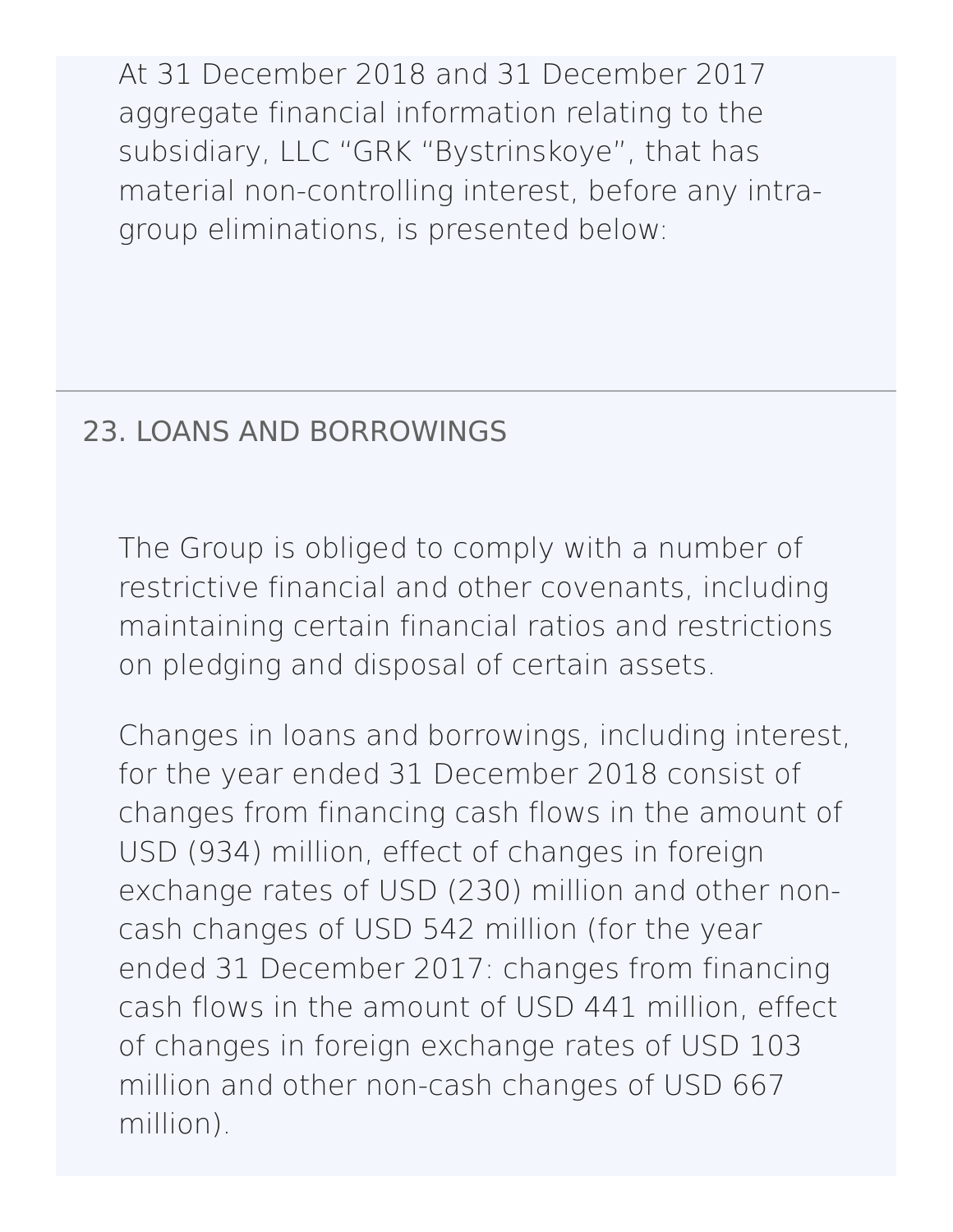At 31 December 2018 loans were secured by property, plant and equipment with a carrying amount of USD 8 million (31 December 2017: USD 15 million). At 31 December 2017 100% shares of the Group's subsidiary LLC "GRK "Bystrinskoye" were under pledge.

# 24. EMPLOYEE BENEFIT [OBLIGATIONS](http://127.0.0.1:8089/ar/en/financial-overview/ifrs/statements#note-24)

# Defined contribution plans

Amounts recognised within continuing operations in the consolidated income statement in respect of defined contribution plans were as follows:

## 25. [PROVISIONS](http://127.0.0.1:8089/ar/en/financial-overview/ifrs/statements#note-25)

Decommissioning obligations

Key assumptions used in estimation of decommissioning obligations were as follows: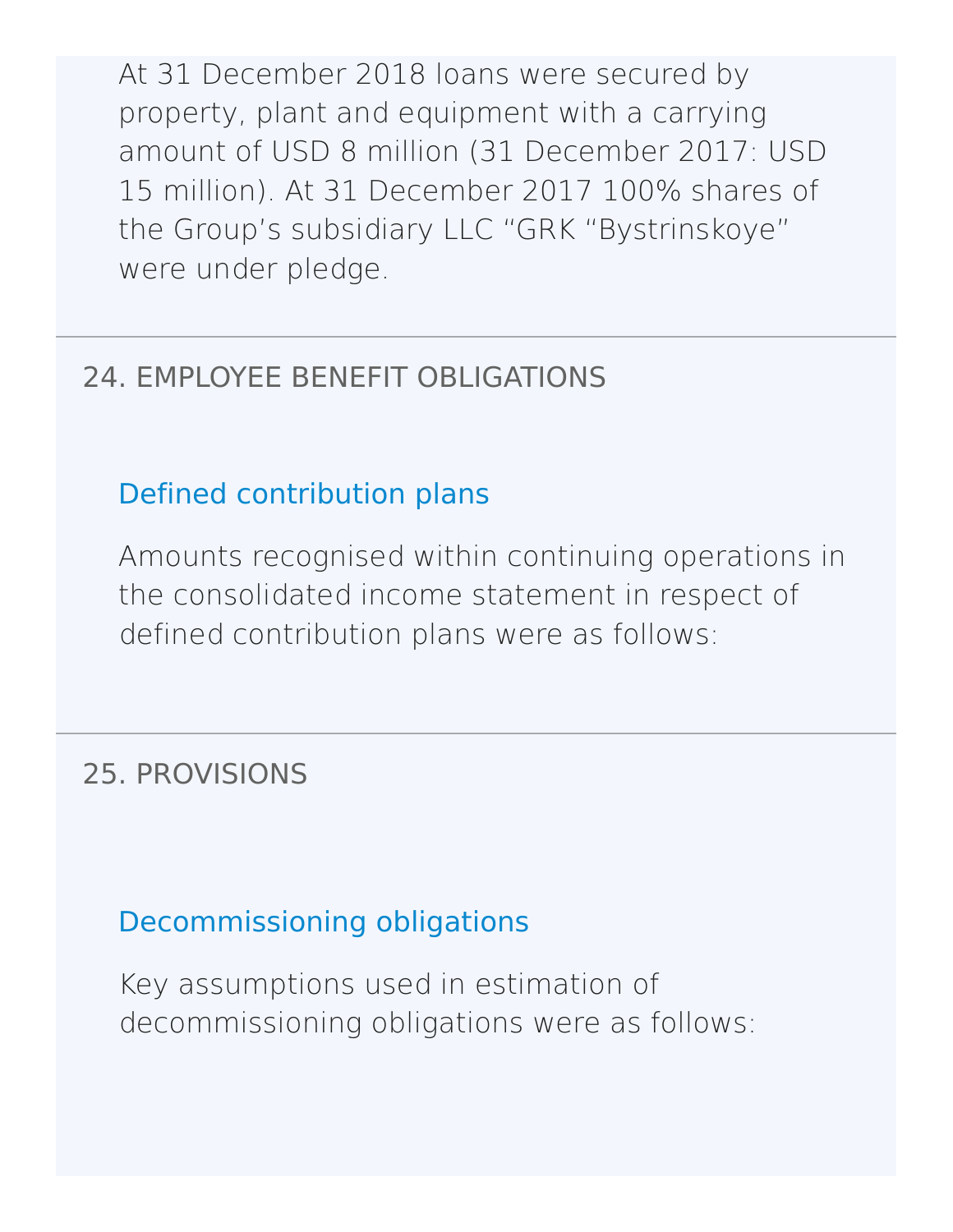Present value of expected cost to be incurred for settlement of decommissioning obligations was as follows:

## Social commitments

In 2010 the Group entered into multilateral agreements with the Government of the Russian Federation and the Krasnoyarsk Regional Government for construction of pre-schools and other items of social infrastructure in Norilsk and Dudinka till 2020, and for resettlement of families currently residing in Norilsk and Dudinka to other Russian regions with more favorable living conditions till 2020. In 2017 the Group entered into agreements with the Zabaikalsky Regional Government for construction and development of industrial, social and other infrastructure till 2026. The provisions represent present value of the best estimate of the future outflow of economic benefits to settle these obligations.

#### 26. TRADE AND OTHER [PAYABLES](http://127.0.0.1:8089/ar/en/financial-overview/ifrs/statements#note-26)

The maturity profile of the Group's financial liabilities was as follows: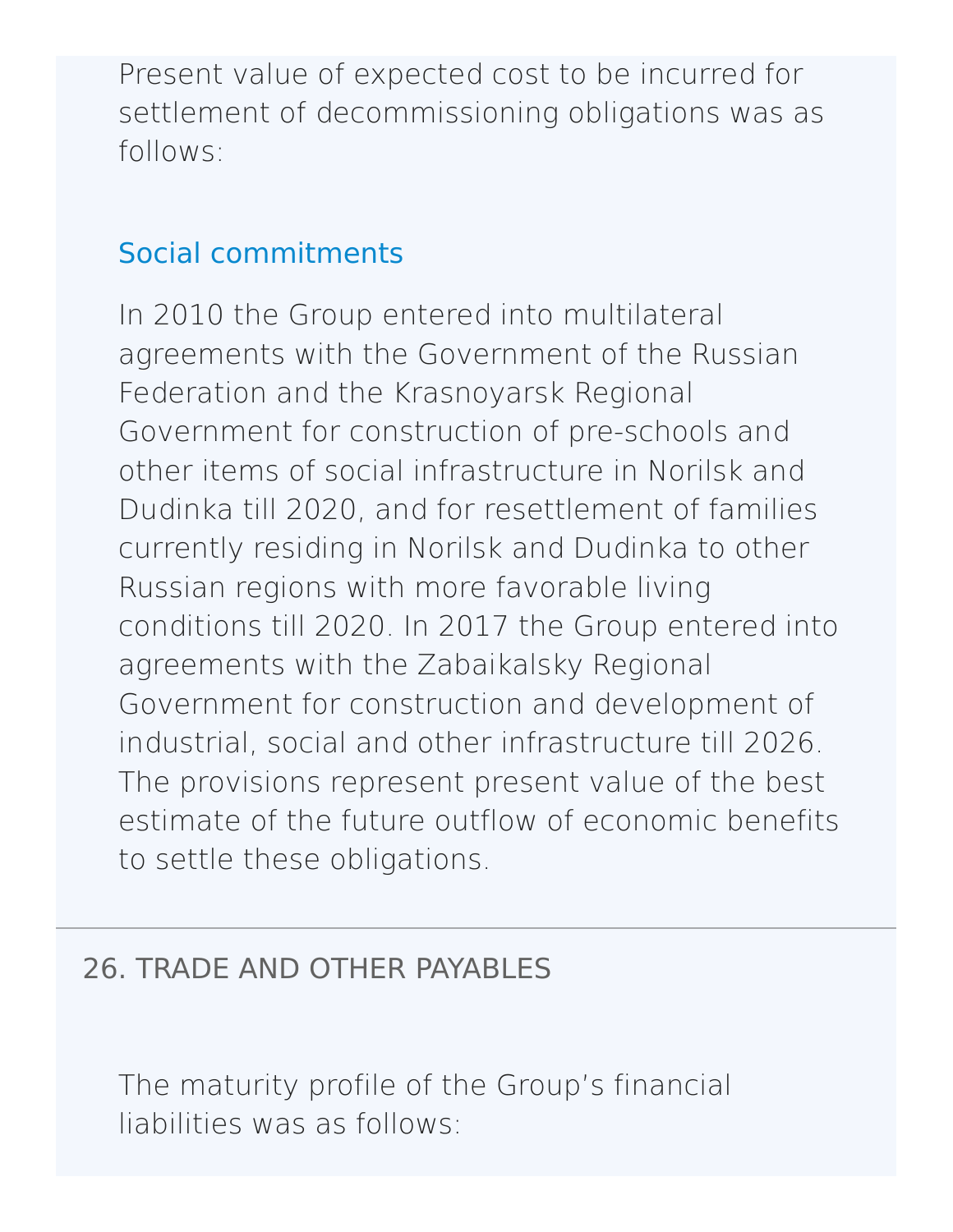#### 27. [DIVIDENDS](http://127.0.0.1:8089/ar/en/financial-overview/ifrs/statements#note-27)

On 19 September 2018, the Extraordinary General shareholders' meeting declared interim dividends in respect of the 6 months ended 30 June 2018 in the amount of RUB 776.02 (USD 11.45) per share with the total amount of USD 1,813 million. The dividends were paid to the shareholders in October 2018 in the amount of USD 1,841 million recognised in the consolidated cash flow statement, using prevailing RUB/USD rates on the payment dates.

On 28 June 2018, the Annual General shareholders' meeting declared dividends for the year ended 31 December 2017 in the amount of RUB 607.98 (USD 9.63) per share with the total amount of USD 1,524 million. The dividends were paid to the shareholders in July 2018 in the amount of USD 1,527 million recognised in the consolidated cash flow statement, using prevailing RUB/USD rates on the payment dates.

On 29 September 2017, the Extraordinary General shareholders' meeting declared interim dividends in respect of the 6 months ended 30 June 2017 in the amount of RUB 224.20 (USD 3.84) per share with the total amount of USD 607 million. The dividends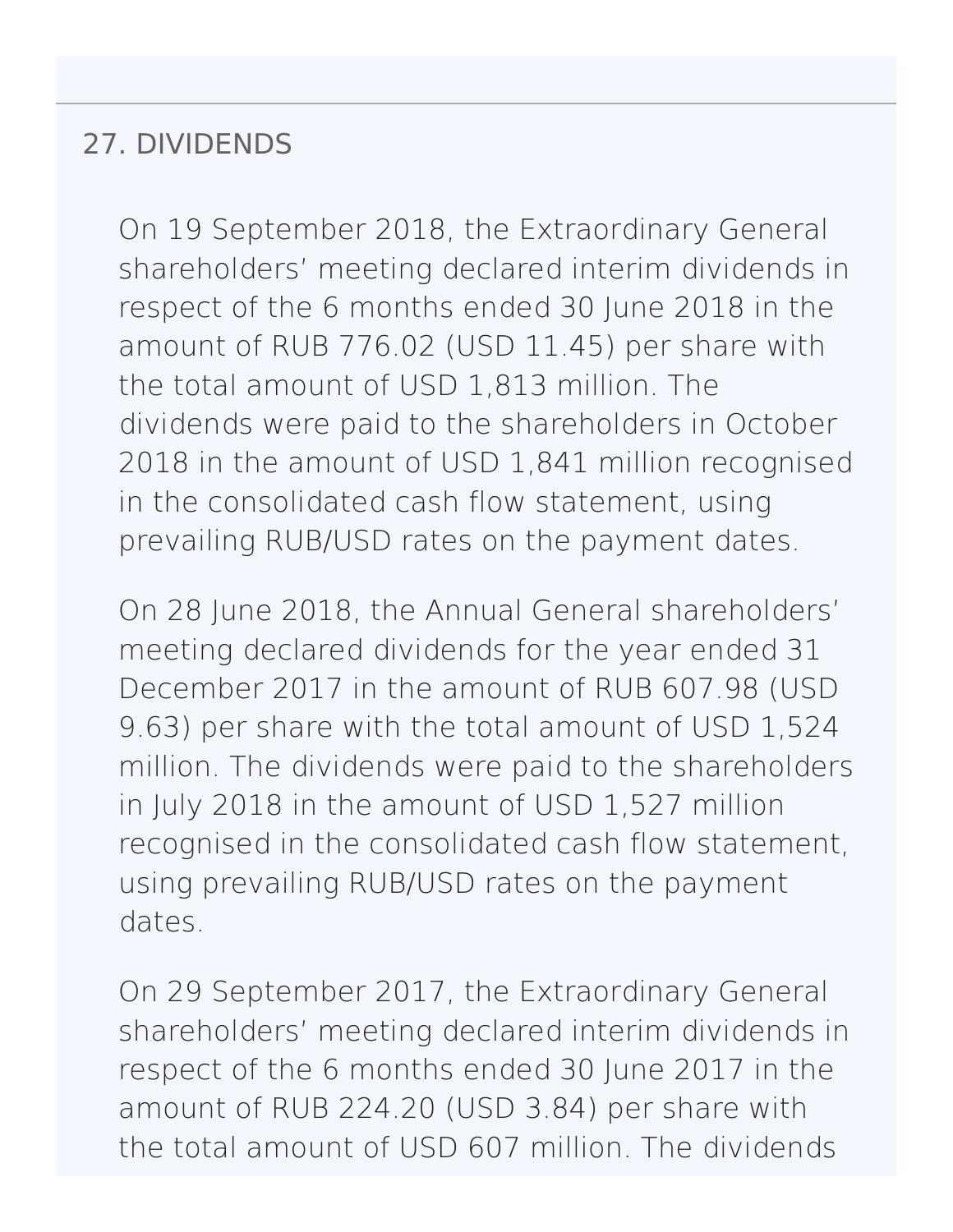were paid to the shareholders in October 2017 in the amount of USD 610 million recognised in the consolidated cash flow statement, using prevailing RUB/USD rates on the payment dates.

On 9 June 2017, the Annual General shareholders' meeting declared dividends for the year ended 31 December 2016 in the amount of RUB 446.10 (USD 7.83) per share with the total amount of USD 1,239 million. The dividends were paid to the shareholders in July 2017 in the amount of USD 1,188 million recognised in the consolidated cash flow statement, using prevailing RUB/USD rates on the payment dates.

On 16 December 2016, the Extraordinary General shareholders' meeting declared interim dividends in respect of the 9 months ended 30 September 2016 in the amount of RUB 444.25 (USD 7.21) per share with the total amount of USD 1,141 million. The dividends were paid to the shareholders in January 2017 in the amount of USD 1,172 million recognised in the consolidated cash flow statement, using prevailing RUB/USD rates on the payment dates.

28. RELATED PARTIES [TRANSACTIONS](http://127.0.0.1:8089/ar/en/financial-overview/ifrs/statements#note-28) AND OUTSTANDING BALANCES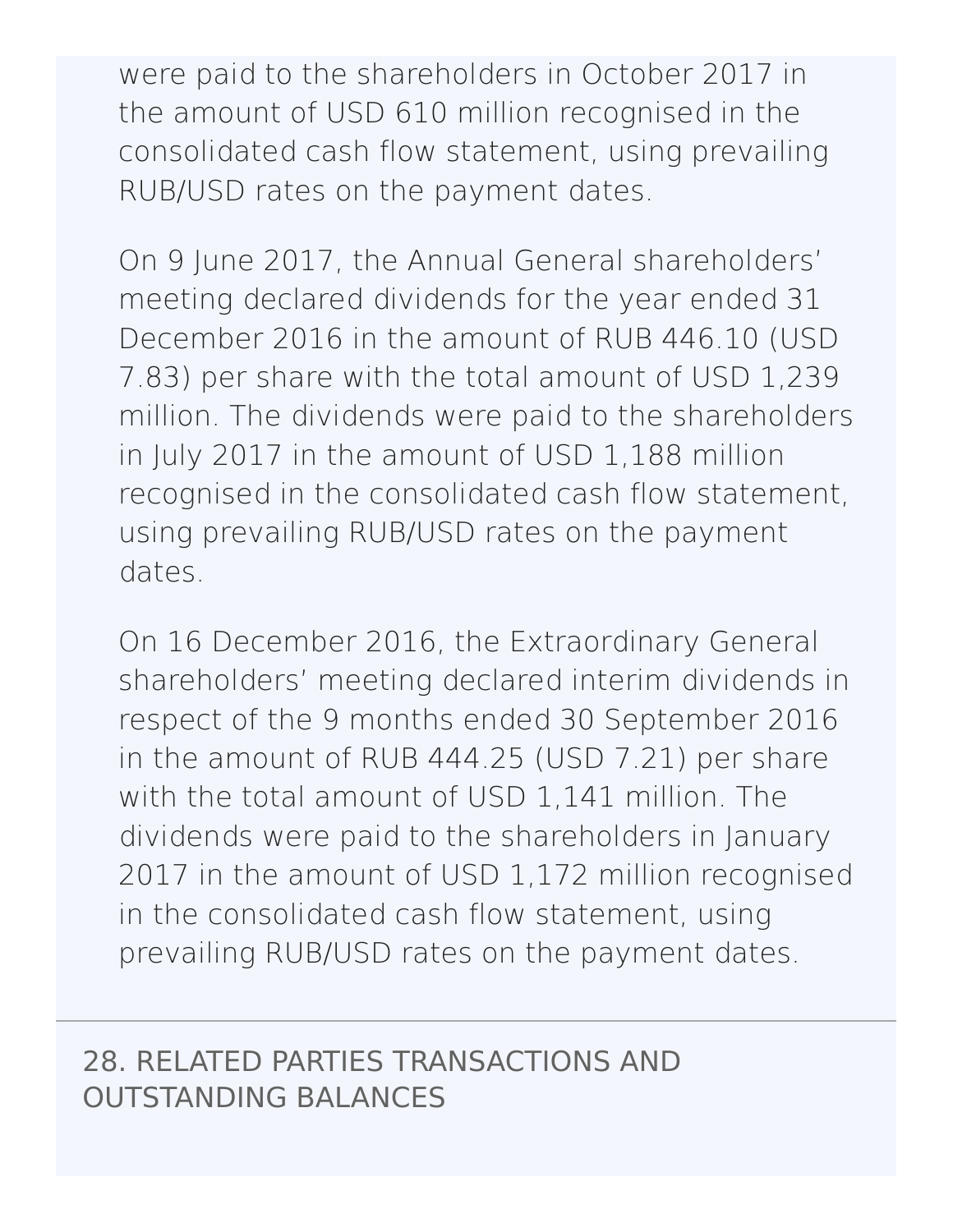Related parties include major shareholders and entities under their ownership and control, Nkomati joint operation and key management personnel. The Group defines major shareholders as shareholders, which have significant influence over the Group activities. The Company and its subsidiaries, in the ordinary course of their business, enter into various sale, purchase and service transactions with related parties. Transactions between the Company and its subsidiaries, which are related parties of the Company, have been eliminated on consolidation and are not disclosed in this note. Details of transactions between the Group and other related parties are disclosed below.

# Terms and conditions of transactions with related parties

Sales to and purchases from related parties of electricity, heat energy and natural gas supply were made at prices established by the Federal Tariff Service, government regulator responsible for establishing and monitoring prices on the utility and telecommunication markets in the Russian Federation.

# Compensation of key management personnel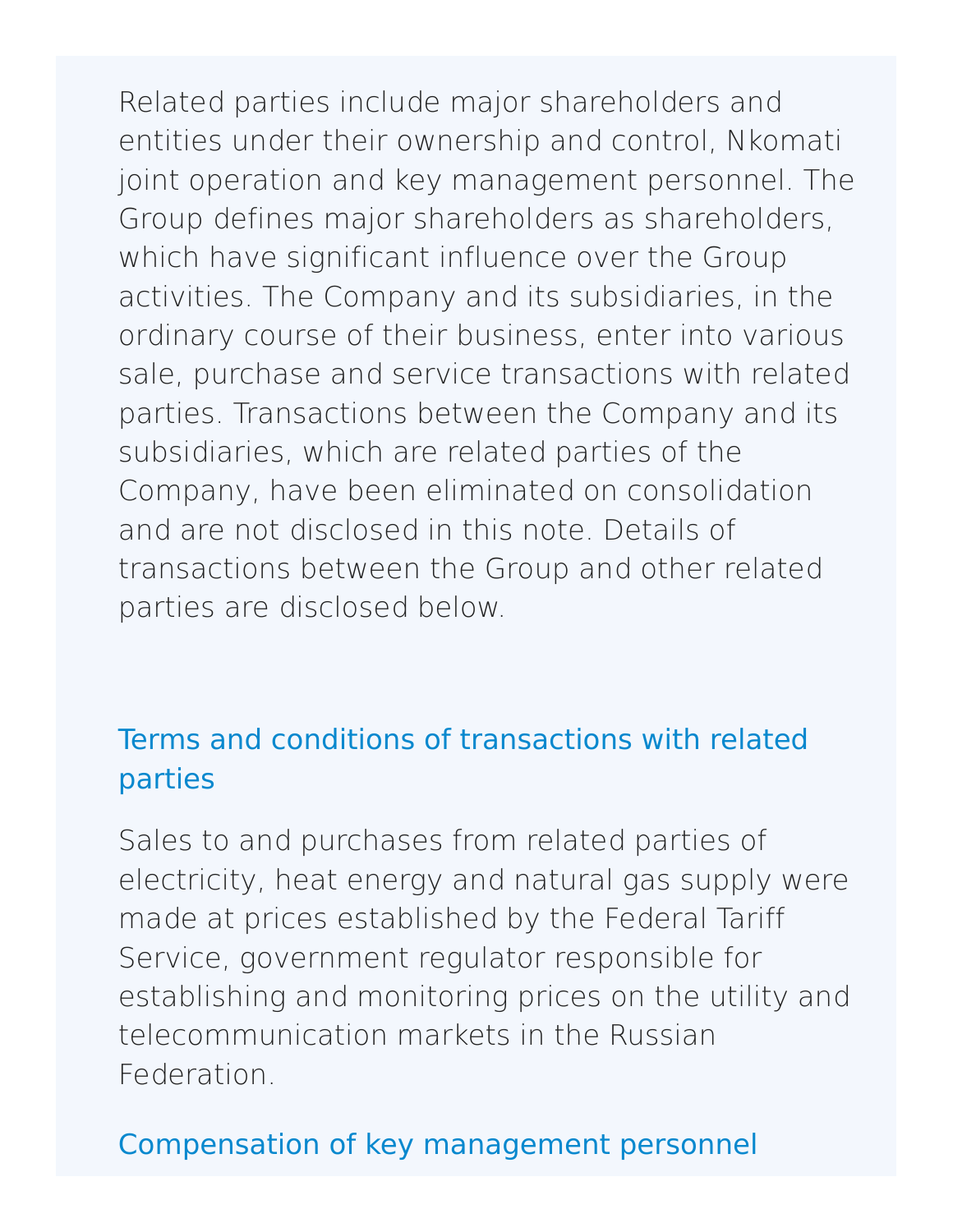Key management personnel of the Group consists of members of the Management Board and the Board of Directors. For the year ended 31 December 2018 remuneration of key management personnel of the Group included salary and performance bonuses amounted to USD 109 million (for the year ended 31 December 2017: USD 103 million).

# 29. [COMMITMENTS](http://127.0.0.1:8089/ar/en/financial-overview/ifrs/statements#note-29)

## Capital commitments

At 31 December 2018, contractual capital commitments amounted to USD 544 million (31 December 2017: USD 801 million).

## Operating leases

The land plots in the Russian Federation where the Group's production facilities are located are owned by the state. The Group leases land through operating lease agreements, which expire in various years through 2099. According to the terms of lease agreements the rent rate is revised periodically subject to the decision of the relevant local authorities.

At 31 December 2018, thirteen aircraft lease agreements (31 December 2017: ten) were in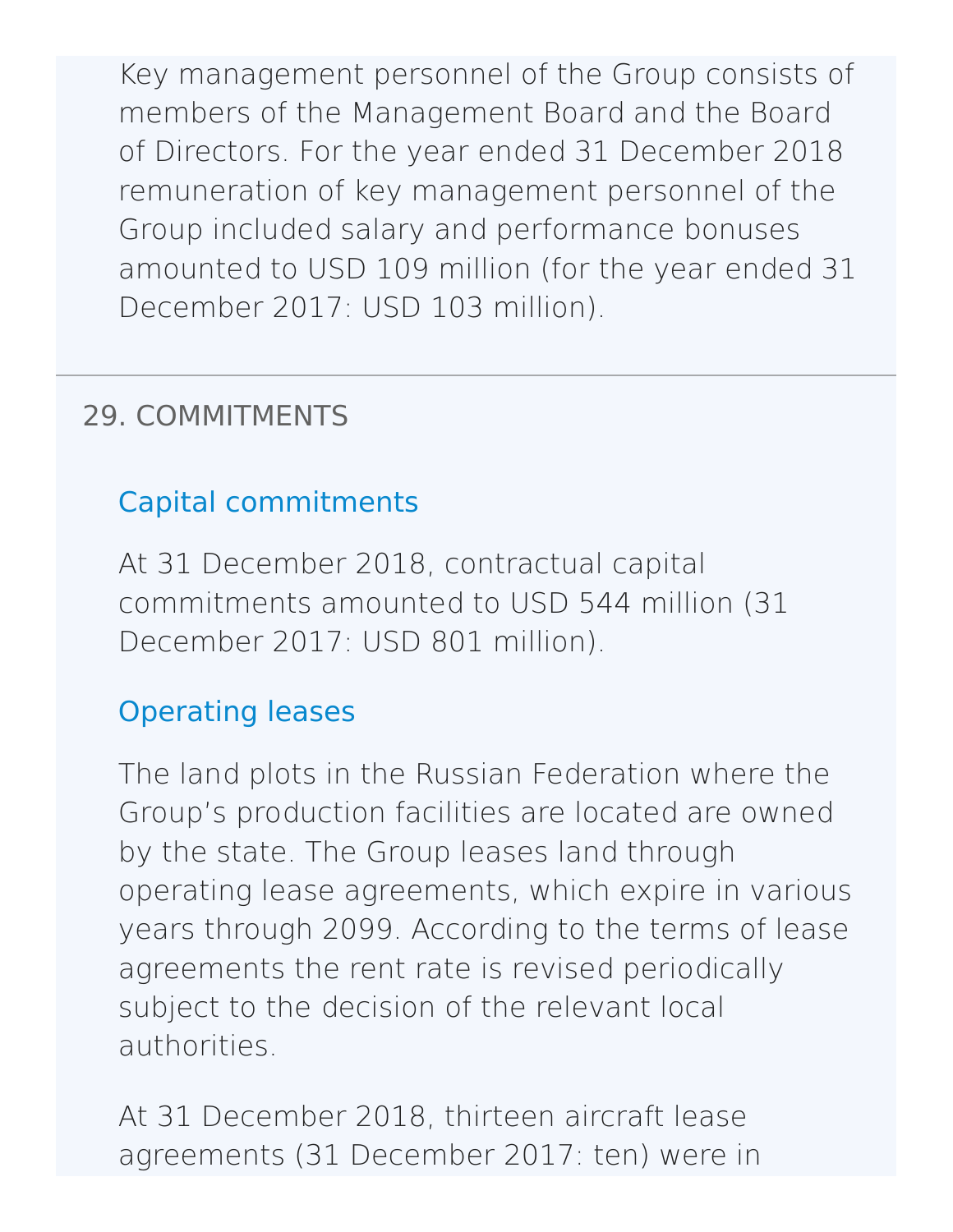effect. The lease agreements have an average life of twelve (31 December 2017: seven) years with a renewal option at the end of the term and place no restrictions upon lessees by entering into these agreements.

Future minimum lease payments due under noncancellable operating lease agreements for aircrafts were as follows:

Future minimum lease payments due under noncancellable operating lease agreements for land, buildings and other assets were as follows:

# Social commitments

The Group contributes to mandatory and voluntary social programs and maintains social assets in the locations where it has its main operating facilities. The Group's social assets as well as local social programs benefit the community at large and are not normally restricted to the Group's employees.

The Group's commitments are funded from its own cash resources.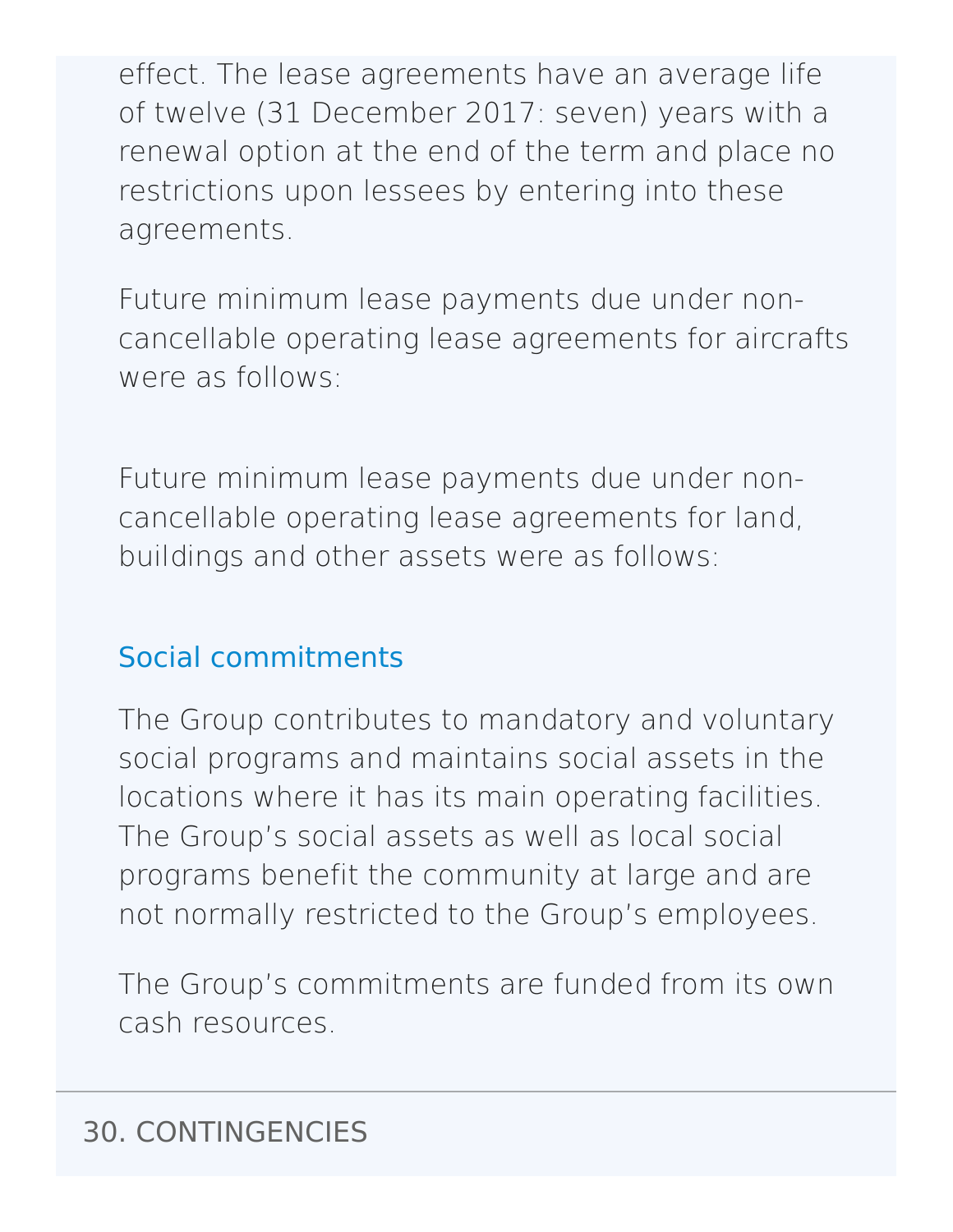## Litigation

At 31 December 2018 the Group is involved in other legal disputes in the ordinary course of its operations, with the probability of their unfavorable resolution being assessed as possible. At 31 December 2018, total claims under unresolved litigation amounted to approximately USD 13 million (31 December 2017: USD 25 million).

## Taxation contingencies in the Russian Federation

The Russian Federation currently has a number of laws related to various taxes imposed by both federal and regional governmental authorities. Applicable taxes include value-added (VAT), corporate income tax, mandatory social security contributions, together with others. Tax returns, together with other legal compliance areas (for example, customs and currency control matters), are subject to review and investigation by government authorities, which are authorised by law to impose severe fines, penalties and interest charges. Generally, tax returns remain open and subject to inspection for a period of three years following the fiscal year.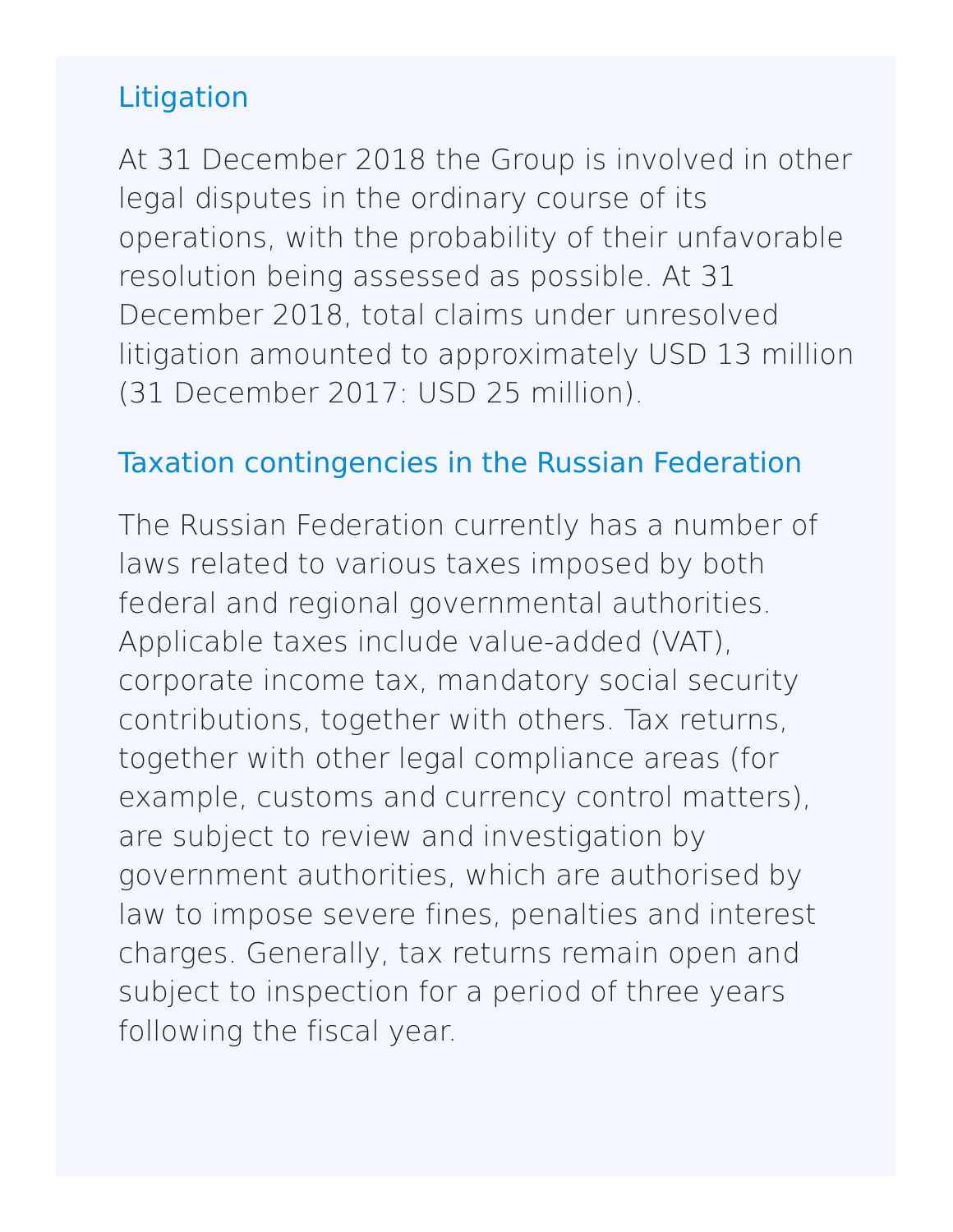While management of the Group believes that in the financial statements of the Group it has provided adequate reserves for tax liabilities based on its interpretation of current and previous legislation, the risk remains that tax authorities in the Russian Federation could take differing positions with regard to interpretive issues. This uncertainty may expose the Group to additional taxation, fines and penalties.

Transfer pricing legislation enacted in the Russian Federation starting from 1 January 2012 provides for major modifications making local transfer pricing rules closer to OECD guidelines, but creating additional uncertainty in practical application of tax legislation in certain circumstances.

These transfer pricing rules provide for an obligation for the taxpayers to prepare transfer pricing documentation with respect to controlled transactions and prescribe the basis and mechanisms for accruing additional taxes and interest in case prices in the controlled transactions differ from the market level.

Currently there is lack of practice of applying the transfer pricing rules by the tax authorities and courts, however, it is anticipated that transfer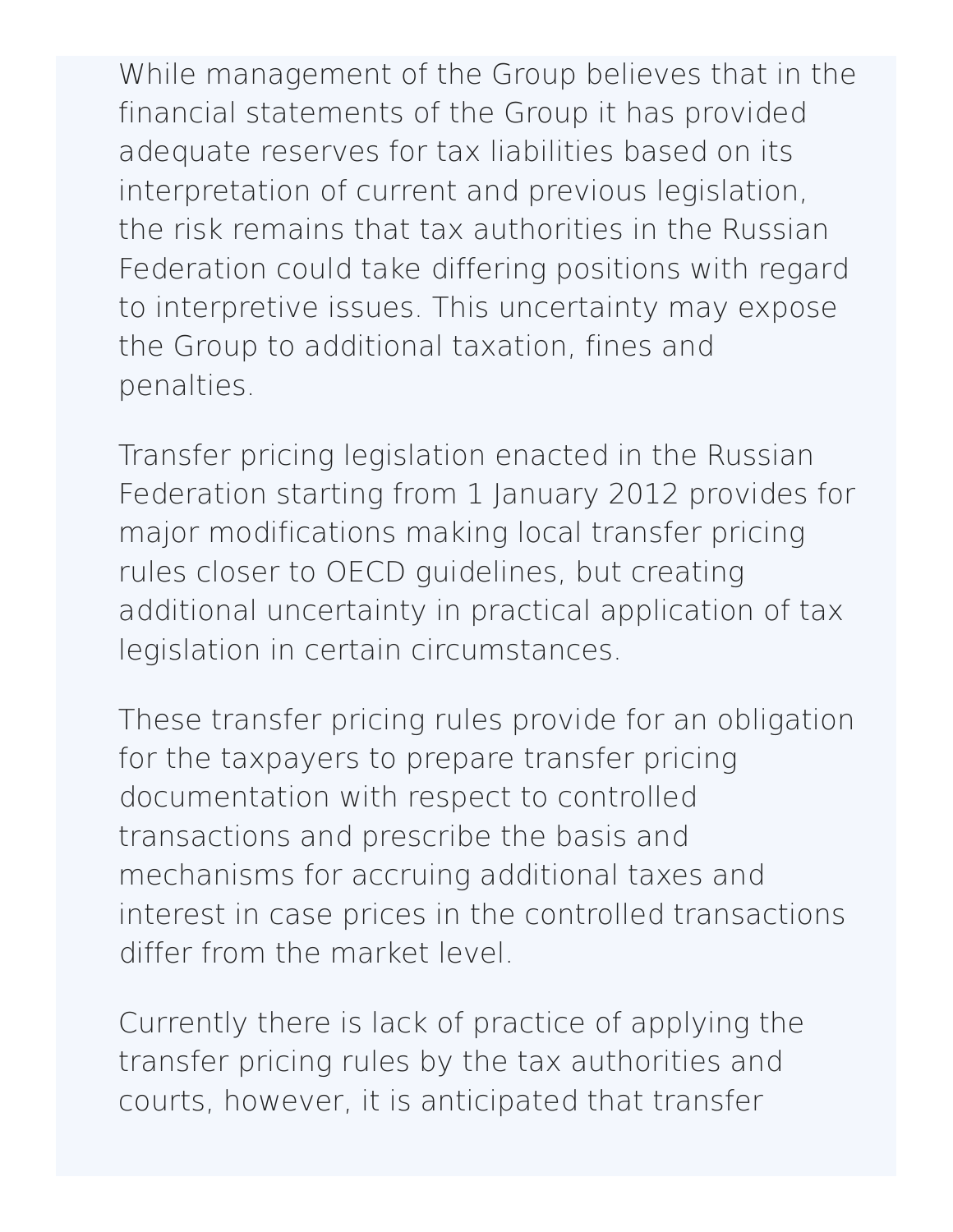pricing arrangements will be subject to very close scrutiny potentially having effect on the financial results and the financial position of the Group.

In 2017 the Russian tax authorities completed a transfer pricing audit of the Group's metal export sales for the year ended 31 December 2013, which did not result in significant additional tax charges.

#### Environmental matters

The Group is subject to extensive federal, state and local environmental controls and regulations in the countries in which it operates. The Group's operations involve pollutant emissions to air and water objects as well as formation and disposal of production wastes.

Management of the Group believes that the Group is in compliance with all current existing environmental legislation in the countries in which it operates. However, environmental laws and regulations continue to evolve. The Group is unable to predict the timing or extent to which those laws and regulations may change. Such change, if it occurs, may require that the Group modernise technology to meet more stringent standards.

## Russian Federation risk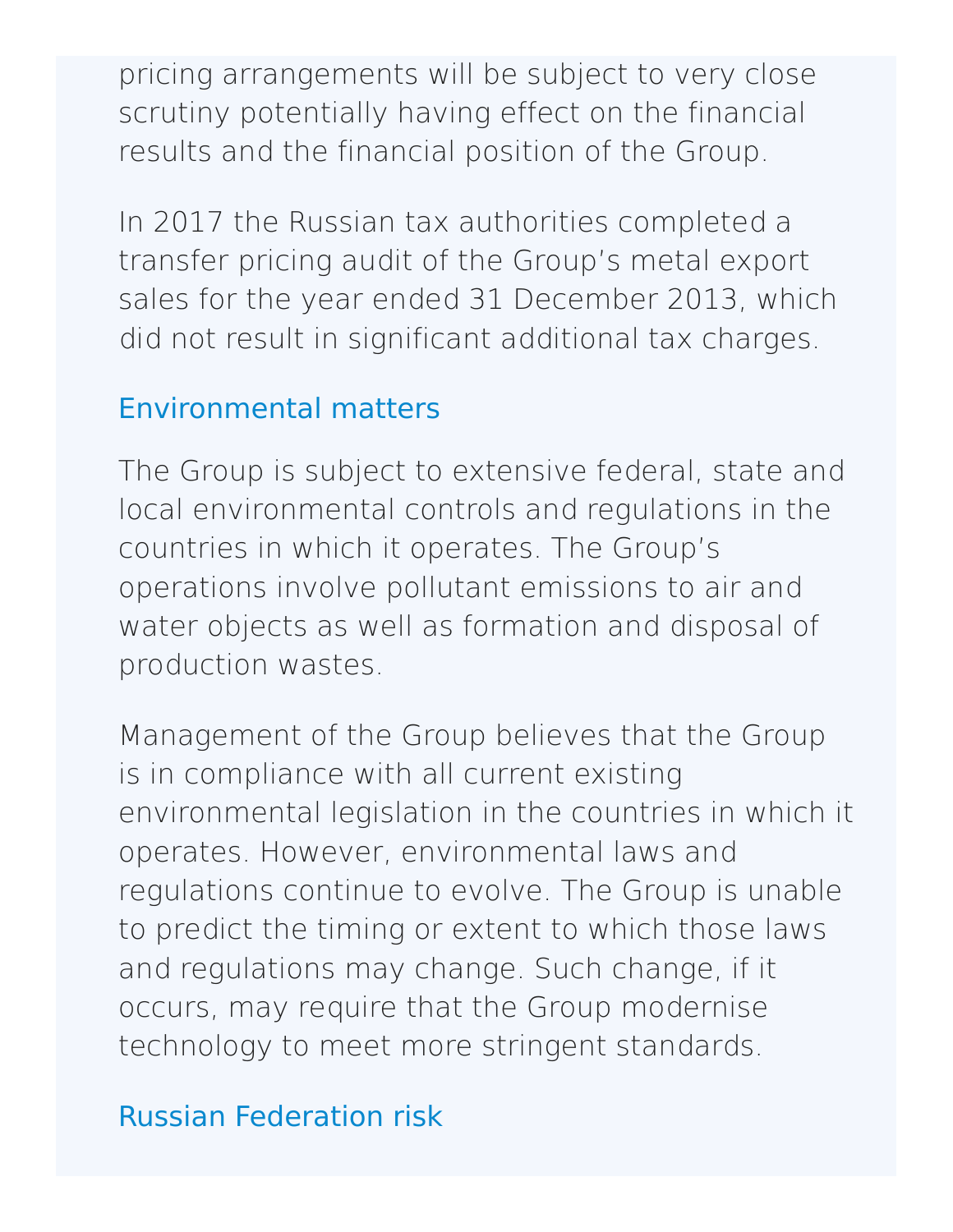As an emerging market, the Russian Federation does not possess a fully developed business and regulatory infrastructure including stable banking and judicial systems which would generally exist in a more mature market economy. The economy of the Russian Federation is characterised by a currency that is not freely convertible outside the country, currency controls, low liquidity levels for debt and equity markets, and continuing inflation. As a result, operations in the Russian Federation involve risks that are not typically associated with those in more developed markets. Stability and success of Russian economy and the Group's business mainly depend on the effectiveness of economic measures undertaken by the government as well as the development of legal system.

Starting 2014, the United States of America, the European Union and some other countries have imposed and expanded economic sanctions against a number of Russian individuals and legal entities. The imposition of the sanctions has led to increased economic uncertainty, including more volatile equity markets, a depreciation of the Russian rouble, a reduction in both local and foreign direct investment inflows and certain restrictions for operations with individuals and legal entities under sanctions, including financing and investment activities.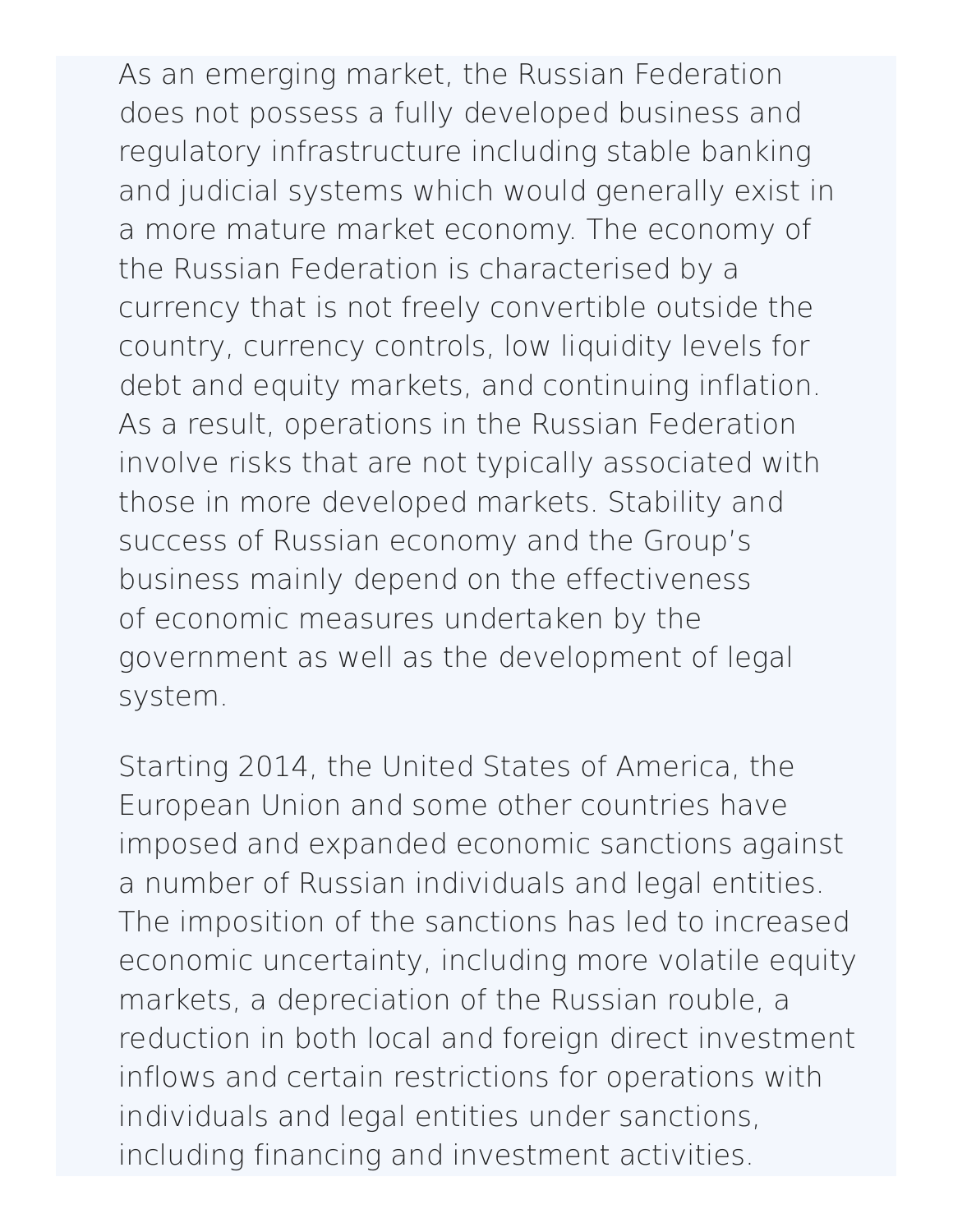Management assesses the changes in the Russian business environment did not significantly affect the operations, financial results and the financial position of the Group as of the date of issue of these consolidated financial statements. The longer-term effects of the imposed and possible additional sanctions are difficult to determine.

## 31. FINANCIAL RISK [MANAGEMENT](http://127.0.0.1:8089/ar/en/financial-overview/ifrs/statements#note-31)

### Capital risk management

The Group manages its capital structure in order to safeguard the Group's ability to continue as a going concern and to maximise the return to shareholders through the optimisation of debt and equity balance.

The capital structure of the Group consists of debt, which includes long and short-term borrowings, equity attributable to shareholders of the parent company, comprising share capital, other reserves and retained earnings.

Management of the Group regularly reviews its level of leverage, calculated as the ratio of Net Debt to EBITDA, to ensure that it is in line with the Group's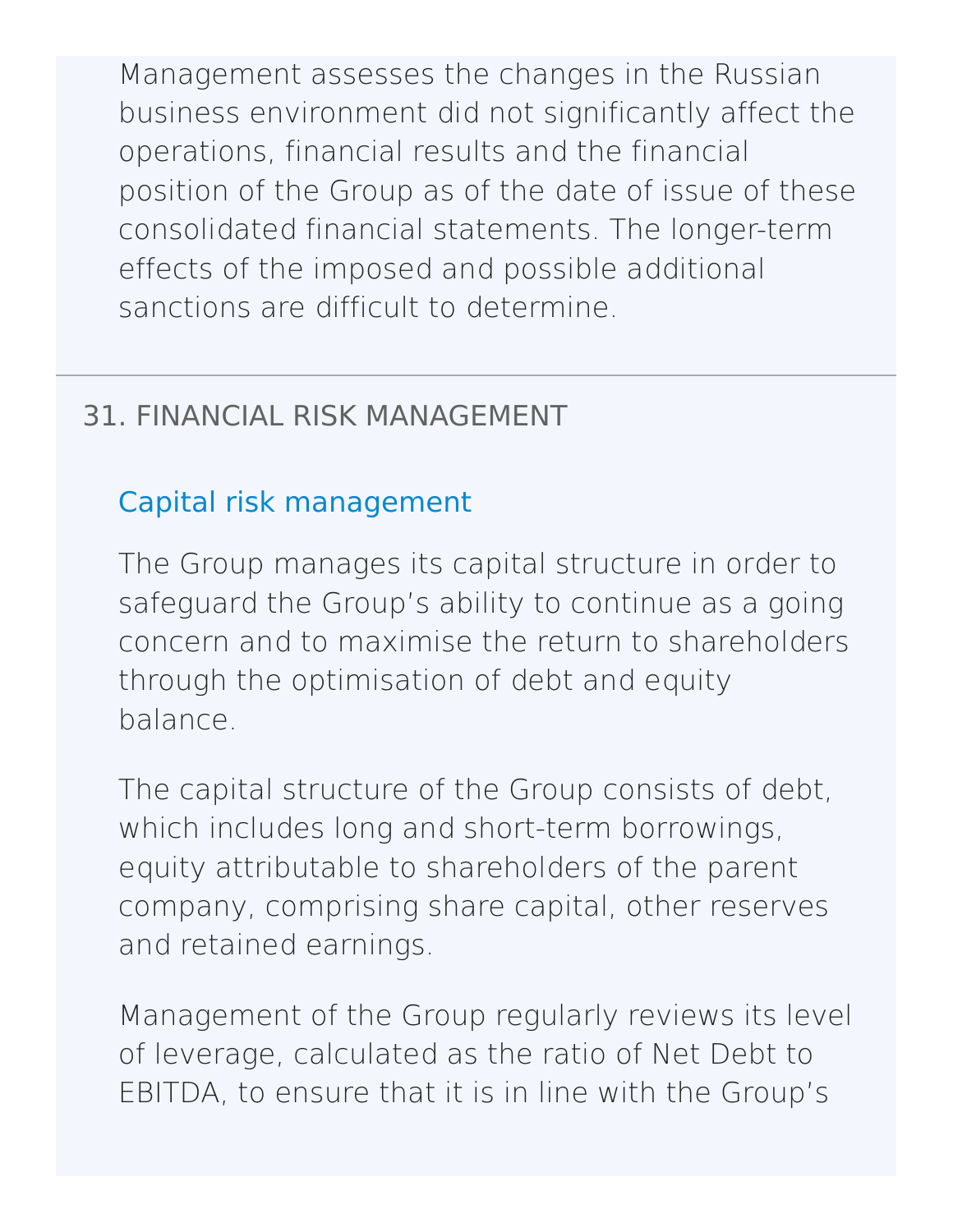financial policy aimed at preserving investment grade credit ratings.

The Сompany maintains BBB- investment grade ratings, assigned by rating agencies Fitch and S&P's. On 29 January 2018 Moody's rating agency upgraded the Company's rating from Ba1 to the investment grade level Baa3 and changed the outlook from stable to positive.

## Financial risk factors and risk management structure

In the normal course of its operations, the Group is exposed to a variety of financial risks: market risk (including interest rate and currency risk), credit risk and liquidity risk. The Group has an explicit risk management structure aligned with internal control procedures that enable it to assess, evaluate and monitor the Group's exposure to such risks. The Group has adopted and documented policies covering specific areas, such as market risk management system, credit risk management system, liquidity risk management system and use of derivative financial instruments.

### Interest rate risk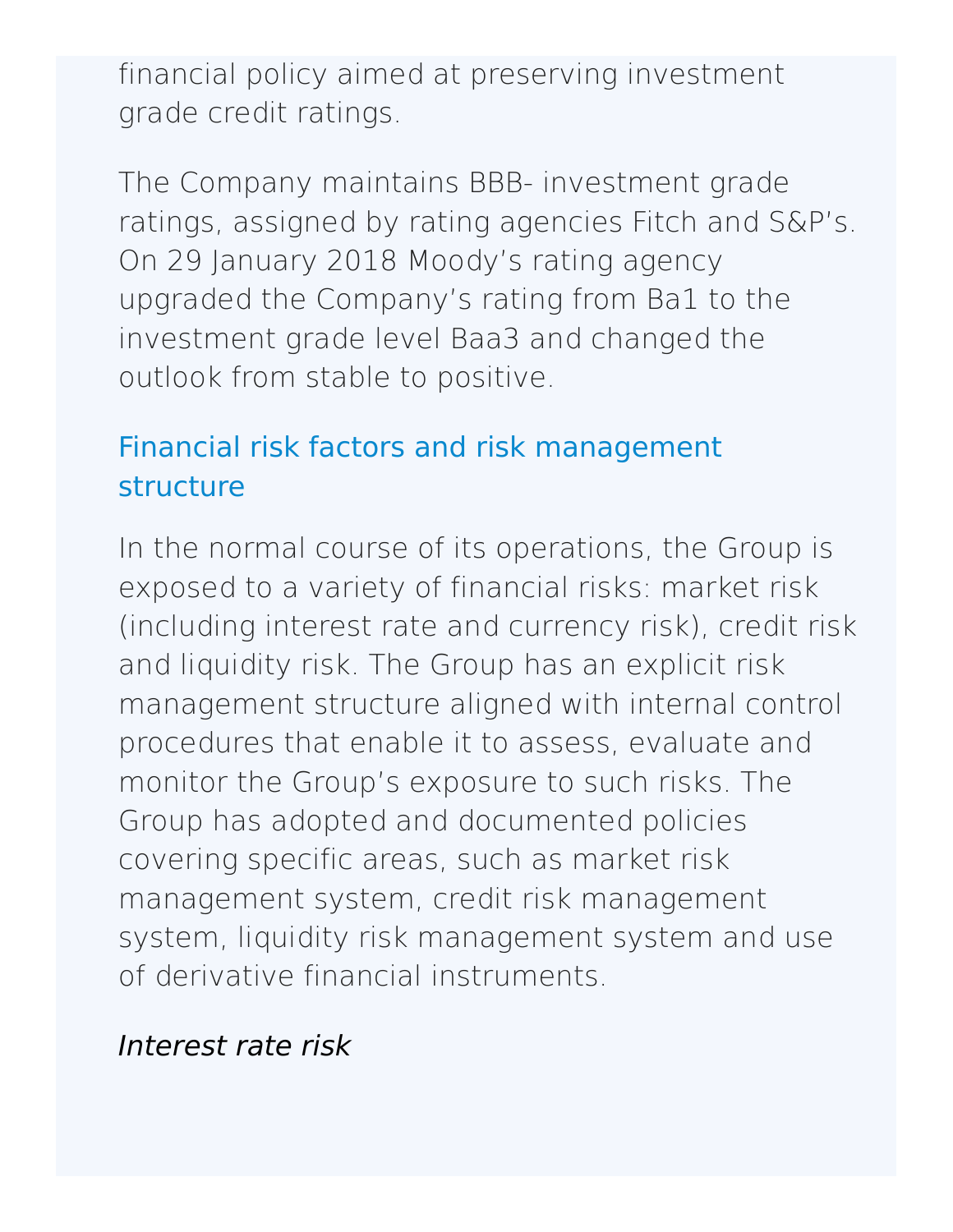Interest rate risk is the risk that changes in interest rates will adversely impact the financial results of the Group. The Group's interest rate risk arises from long- and short-term borrowings at floating rates.

The Group performs thorough analysis of its interest rate risk exposure regularly. Various scenarios are simulated. The table below details the financial results sensitivity to a 2 percentage points increase in floating interest rate. The sensitivity analysis is prepared assuming that the amount of loans and borrowings at floating rates outstanding at the reporting date was outstanding for the whole year.

Changes in interest rates impact the value of crosscurrency interest swap as follows: 1% increase in RUB interest rate results in a loss of USD 20 million, 1% decrease in USD interest rate results in a loss of USD 23 million. Management believes that the Group's exposure to interest rate risk fluctuations does not require additional hedging activities.

## Currency risk

Currency risk is the risk that the fair value or future cash flows of a financial instrument denominated in foreign currency will fluctuate because of changes in exchange rates.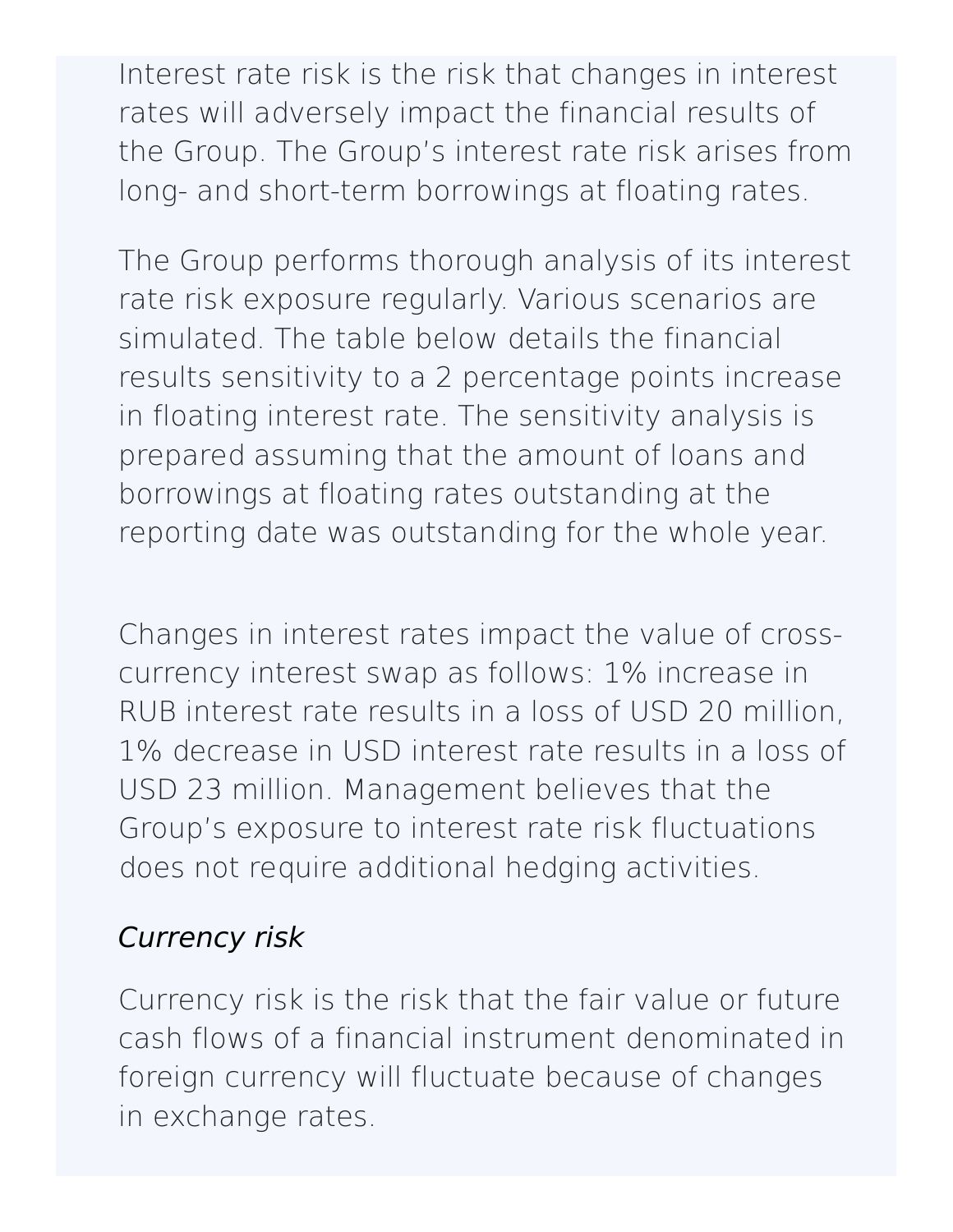The major part of the Group's revenue and related trade accounts receivable are denominated in US dollars and therefore the Group is exposed primarily to USD currency risk. Foreign exchange risk arising from other currencies is assessed by management of the Group as immaterial.

The carrying amounts of monetary assets and liabilities denominated in foreign currencies other than functional currencies of the individual Group entities at 31 December 2018 and 31 December 2017 were as follows:

Currency risk is monitored on a monthly basis utilising sensitivity analysis to assess if the risk of a potential loss is at an acceptable level. The Group estimates the financial impact of exchange rate fluctuations on USD-denominated monetary assets and liabilities in respect of the Group entities where functional currency is the Russian Rouble, as follows:

Given that the Group's exposure to currency risk for the monetary assets and liabilities is offset by the revenue denominated in USD, management believes that the Group's exposure to currency risk is acceptable. The Group does not apply hedge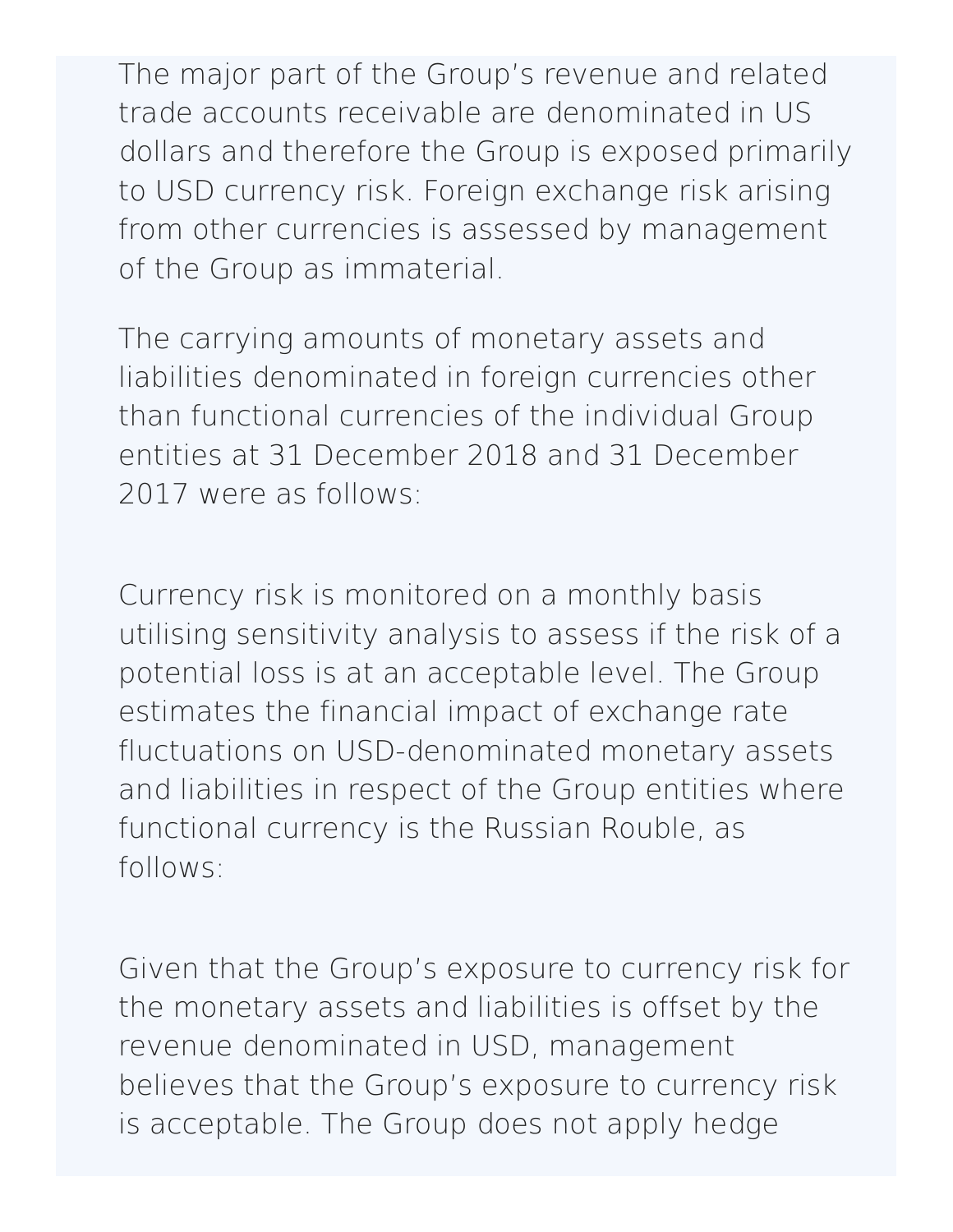instruments. The Group applies derivative financial instruments including cross-currency interest swaps in order to manage currency risk by matching cash flows from revenue denominated in USD and financial liabilities denominated in RUB.

# Credit risk

Credit risk refers to the risk that a counterparty will default on its contractual obligations resulting in a financial loss to the Group. Credit risk arises from cash and cash equivalents, bank deposits as well as credit exposures to customers, including outstanding uncollateralised trade and other receivables. The Group's exposure to credit risk is continuously monitored and controlled.

Before dealing with a new counterparty, management assesses the creditworthiness of a potential customer or a financial institution. If the counterparty is rated by major independent credit-rating agencies, this rating is used to evaluate creditworthiness; otherwise it is evaluated using an analysis of the latest available financial statements of the counterparty and other publically available information.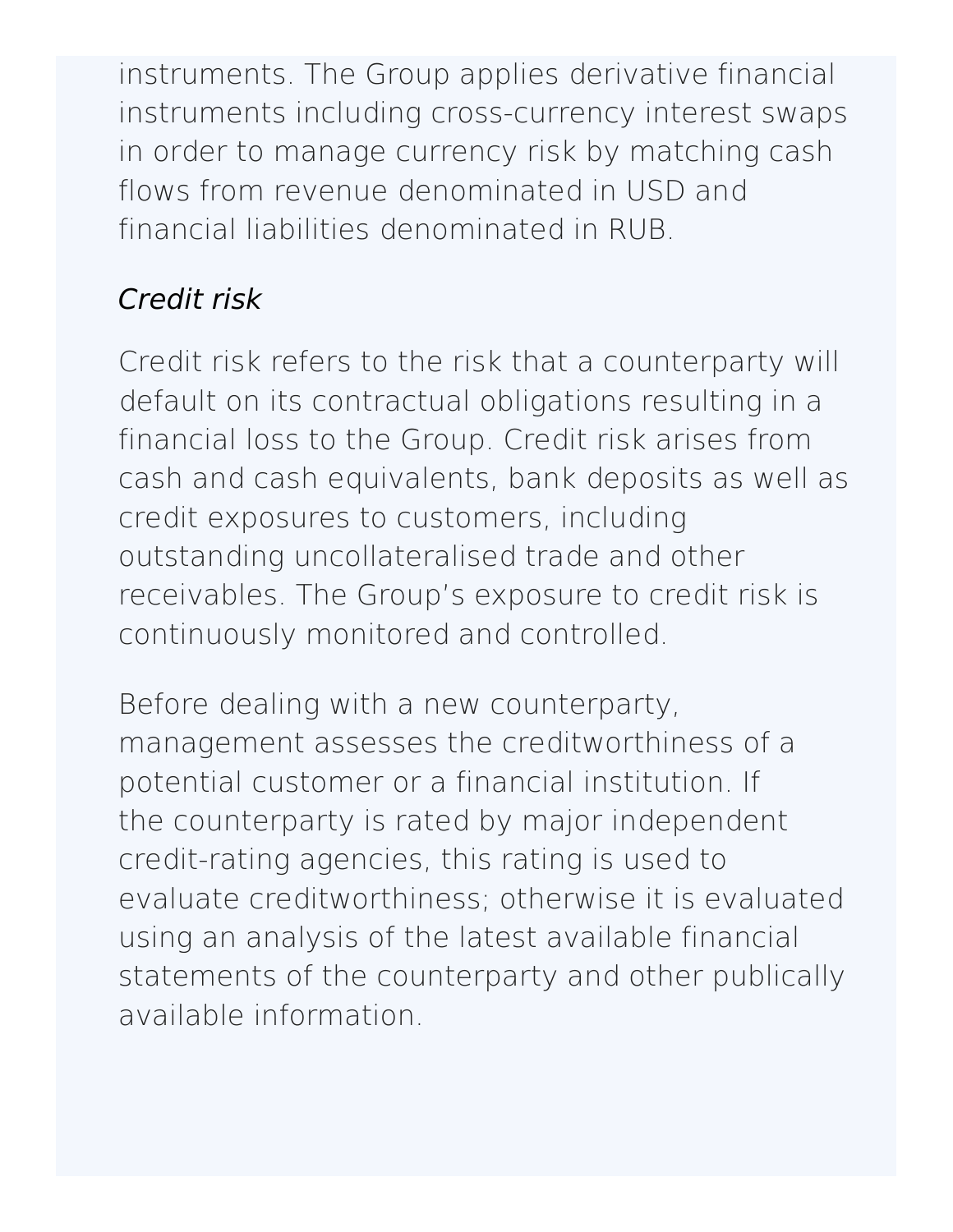The outstanding balances with ten major counterparties are presented below. The banks have a minimum of BB+ credit rating.

The Group is not economically dependent on a limited number of customers because the majority of its products are highly liquid and traded on the world commodity markets. Metal and other sales to the Group's customers are presented below:

Management of the Group believes that with the exception of the bank balances indicated above there is no significant concentration of credit risk.

The following table provides information about the exposure to credit risk for cash and cash equivalents, loans, irrevocable letters of credit, bank deposits and trade and other receivables:

## Liquidity risk

Liquidity risk is the risk that the Group will not be able to settle all liabilities as they fall due.

The Group has a well-developed liquidity risk management system to exercise control over its short-, medium- and long-term funding. The Group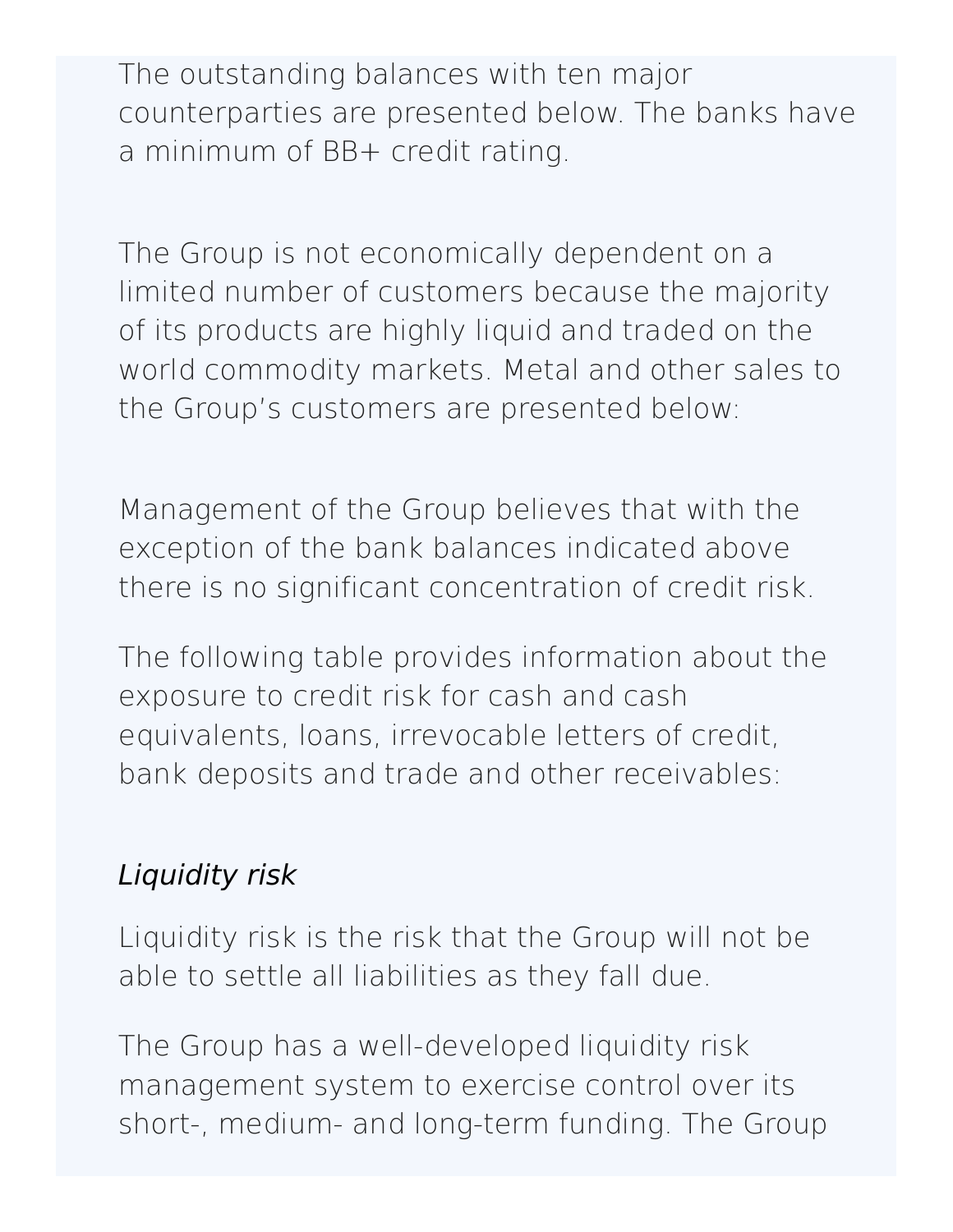manages liquidity risk by maintaining adequate reserves, committed and uncommitted banking facilities and reserve borrowing facilities. Management continuously monitors rolling cash flow forecasts and performs analysis of maturity profiles of financial assets and liabilities, and undertakes detailed annual budgeting procedures.

The following table contains the maturity profile of the Group's borrowings and derivatives (maturity profiles for trade and other payables are presented in [note](http://127.0.0.1:8089/ar/en/financial-overview/ifrs/statements#note-26) 26) based on contractual undiscounted payments, including interest:

At 31 December 2018 the Group had available committed financing facilities for the management of its day to day liquidity requirements of USD 4,290 million (31 December 2017: USD 3,554 million).

### 32. FAIR VALUE OF FINANCIAL [INSTRUMENTS](http://127.0.0.1:8089/ar/en/financial-overview/ifrs/statements#note-32)

Management believes that the carrying value of financial instruments such as cash and cash equivalents (refer to [note](http://127.0.0.1:8089/ar/en/financial-overview/ifrs/statements#note-19) 19), other financial assets (refer to [note](http://127.0.0.1:8089/ar/en/financial-overview/ifrs/statements#note-15) 15), trade and other short-term accounts receivable (refer to [note](http://127.0.0.1:8089/ar/en/financial-overview/ifrs/statements#note-18) 18) and current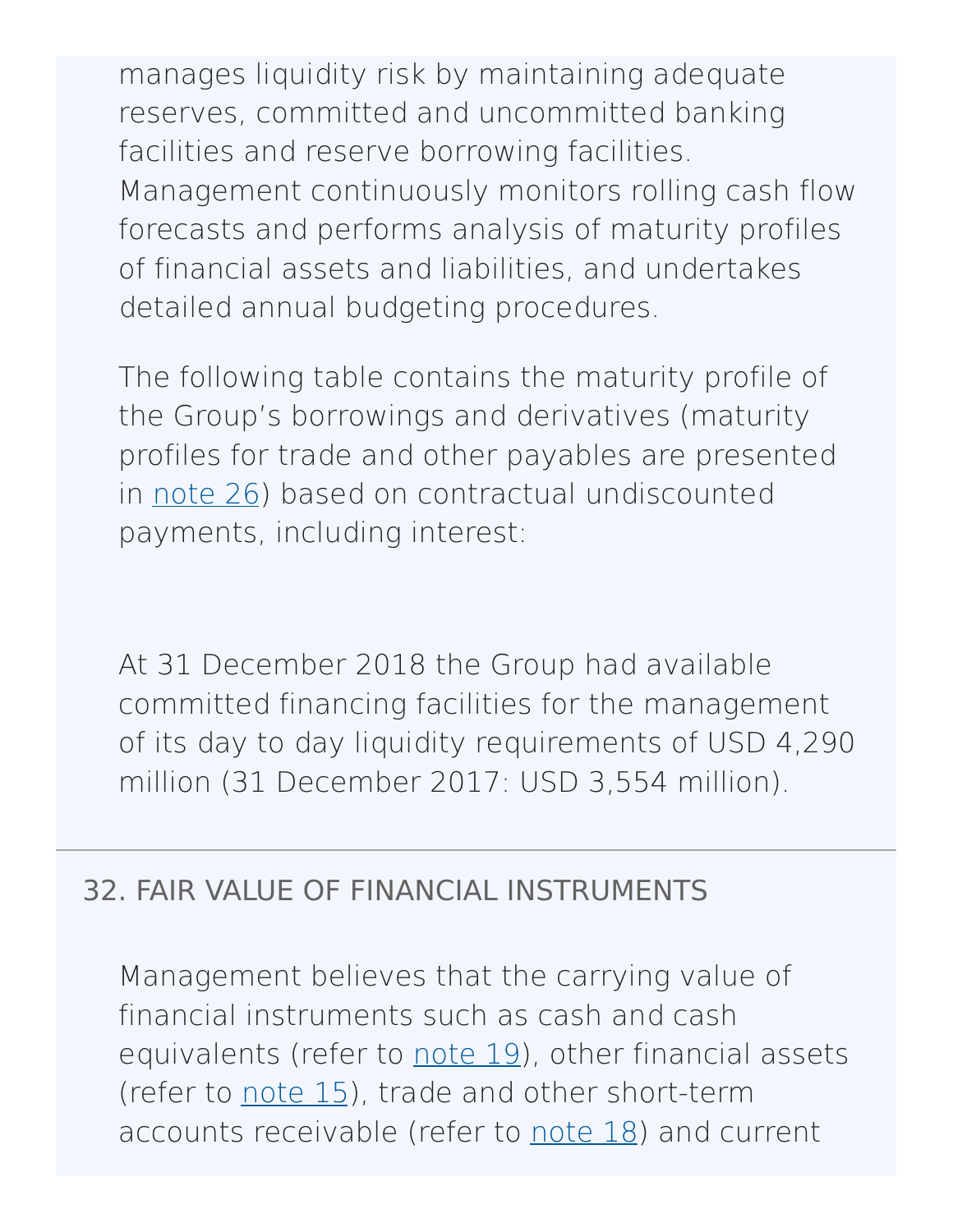accounts payable (refer to note 26) approximates to their fair value or may not significantly differ from it. Derivative financial instruments measured at fair value through profit or loss include cross-currency interest rate swap, Level 2 of fair value hierarchy. Other long-term liabilities classified as measured at fair value through profit or loss include a liability on the execution of a put option related to transactions with non-controlling interest owners, Level 3 of fair value hierarchy.

Certain financial instruments, such as finance leases obligations, were excluded from fair value analysis due to their insignificance and management believes that their carrying value either approximates or is not significantly different from their fair value.

Financial instruments that are measured at fair value subsequent to initial recognition, are grouped into Levels 1 to 3 of fair value hierarchy based on the degree to which their fair value is observable as follows:

Level 1 fair value measurements are those derived from quoted prices (unadjusted) in active markets for identical assets or liabilities;

Level 2 fair value measurements are those derived from inputs other than quoted prices included within Level 1 that are observable for the assets or liability, either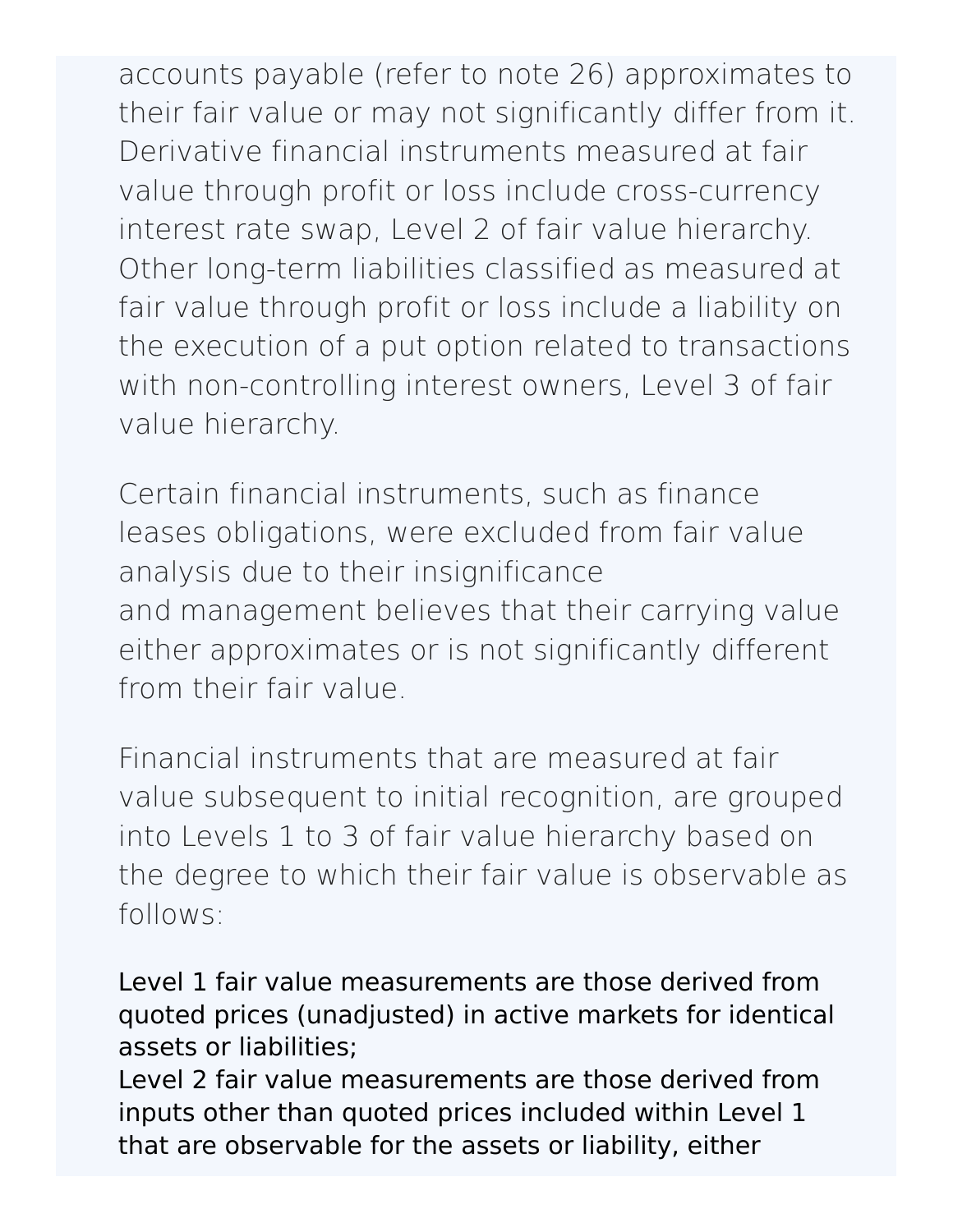directly or indirectly; and Level 3 fair value measurements are those derived from valuation techniques that include inputs for the asset or liability that are not based on observable market data. The information below presents financial instruments not measured at fair value, including loans and borrowings, trade and other long-term payables.

The fair value of financial liabilities presented in table above is determined as follows:

the fair value of corporate bonds was determined based on market quotations existing at the reporting dates; the fair value of floating rate and fixed rate loans and borrowings at 31 December 2018 was calculated based on the present value of future cash flows (principal and interest), discounted at the best management estimation of market rates, taking into consideration currency of the loan, expected maturity and risks attributable to the Group existing at the reporting date;

the fair value of trade and other long-term payables at 31 December 2018 was calculated based on the present value of future cash flows, discounted at the best management estimation of market rates.

The fair value of cross-currency interest rate swap is calculated as the present value of future cash flows discounted at the interest rates applicable to the currencies of the corresponding cash flows and available at the reporting date. The fair value is